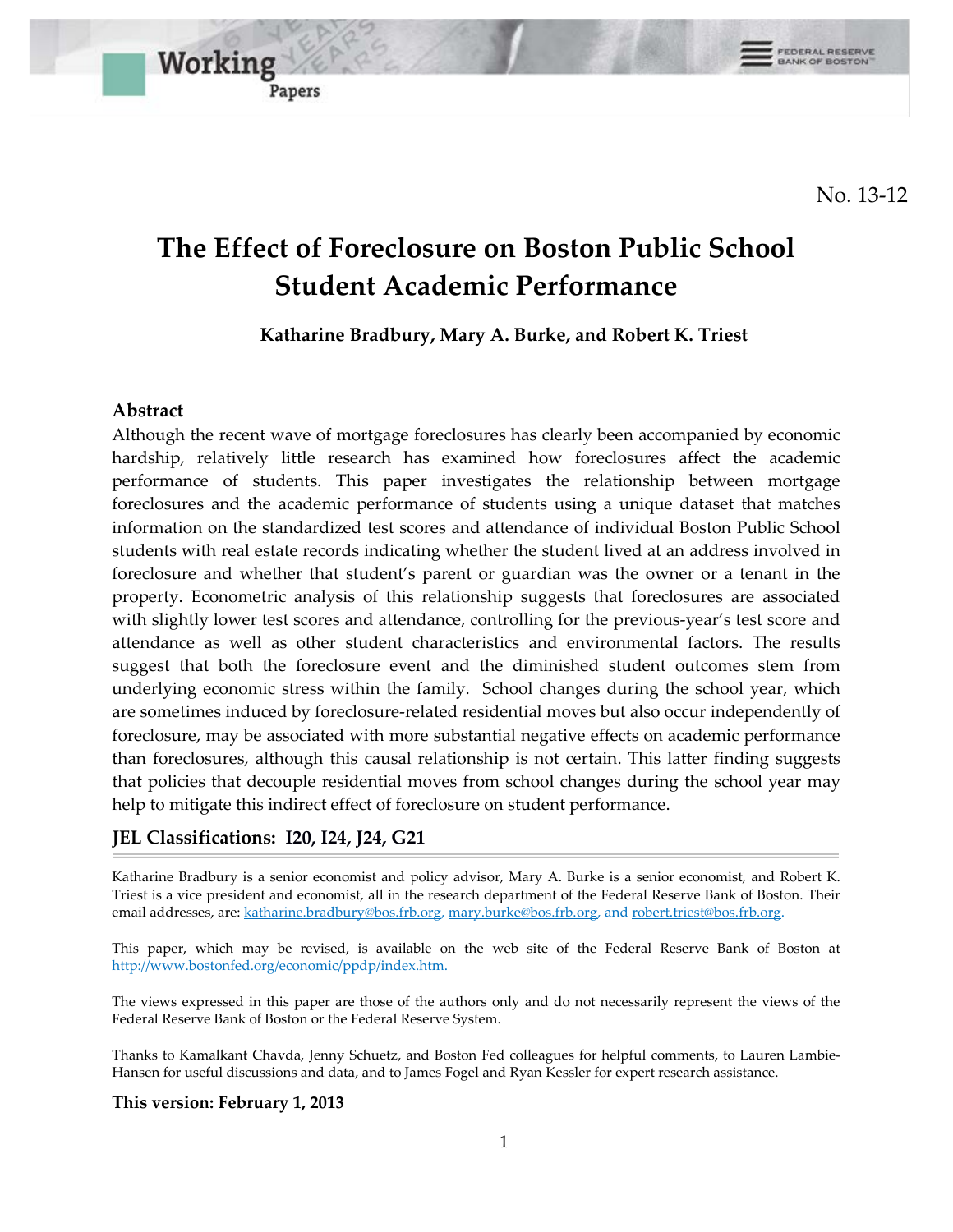## **I. Introduction**

The housing bust and subsequent Great Recession have triggered many adverse consequences, but the wave of mortgage foreclosures is arguably the defining characteristic of the crisis. Mortgage delinquencies and foreclosures increased much more sharply than is typically the case during a recession and early stages of economic expansion, and these were accompanied by a great deal of economic hardship. As others have documented, foreclosures impose heavy costs on property owners and neighborhoods[.1](#page-0-0) It is difficult to distinguish the adverse effects of the foreclosure crisis itself from the costs of the general economic hardship of the Great Recession. Moreover, it is not clear whether the recent spate of foreclosures has had adverse effects on foreclosed households beyond the acute disruption surrounding the foreclosure event itself. This paper investigates one important channel through which foreclosures may have had adverse consequences: by affecting the academic performance of students whose families experienced a foreclosure, whether as homeowners or as tenants in foreclosed properties.

Mortgage delinquencies and foreclosures are typically precipitated by a combination of negative house equity and a negative shock to the owner's finances (for example, job loss, uninsured medical expenses, or divorce).[2](#page-1-0) In considering the social welfare consequences of the foreclosure crisis and developing policies to address them, it may be useful to distinguish between the effects of the events narrowly associated with the foreclosure itself, such as losing one's residence, and the effects of the economic stress that precipitated the mortgage delinquency and foreclosure.

We contribute to the understanding of how economic stress and foreclosures affect school-age children, using a unique dataset that matches information on academic performance of Boston Public School students with real estate records indicating whether the student lived at

<sup>&</sup>lt;sup>1</sup> See, for example, Kingsley et al. (2009).

<span id="page-1-0"></span><sup>2</sup> Foote, Fuhrer, Mauskopf, and Willen (2009) summarize the "double trigger" model of mortgage default as follows: "Foreclosures may occur for a variety of reasons, but our research indicates that they most often occur when two things happen at the same time. First, the homeowner must have negative equity, that is, she owes more on the house than the property is worth. Second, the borrower must have suffered some adverse life event (for example, job loss, illness, or divorce) that makes it difficult for her to keep up with her mortgage payments" (p. 2).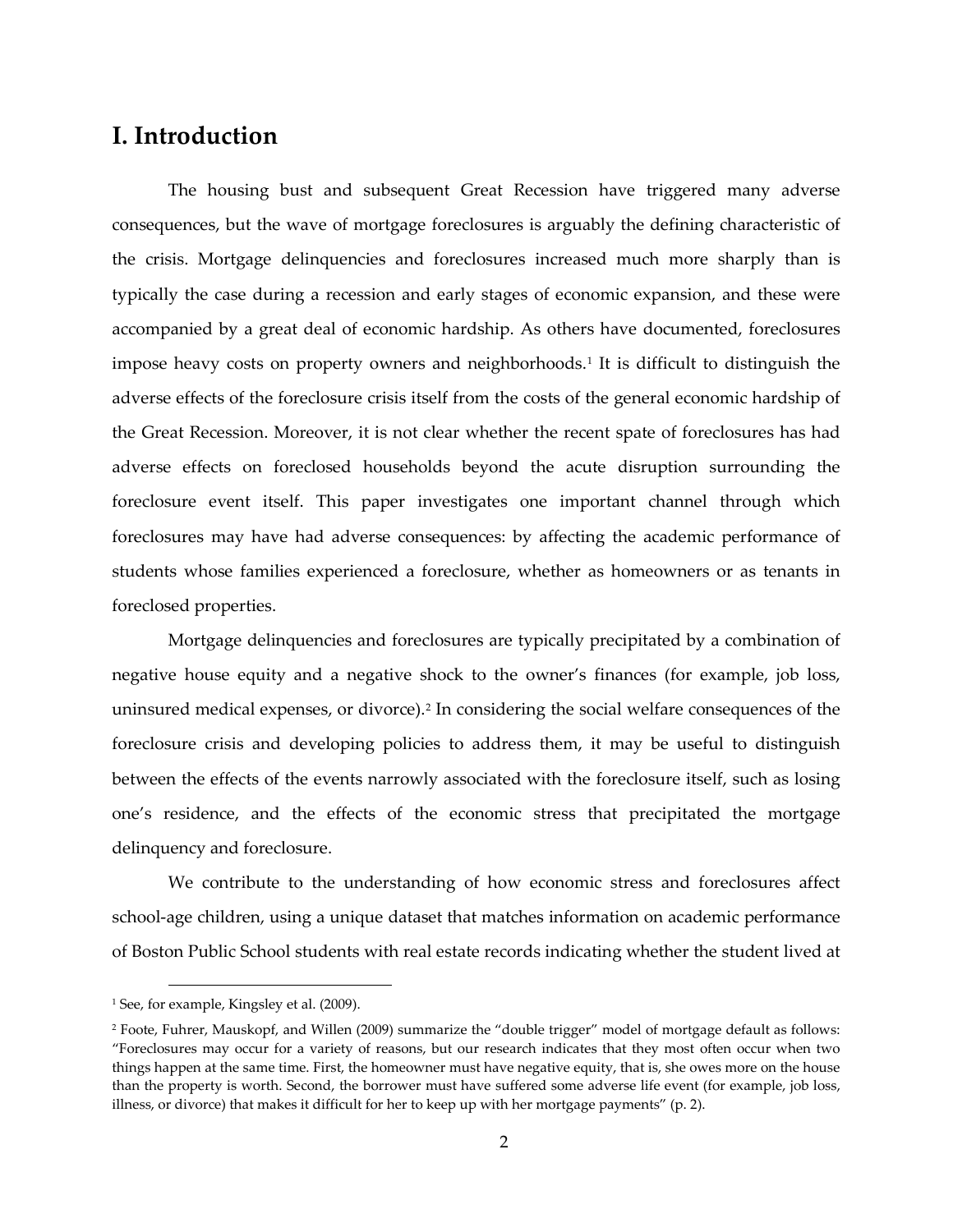an address involved in foreclosure and whether that student's parent or guardian was the owner or a tenant in the property. We estimate the effect of foreclosures on measures of academic performance, including both standardized test scores and attendance.

We find that foreclosures are associated with slightly lower test scores and attendance, controlling for the previous-year's test score or attendance as well as other student characteristics and environmental factors. The results suggest that, rather than having direct causal impacts on student outcomes, foreclosure events stem from economic stress in the family, stress that also leads to lower test scores and spottier attendance for the children of such families. In addition, foreclosures may lead indirectly to more substantial negative impacts on student outcomes if the affected student changes schools during the school year as a result of the foreclosure, since we find that such school changes—independently of foreclosures—have sizable negative effects on our measures of student performance. The degree to which these relationships are causal is uncertain, however.

Although a completed foreclosure almost certainly precipitates a change of residence for the student, under Boston's school assignment policies a residential move by a student does not necessarily mean that the student must change schools. Therefore, we can control separately for residential moves and school changes in our analysis. Interestingly, residential moves alone exert negligible effects on student outcomes, and therefore the policy that (in some cases) allows students to stay in the same school following a residential move may reduce the cost of such moves relative to policies that more strongly link school assignment to residential location.

The focus of this paper is on students who were directly affected by foreclosure; in future work, we also hope to examine the indirect spillover effects of the foreclosure crisis on the academic performance of students in schools and neighborhoods with high rates of foreclosures and transience.

The next section of the paper briefly reviews the literature on the effect of foreclosures on school children. We then describe the student performance and residential foreclosure data that we use in our empirical analysis and briefly discuss three important institutional factors: the composition of Boston's housing stock, the foreclosure process, and Boston's school assignment policy. This is followed by a section presenting econometric estimates of the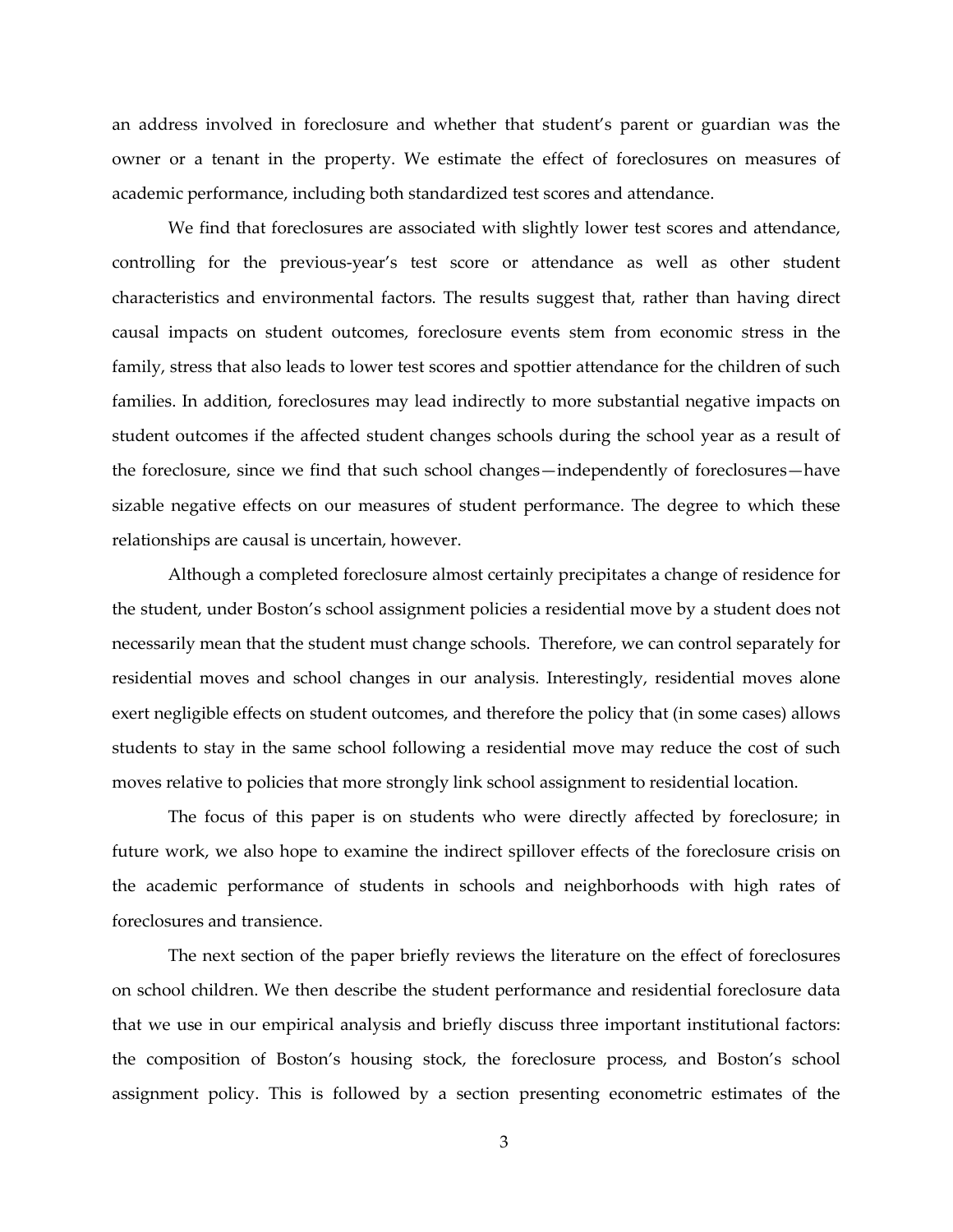relationship between academic performance and foreclosures. Linear regression estimates are presented first, to explore the partial correlations between student performance, foreclosure activity, residential moves, school changes, and other factors. Specifications that better control for student heterogeneity, and that arguably come closer to identifying causal relationships, are then presented. These are followed by a section examining the sensitivity of our econometric results to different treatments of residential property ownership and the stages of the foreclosure process. The paper concludes with a discussion of the implications of the econometric results and directions for future research.

## **II. Related Literature**

Several groups of researchers are studying the impact of foreclosures on school children. Dastrup and Betts (2012) report results for the San Diego Unified School District, examining the incidence of foreclosure and the relationship between mortgage delinquencies among parents who are owner-occupants of single-family houses in San Diego and the test scores of their children. They find that "financial stress at home, manifest in a mortgage default, decreases elementary student math scores while increasing absenteeism." (p. 1). The "three-city study" includes researchers at the Urban Institute, NYU, and the University of Baltimore looking at foreclosures and public school students in Washington, D.C, New York City, and Baltimore, respectively.[3](#page-3-0) These researchers have documented the prevalence of foreclosures across neighborhoods and schools as well as students' residential moves and changes among schools associated with foreclosures. They have not yet published results relating individual student test scores to foreclosures, aside from an "exploratory" regression using the Baltimore data.[4](#page-3-1)

Beyond the limited research directly relating foreclosures and school performance, a more extensive literature relates school performance to family economic disruption, residential moves, and school changes. Within this literature, some papers have found that parental job loss and family income instability are adversely associated with school performance measures

<span id="page-3-0"></span><sup>&</sup>lt;sup>3</sup> The following url provides links to the reports of the three-city study:

<http://www.neighborhoodindicators.org/activities/projects/effects-foreclosure-children-and-schools>

<span id="page-3-1"></span><sup>4</sup> See Pettit and Comey, 2012, Table A6.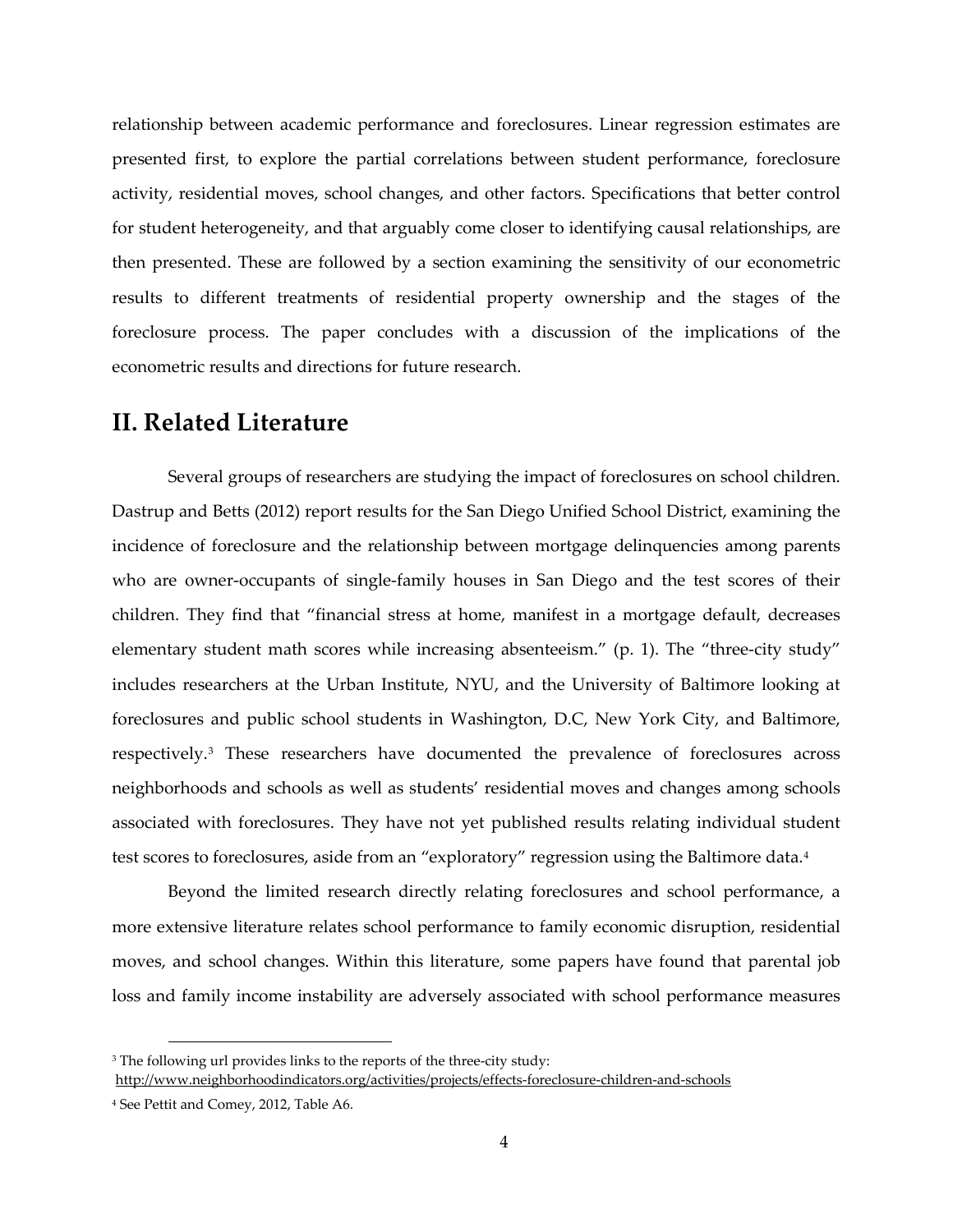such as suspensions, grade repetition, or grade point average—especially for children from lowincome or low-wealth families, who are typically less able to insulate their incomes from shocks.[5](#page-4-0) Other research documents a negative link between behavior problems or grade repetition and multiple residential moves during childhood, controlling for a variety of socio-demographic risk factors.<sup>[6](#page-4-1)</sup> In addition, several papers provide evidence suggesting that children who move frequently from one school to another may experience subsequent drops in performance.[7](#page-4-2) While the latter findings may merely reflect (fixed or transitory) differences between students who change schools frequently and relatively stable students, Schwartz and Steifel (2012) have recently enriched this literature by identifying plausibly causal effects of school mobility on student performance. They find that the impact of a current-year school change on standardized test scores depends on whether the change is structural—the student reaches the terminal grade of his/her school (negative impact)—or nonstructural (other school switching, which may have a positive impact) and also depends on the number of previous moves.

Family economic distress, residential moves, and school changes are all potential pathways through which a home foreclosure may affect a student's academic performance. Literature suggests that each of these situations may negatively affect test scores and other school outcomes. In the current analysis, we are unable to examine economic distress and foreclosures separately because foreclosures are almost our only indicator of economic distress; we can, however, directly observe residential moves and school changes separately from foreclosures and hence quantify their impacts somewhat independently.

## **III. Data and Sample**

The Boston Public Schools (BPS) provided data for school years 2003/2004 through

l

<span id="page-4-0"></span><sup>5</sup> See Kalil and Ziol-Guest 2008, Kalil and Wightman 2010, Stevens and Schaller 2011, Hill et al. 2010, Rege, Telle, and Votruba 2011.

<span id="page-4-1"></span><sup>6</sup>Wood et al. 1993.

<span id="page-4-2"></span><sup>7</sup> Lovell and Isaacs (2008) say that the National Assessment of Educational Progress "has found that students with two or more school changes in the previous year are half as likely to be proficient in reading as their stable peers. Math performance can also suffer, as a government study found mobile third grade students to be nearly twice as likely to perform below grade level in math, as compared with those who had not changed schools" (p. 1).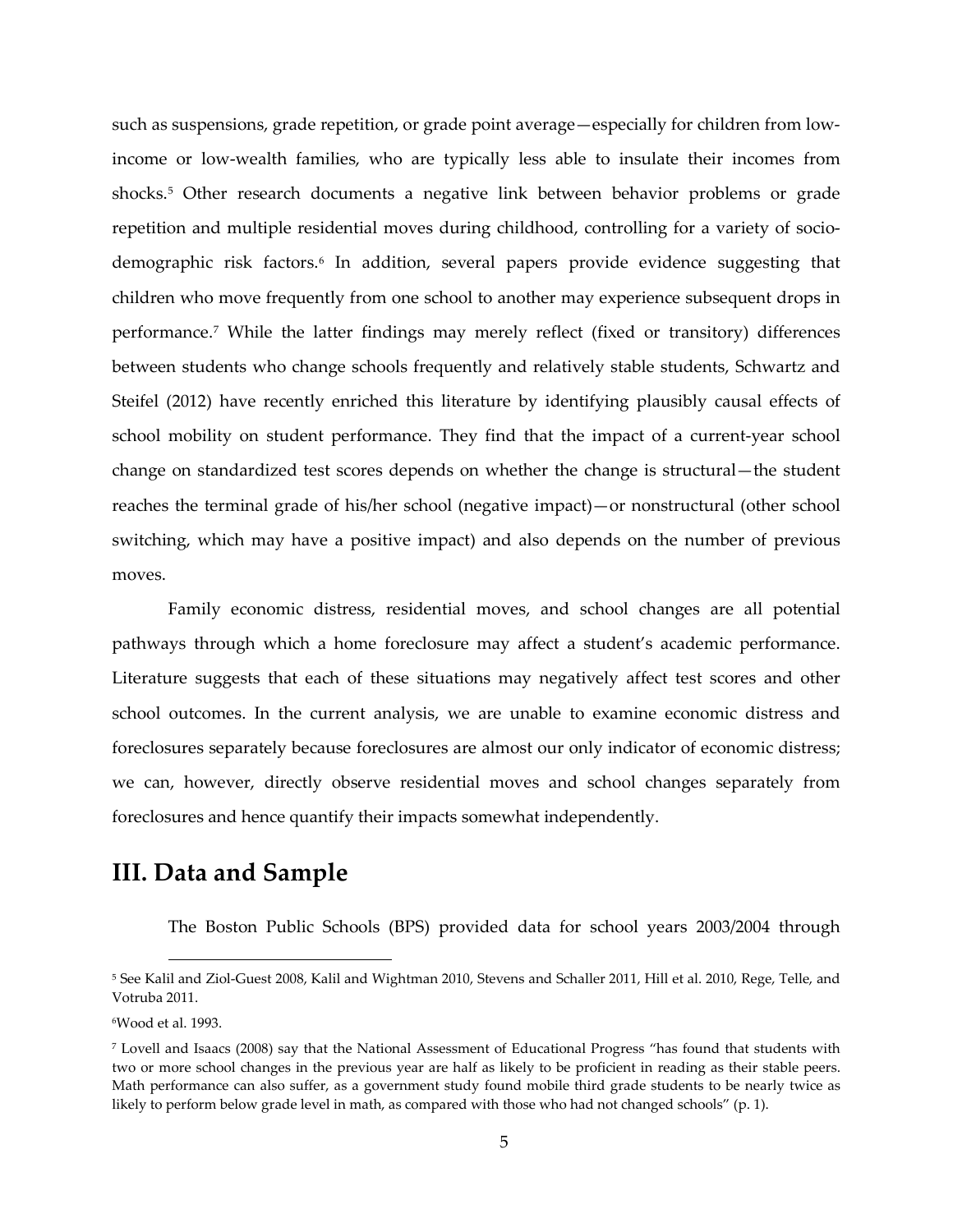2009/2010 relating to both individual students and schools. In the current analysis we make use of the student information only and use school fixed effects to control for school characteristics. The student data include Massachusetts Comprehensive Assessment System (MCAS) test scores, characteristics such as age, race, and gender, programmatic information such as grade, school, special needs and limited-English-proficient status, and performance measures other than test scores such as attendance and suspensions. In addition, the data report students' home addresses and indicate whenever parents report a change of address to BPS; they also report changes in the school each child attends and the reasons for any school change, whether over the summer or during the school year.

Using students' home addresses, we merged the BPS data with City of Boston Assessor data and Warren Group data, pertaining, respectively, to ownership status and foreclosurerelated events, both at the level of the individual property. The Assessor data indicate whether a property was owner-or renter-occupied as of January 1 each year, based on whether the owner claimed the residential exemption, which provides a property-tax discount for owner-occupants in the city. The Warren Group compiles information on foreclosures in Massachusetts and other states from public records. They record all property deeds in the City of Boston as well as a set of foreclosure-related events, including foreclosure petition, foreclosure auction, and foreclosure deed.[8](#page-5-0) These records include the names of the people involved in the various transactions, such as the buyer and seller when a property changes hands.

Using BPS information on the student's address and the last name(s) of her parent(s) or guardian, together with the Assessor data and Warren Group data, we define home-ownership status for the student based on two criteria: (1) whether the address was designated as owneroccupied in the Assessor data for the appropriate time period and (2) whether the student's or parent/guardian's name matched (with reasonably accuracy, as described in the appendix) the name(s) attached to the property in both the Assessor data and in the Warren Group data. Addresses designated by the Assessors' office as owner-occupied that do not also satisfy the

<span id="page-5-0"></span><sup>8</sup> Many properties have multiple auctions scheduled; that is, an initial foreclosure auction may be postponed several times. To avoid double-counting, we use data on actual completed foreclosure auctions compiled directly from public records by Lauren Lambie-Hanson and Timothy Lambie-Hanson rather than the information on scheduled auctions provided in the Warren Group data; see Lambie-Hanson and Lambie-Hanson (2012).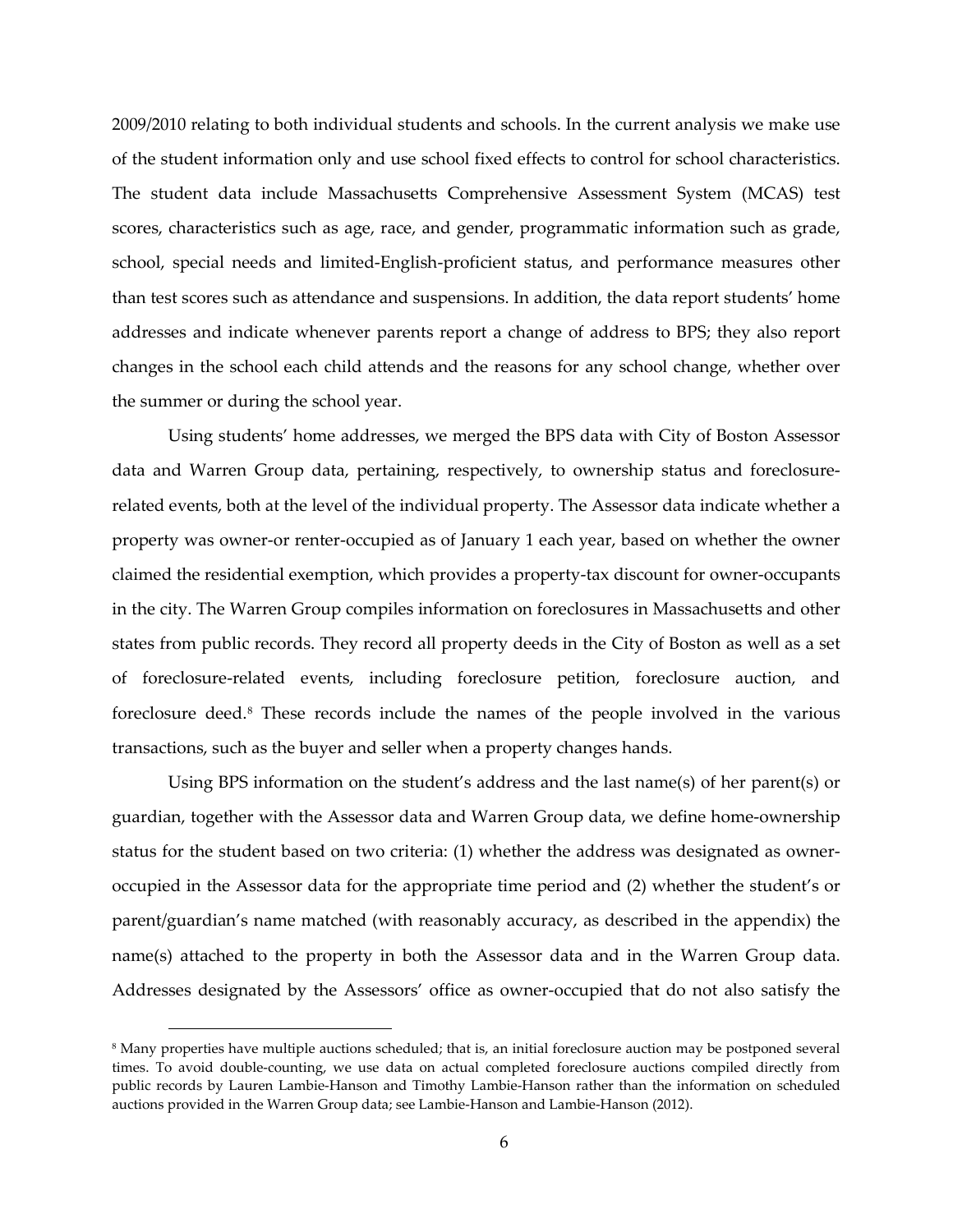name-match requirements are defined as rentals in our sample.<sup>[9](#page-6-0)</sup> Table 1 reports the owner and structure type mix of housing units occupied by BPS students as of October of each school year 2004/2005 through 2009/2010.[10](#page-6-1) The table indicates that the predominant structure type in our sample is a 2–3 family house, and just under 20 percent of our BPS families are identified as owners of their respective residences, with the remainder classified as tenants.[11](#page-6-2)

### **A. Foreclosures in Boston**

 $\overline{a}$ 

We provide a brief description of the mortgage process before describing our foreclosure data. A necessary precondition for the foreclosure process to begin is that the owner of a property misses mortgage payments and becomes delinquent on the loan. The lender may then file a petition in the Land Court, seeking authority to foreclose on the property; typically, this is done only after three missed payments.[12](#page-6-3) At that point, the borrower can avoid further foreclosure action by either becoming current on the mortgage, selling the property and paying the mortgage balance, negotiating with the lender to sell the property for less than the outstanding mortgage principal (a "short sale"), or renegotiating the terms of the mortgage. If none of these events occurs, then typically after six to nine months an auction is held and the property is sold.

After matching the Warren Group data with BPS student addresses, we observe 6,096 student-year observations with a foreclosure petition during the school years 2004/2005 through

<span id="page-6-0"></span><sup>9</sup> The name-match method is conservative in attributing ownership; see the data appendix for further discussion. In section IV.D. below, we compare name-match results with those using the Assessor definition of owner-occupancy.

<span id="page-6-1"></span> $10$  The student address-change data are incomplete for the 2003/2004 school year; the first date for which we observe addresses for all students is June 30, 2004.

<span id="page-6-2"></span><sup>&</sup>lt;sup>11</sup> Data from the U.S. Census Bureau's American Community Survey for 2010 indicate that the fraction of owneroccupied housing units in Boston, at almost one-third, exceeds the fraction observed among the BPS families. The discrepancy likely implies that non-BPS families—that is, families with no school-age children or families whose children attend private schools—are more likely to own their home than are BPS families, although it also may reflect the conservative name-matching procedure that we employ in defining home-ownership status. BPS families are also more concentrated in 2–3 family structures and less likely to live in either apartment buildings or single-family units than the average Boston household, based on the overall composition of Boston's housing stock.

<span id="page-6-3"></span><sup>12</sup> A 90-day right-to-cure law was enacted in Massachusetts in May 2008, requiring servicers to notify borrowers of their delinquency (after 3 or 4 missed payments) and allowing an additional 90 days for the borrower to become current before the servicer could file a foreclosure petition with the Land Court.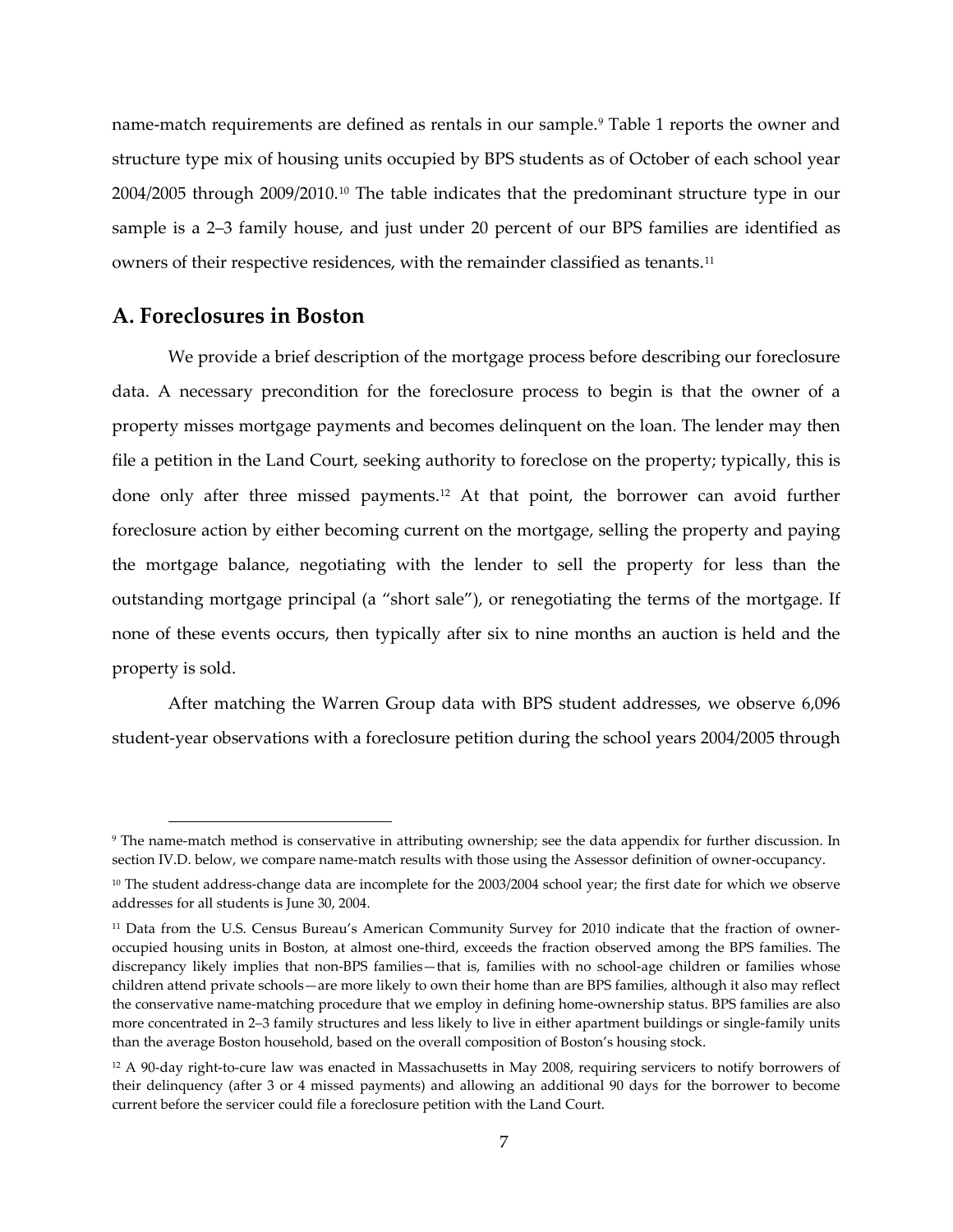2009/2010 and 1,984 foreclosure auctions.[13](#page-7-0) Figure 1 displays the time pattern of foreclosure petitions and auctions in our BPS sample, and also breaks out foreclosure petitions by ownership status of the property as defined above. Almost one-fifth (19 percent) of the foreclosure petitions observed for BPS students occur in properties that we classify as owned by the student's parent or guardian.[14](#page-7-1) Almost three-quarters (72 percent) of the petitions occur in two-or three-family properties.

The filing of a foreclosure petition is generally preceded by some event that triggers missed mortgage payments. Job loss, uninsured medical expenses, divorce, or some other shock to the borrower's financial stability are common reasons for mortgage default. We do not directly observe owners' financial shocks in our data. But after a shock and with a lag, depending on their other resources, owners may begin to miss payments on their mortgage and eventually receive a foreclosure petition from their lender. Thus, foreclosure petitions are both the first signal of financial distress and the first indicator of foreclosure activity that we observe in our data. A foreclosure petition is eventually followed by an auction if the borrower is unable to take any of the steps needed to avoid the auction. An auction indicates that the financial shock was sufficiently deep and persistent to prevent the borrower from becoming current on the mortgage and/or that the mortgage was so far underwater that a short-sale or refinancing was impossible.

For tenants in properties undergoing foreclosure, the timing of impacts would seem to be different: In the mid-to-late 2000s, most tenants were evicted at the time of foreclosure, and such evictions, while admittedly disruptive, would perhaps be the only direct consequence of foreclosure. Changes in both U.S. and Massachusetts law created protections after 2009 that allowed tenants to remain in their units until their lease expired or, in the absence of a lease, with 90 days' notice, delaying and possibly mitigating the shock caused by an eviction.

In Boston and surrounding cities, however, these hypothesized differences in the timing

<span id="page-7-0"></span><sup>&</sup>lt;sup>13</sup> Each school year is defined as the period between July 1 of a given year and June 30 of the following year. As noted above, we do not have addresses for all students during the 2003/2004 school year and hence cannot associate foreclosure events with them that year.

<span id="page-7-1"></span><sup>&</sup>lt;sup>14</sup> Using the owner designations in the Assessors' data, almost three-eighths (37 percent) of the foreclosures observed for BPS students occur in *properties* that are owner-occupied.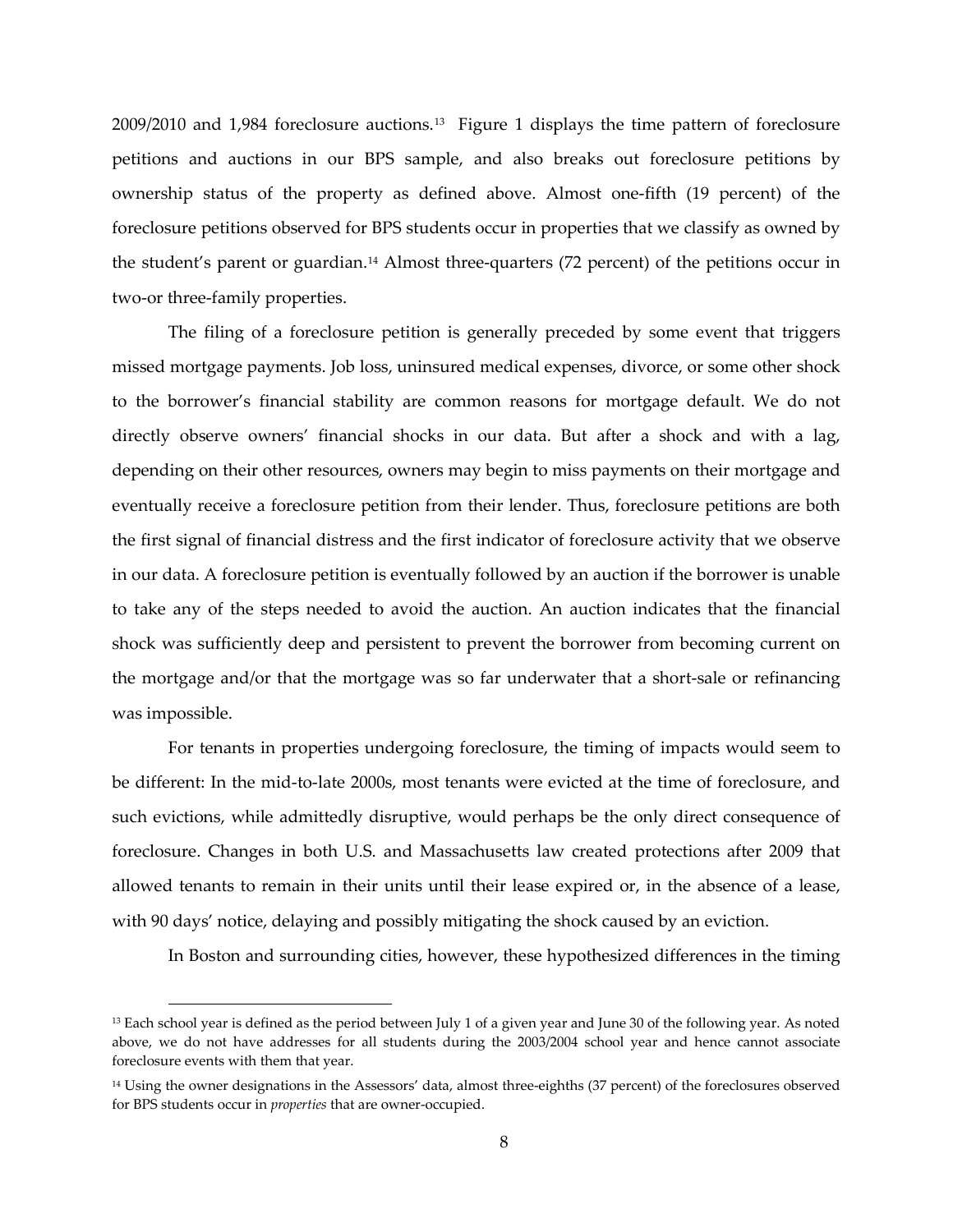of foreclosure's impact on owners and renters may be blurred by the predominance of small, multi-family structures, many of which are owner-occupied.[15](#page-8-0) As Table 1 indicates, 58 percent of students in our sample reside in one-to-three-family structures. Of the single-family structures, over half (56 percent) are owner-occupied (based on name-match). Among the twoand three-family structures where our students reside, the Assessor data indicate that the property owner lives in the structure in over half (53 percent) of the cases. Thus, the students in two-to-three-family structures are either owner-occupants themselves (21 percent of cases), share the structure (as tenants) with the owner (32 percent), or live with other tenants in a nonowner-occupied two-to-three-family structure (47 percent). [16](#page-8-1)

Conventional wisdom suggests that many tenants in owner-occupied double- or tripledeckers are relatives of the owners and therefore might also be affected by an economic shock to the owner. Even without a family relationship, the loan default may be precipitated by a shock to a tenant family's finances that results in missed rent payments that the landlord experiences as an income shock. In this case, the "economic shock" runs from the tenant to the owner, as the failure to collect rent causes the owner to miss mortgage payments (possibly with a lag, depending on the owner's other resources) and eventually face a foreclosure petition. In one-, two-, or three-family properties, losing one tenant's rent could represent a substantial income shock (or shock to the rental revenue stream dedicated to paying the mortgage) for the owner.

These alternative hypotheses relating to Boston's idiosyncratic housing stock do not eliminate the expectation that foreclosure activity would have different effects on owneroccupiers than it would on tenants. However, they weaken the supposition that children of owner-occupants would experience the effects of foreclosure both earlier and more severely than would children of tenants. We investigate these differences in our econometric estimation.

<span id="page-8-0"></span><sup>&</sup>lt;sup>15</sup> Note that the "multifamily structures" we refer to here are not condominiums with one owner per unit, but rather have a single owner for all the units. Therefore, if a 3-family structure is "owner-occupied," it means that the owner resides in one of the units and rents out the other units to tenants. As Table 1 indicates, condominiums are considered a distinct "structure type."

<span id="page-8-1"></span><sup>16</sup> The Assessor data tell us whether the *property* is owner-occupied; our name match data indicate whether the student's parent or guardian is the owner, that is, whether the student's own housing *unit* is owner-occupied.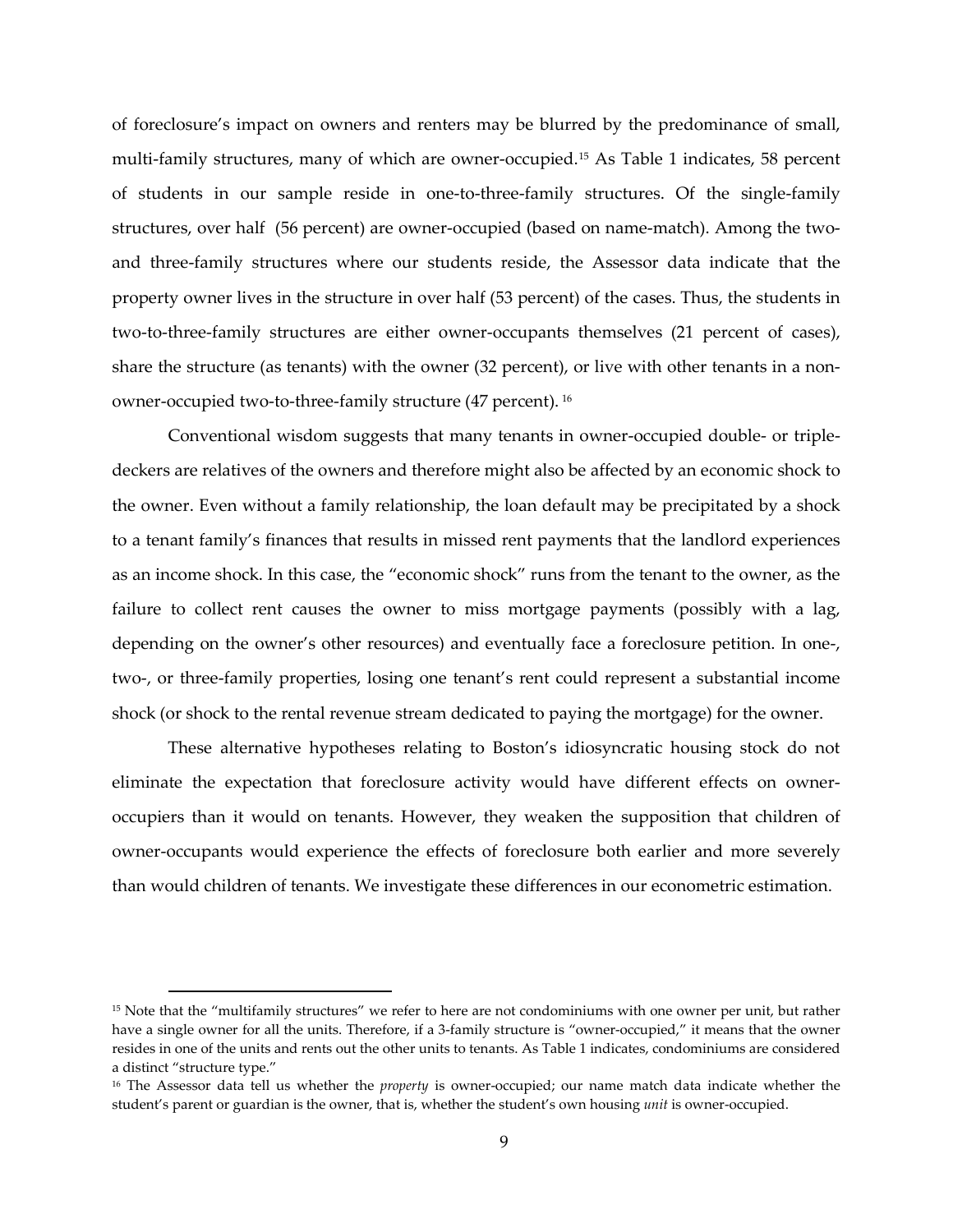### **B. School Assignment in Boston**

For school assignment purposes in kindergarten through eighth grade, the city of Boston is divided into three broad zones (West, East, and North). When entering BPS for the first time (in kindergarten or after a move into the city or from a private school), parents express their preferences among schools within the zone where their residence is located. BPS assigns students via a computer algorithm based on those preferences, sibling and walk-radius priority, and available space (with ties broken by a random number assigned by the computer). The West zone includes 26 elementary and middle schools, the North zone has 32, and the East zone 35 elementary and middle schools. The 35 BPS high schools are citywide, rather than zonespecific, schools; that is, residential location does not restrict the high schools a student may attend (although sibling and walk-radius priority still enter the assignment process). One K-8 school and one middle school are also citywide.

In our analysis, we distinguish between "structural" and "nonstructural" school changes. A structural school change consists of a move from one ("departing") school to another ("receiving") school over the summer, following completion of the highest grade level offered at the departing school or acceptance into an exam school in grade 7. Most Boston public schools are either elementary schools offering grades K–5, middle schools (grades 6–8), or high schools (grades 9–12). A small but growing number of schools offer grades K–8, a few are Early Learning Centers (ELCs) offering grades K–1, a couple offer grades 6–12, and there are three exam schools offering grades 7–12. (Exam schools admit students beginning in either grade 7 or grade 9.) Therefore, the majority of structural school changes reflect transitions between grades 5 and 6 (elementary to middle school) or transitions between grades 8 and 9 (middle or K–8 to high school), although some reflect exit from an ELC after grade 1 or entrance into an exam school in grade 7.

A nonstructural school change is defined as any other change from one school to another, either over the summer or during the school year. Nonstructural school changes may reflect parental requests for a change, recommendations by school personnel that a student would be better served at another BPS school, or a residential move from one of Boston's three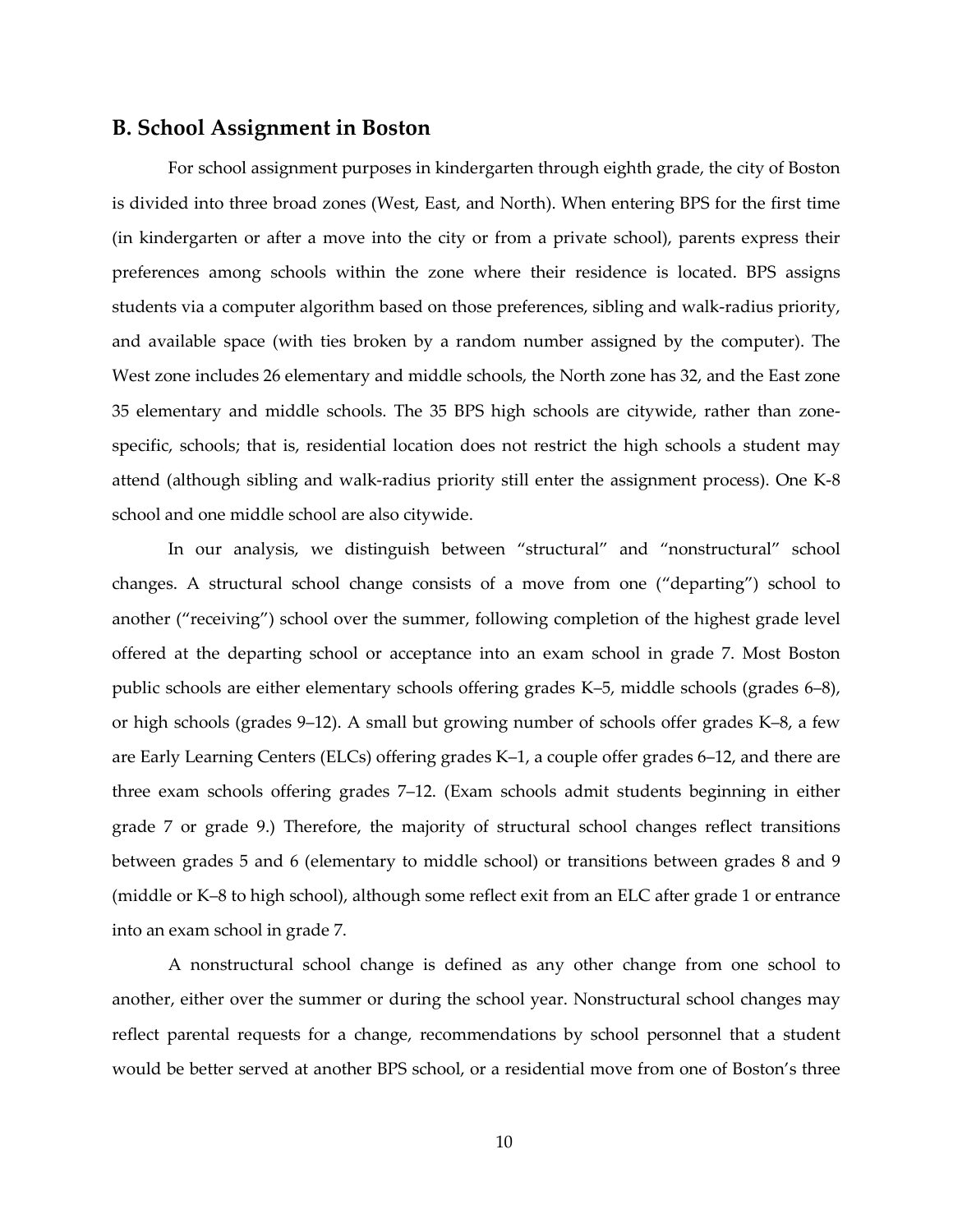school zones to another.<sup>[17](#page-10-0)</sup> A residential move across zone lines requires a student to change to a school in the zone of the new home address unless the parents assume responsibility for transportation to the old school. (In addition, a small number of school changes occur when schools shut down or merge during our sample period; we control for these school-change "discontinuities" separately from structural and nonstructural school changes.)

About 12 percent of BPS students changed residence each school year; see the right-hand column of Table 2. Another 10 percent moved out of the Boston Public Schools and we cannot track them. Three-fifths of students' within-BPS residential moves were "in-zone," that is, the family lived within the same broad school zone before and after the move. As the assignment policy implies, out-of-zone moves were more likely to be followed by or associated with a nonstructural school change than were in-zone residential moves, especially for elementary and middle school students (compare the middle and lower panels of Table 2).

Overall, because of Boston's fairly loose link between residential location and school assignment, only 23 percent of students whose families moved experienced a nonstructural school change in the same school year, or 34 percent if we also include nonstructural school changes in the school year following the residential move.[18](#page-10-1) That is, two-thirds to three-quarters of movers do not experience a potentially disruptive, nonstructural school change under Boston's assignment policy.

### C. **Matched Student-Address Sample**

l

After matching the student-year observations provided by the BPS to property address records from the Warren Group and the City of Boston Assessing Department, we have the dataset we use for the econometric estimation presented in the next section. A detailed

<span id="page-10-0"></span><sup>&</sup>lt;sup>17</sup> In addition, nonstructural school changes may reflect a residential move into Boston from another school district, or a transition from a private school into a Boston public school. However, our preferred specification below, which includes a lagged dependent variable, counts very few such moves into BPS from outside Boston or from a private school as a nonstructural change, because observations are limited to students for whom we have a BPS test score or attendance record for the school year before the school change occurs. Therefore, such school changes would be observed only for students returning to BPS after a brief absence to attend a private school or another school district.

<span id="page-10-1"></span><sup>&</sup>lt;sup>18</sup> Furthermore, 7 percent of nonmovers experienced a nonstructural school change in the school year in which they did not move, and 15 percent experienced a nonstructural school change in that or the following school year. Thus, moving elevates the incidence of nonstructural school changes by only 15 to 20 percentage points.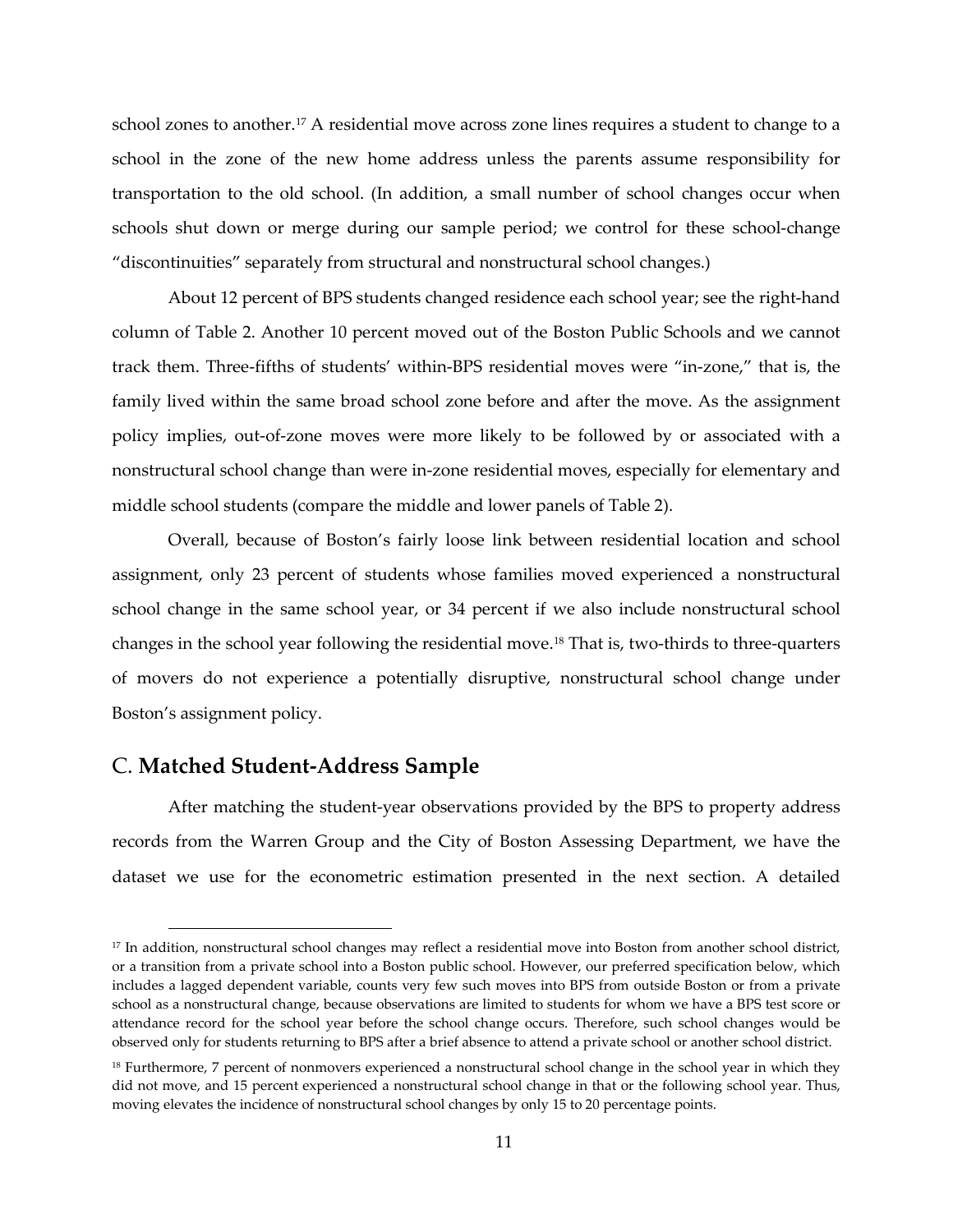description of the data sources and the matching process is provided in the appendix. We start with 350,329 student-year observations with BPS test-score and/or attendance information, after dropping observations not matched to school change information, not matched to property address information, or not satisfying other criteria described in the appendix. This dataset includes students in all grades and forms the basis of the sample for the attendance regressions. Students in Massachusetts public schools take math and English language arts (ELA) standardized MCAS exams every spring in grades 3 through 8 and also in grade 10;[19](#page-11-0) we have 172,828 student-year observations on test scores. The actual number of observations in the regressions is substantially smaller because we use leads and lags and because of missing values in the data for for the regression variables.

Table 3 presents sample means of the variables used in regressions that include lags of the dependent variables and lags and leads on foreclosure petitions (our preferred specifications, as discussed in Section IV). We use MCAS test scores that have been normed to the state distribution by grade, test, and year. The mean math score value of -0.47 shown in Table 3 indicates that students in our sample on average scored 0.47 state-wide standard deviations lower than the state-wide mean; similarly, the -0.58 mean ELA value indicates that students in our sample had a mean score that was 0.58 state-wide standard deviations lower than the state-wide mean.

## **IV. School Performance and Foreclosures**

 $\overline{a}$ 

Based on standard models of student performance and expecting that foreclosures disrupt students' lives similarly to other family economic shocks documented in the literature, we estimate regressions with student performance measures (test scores or attendance) as the dependent variable and, at a minimum, foreclosure measures and student characteristics as explanatory variables. In order to incorporate and examine some of the details regarding school assignment and the housing mix discussed in the preceding section that are idiosyncratic to Boston, we also (sequentially) control for students' housing and tenure type, school

<span id="page-11-0"></span><sup>&</sup>lt;sup>19</sup> Annual ELA testing did not occur in grades 5, 6, and 8 until the 2005-06 school year; similarly, math tests were not administered in grades 5 and 7 until 2005/2006.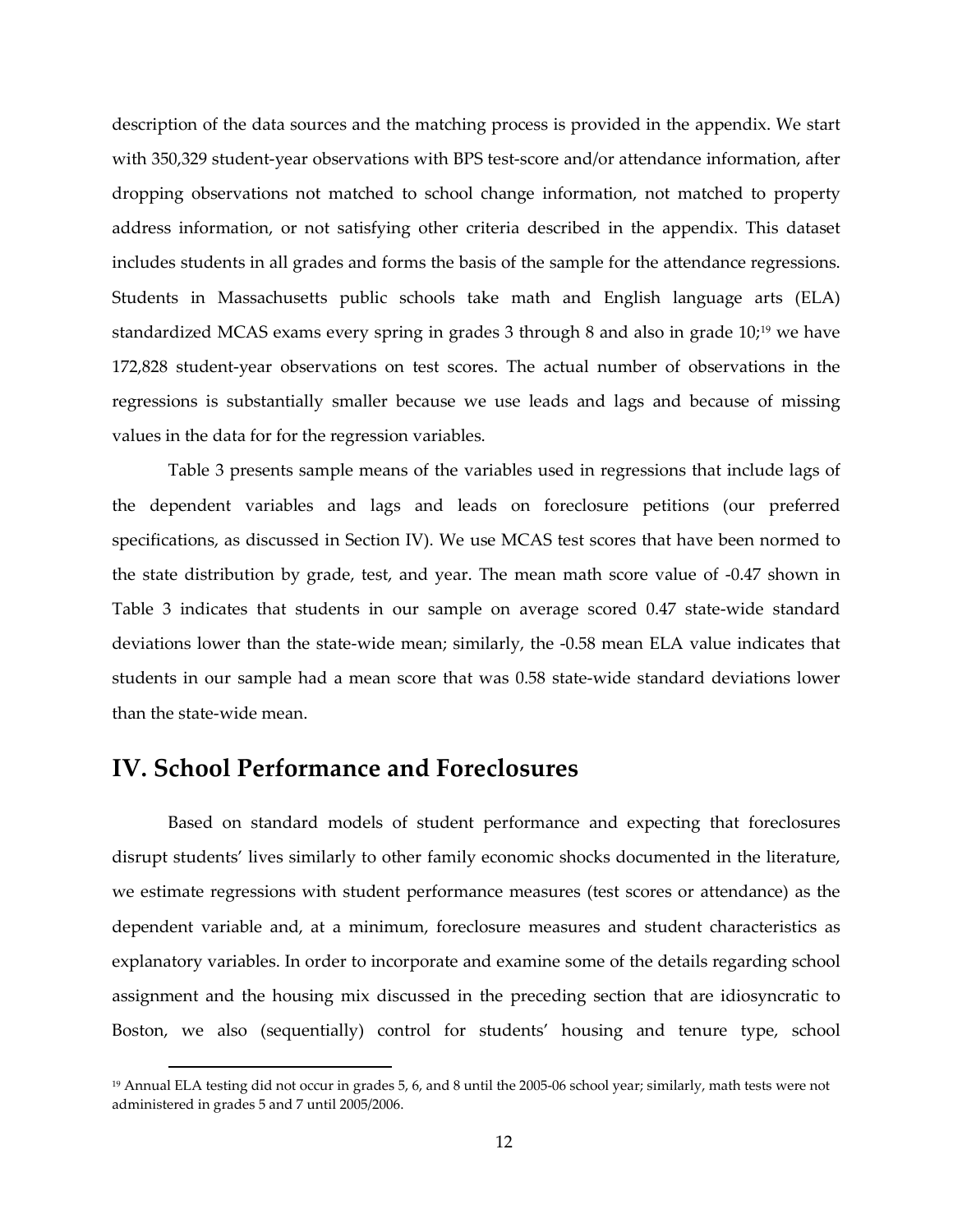characteristics, and neighborhood characteristics, and we add as explanatory variables measures of residential moves and structural and nonstructural school changes.

For example, a child's family could experience an economic shock that might directly impair the child's school performance and also cause the parents to miss mortgage payments (if they are owners) or miss rent payments (if they are tenants); the latter income shock for the landlord would raise the odds of missed mortgage payments as well. Missed mortgage payments can eventually lead to a foreclosure petition. Because we cannot observe economic shocks affecting BPS students' families directly, but can see the ones accompanied by foreclosure petitions at the student's home address, the estimated coefficients on foreclosure petition are likely to reflect at least some effects of economic shocks on student performance. If a foreclosure (or economic shock) also leads to a residential move, the move may further affect school performance. In addition, if the student is not in high school and the move is across zone boundaries, the move may precipitate a nonstructural school change, with potential further effects on performance. Another child's family may be subject to similar economic stresses that do not lead to a foreclosure at home; those stresses may also lead to a residential move and perhaps a nonstructural school change. Our estimating strategy attempts to investigate and quantify each of these potential influences on students'school performance even though we can observe economic shocks only insofar as they are proxied by foreclosure.

### **A. Partial Correlations**

Our first step in investigating these hypothesized influences on students' school performance and summarizing the patterns in our data is to estimate simple regressions of students' test scores on indicators of foreclosure and selected other variables. Although the regression coefficients are partial correlations and do not necessarily indicate the presence of a causal relationship, they show the extent to which there is an empirical association between test scores and foreclosure.

The indicator of foreclosure that we use in this initial analysis is whether a mortgage servicer filed a petition for foreclosure during the academic year (July 1 – June 30) on a property address where the student resided. As described in Section III.A. above, a foreclosure petition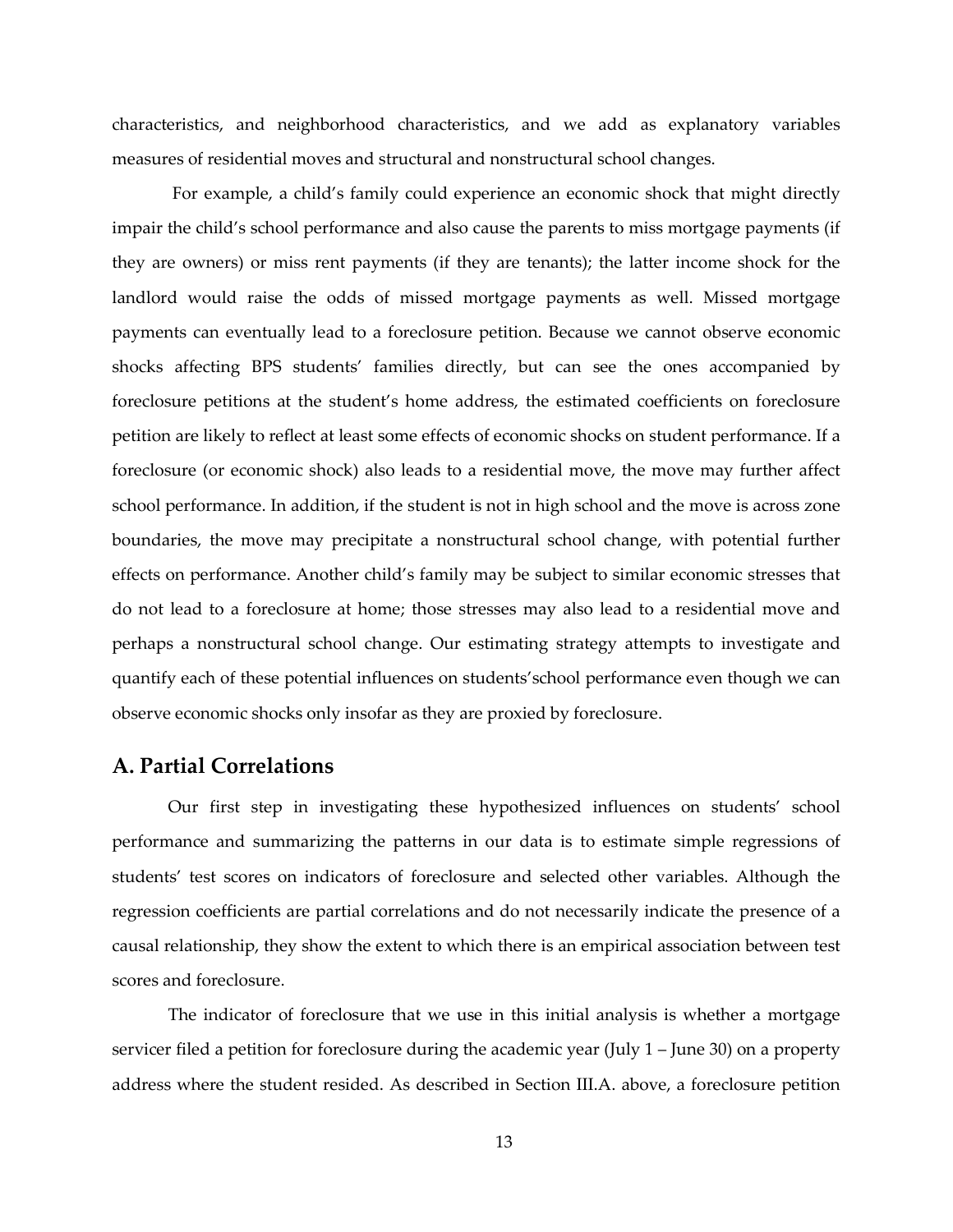represents the first step in the foreclosure process, and not all petitions lead to a foreclosure auction as the final outcome. Using the petition event as the indicator of foreclosure results in a larger set of affected students than would obtain if we used the auction event. Further, the petition event constitutes an arguably strong signal of economic distress in the student's family, which may or may not result in a foreclosure auction, an eventual residential move, and/or school change.<sup>[20](#page-13-0)</sup> To gain further insight into the mechanisms by which foreclosures affect student outcomes, we run alternative versions of our models in which we add indicators of foreclosure auctions; these results are discussed in Section IV.E. below.

Column 1 in Tables 4 and 5 reports the coefficient on the foreclosure petition variable during the current school year (July 1-June 30) when the dependent variable is either the math (Table 4) or ELA (Table 5) standardized test score in March-April or May of the same school year, controlling only for school year and test grade. Column 1 of Table 6 does the same, using the dependent variable "percent attended," an alternative measure of school performance indicating the fraction of the full school year that the student attended. Taken together, these regressions indicate that school performance is significantly lower for student-year observations in which a petition for foreclosure is filed on the student's home address. Because the dependent variables (in Tables 4 and 5) are standardized test scores, the coefficients on the foreclosure petition indicator variables may be interpreted in terms of standard deviations of the state-wide distribution of scores. For example, the coefficient value of -0.21 on the foreclosure petition for the math score regression indicates that BPS students who lived at an address on which a foreclosure petition was filed scored, on average, roughly a fifth of a statewide standard deviation lower on the math MCAS exam than did those BPS students whose homes were not subject to a foreclosure petition. In the attendance regressions, the estimated coefficient of -1.4 indicates that a foreclosure petition is associated with  $2\frac{1}{2}$  fewer days of attendance, based on the standard 180-day school year in Massachusetts.

The ensuing columns of these tables add a lag and a lead on the foreclosure petition

<span id="page-13-0"></span><sup>20</sup> Dastrup and Betts (2012) use a measure of mortgage default that indicates the month in which an owner first missed a mortgage payment, a variable they observe only for those who eventually enter foreclosure and not for all who miss a payment.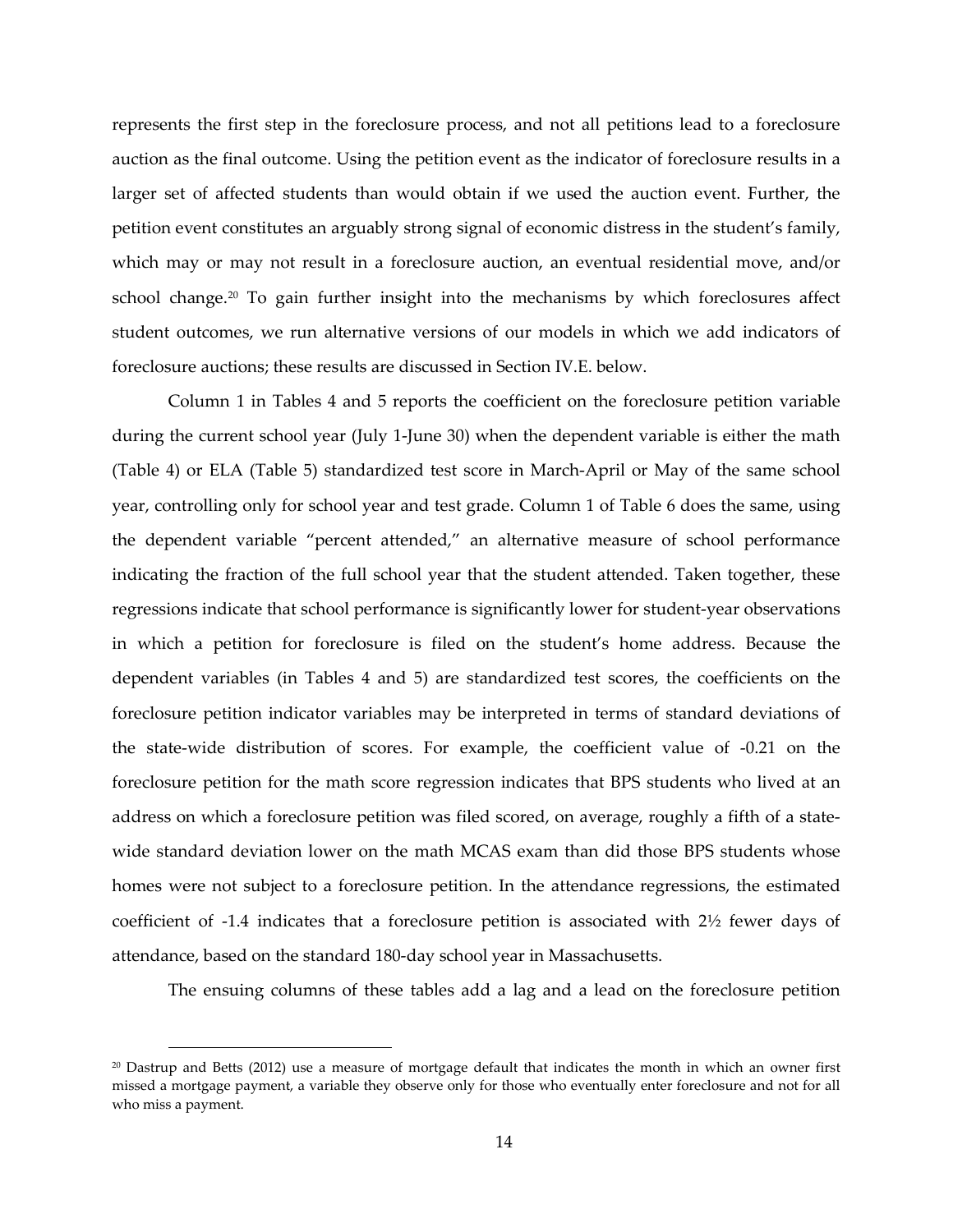variable and then add groups of control variables such as student characteristics (some of which are time-varying), characteristics of the properties at students' home addresses, and, eventually, fixed effects for individual schools and for Census tracts of students' home addresses (Table 7 lists the specific variables included in each group of control variables). The right-most column of Tables 4–6 also includes an indicator of a residential move (occurring at any point in the academic year) and multiple indicators of school changes (two for nonstructural changes, corresponding to changes occurring over the summer or between October 1 and June 30, one for structural school changes, and one for "discontinuous" school changes, including mergers and closings.

Three key patterns emerge across the columns of Tables 4–6: (1) The estimated coefficients on foreclosure variables are generally consistently negative and significantly different from zero, even though (2) their size and significance weakens as we add control variables across the columns, and (3) residential moves and nonstructural school changes are strongly negatively related to school performance.

The fact that the estimated coefficients on a lead as well as on a lag on foreclosure are consistently negative raises issues related to timing and dynamics. One interpretation of this coefficient pattern—and particularly the large size of the coefficient on next year's foreclosure in the test-score equations—is that a foreclosure petition is a symptom or result of economic stress affecting a student's family, and that such stress predates the foreclosure petition. Indeed, economic difficulties undoubtedly precede the first delinquent payment. A bank's decision to begin the foreclosure process (petition) typically lags the first delinquent payment by many months, and further lags occur between the foreclosure petition and foreclosure auction and/or deed.[21](#page-14-0) Also telling is the general drop in size (and, in some cases, significance) of estimated coefficients on the foreclosure petition variables, as control variables, especially student characteristics, are added. These two types of results suggest that the negative correlations observed in column (1) reflect in part the fact that students who experience foreclosure are

<span id="page-14-0"></span><sup>&</sup>lt;sup>21</sup> During most of our 2004–2010 study period and especially as the prevalence of foreclosures exceeded 1.5 percent in 2008 and thereafter, more Boston mortgage loans were 90 days or more delinquent and not in foreclosure than were in foreclosure. In January 2010, the fraction of loans 90 days or more delinquent and not in foreclosure peaked at 4 percent, while the fraction in foreclosure was 2.5 percent . Source: LPS data tabulated by Lauren Lambie-Hansen.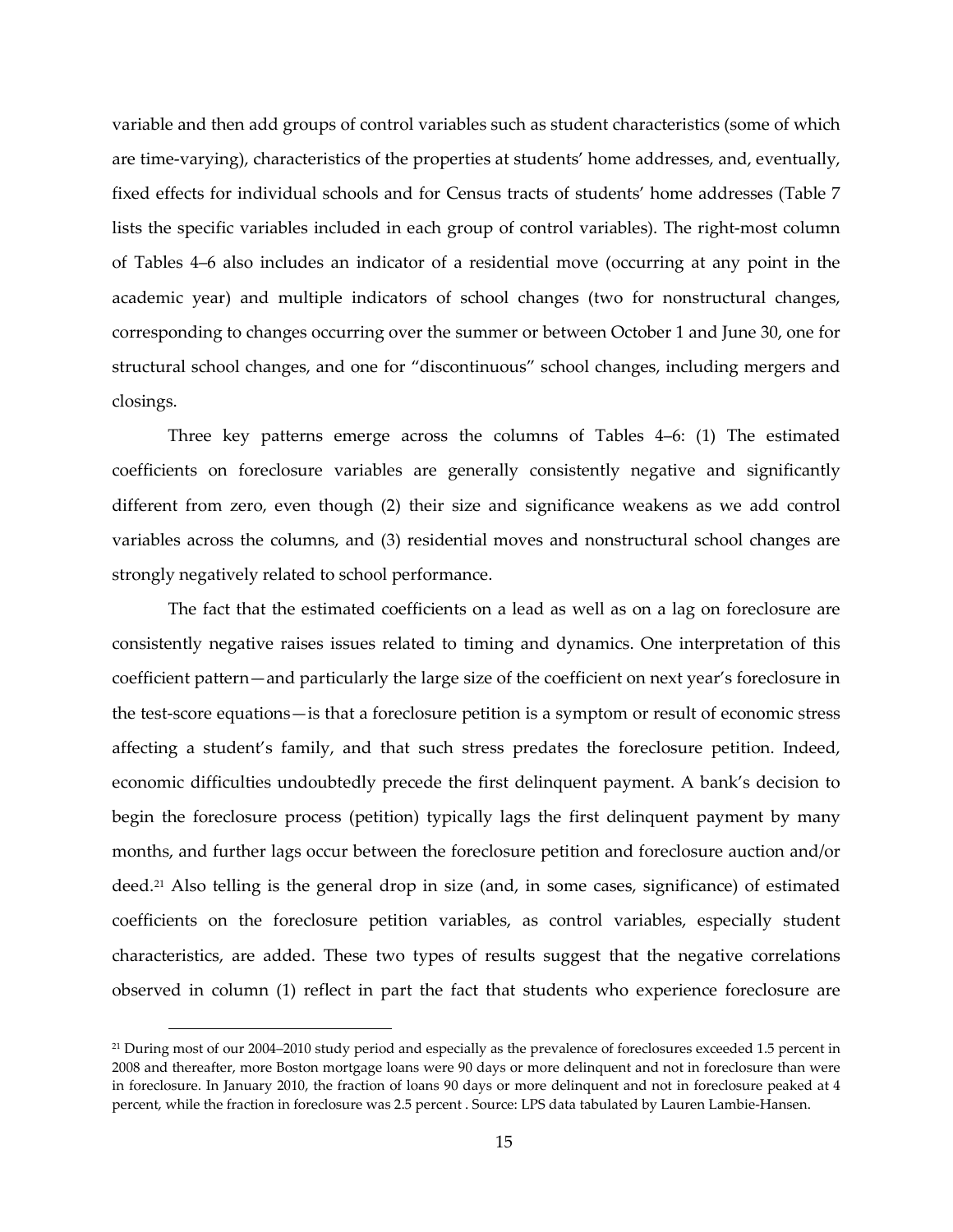students who have lower test scores for any number of reasons, including educational disadvantages, family economic disadvantages, housing type and neighborhood location, or school attended. Some of the same factors that lead to lower test scores appear to be also associated with increased risk of mortgage default. That is, the negative relationships reflect cross-sectional differences among students as much or more than changes in performance for any one student from one year to the next as foreclosures occur.

School fixed effects are added as controls in column 5 of the tables. In these models, the regressions are controlling for the tendency of some schools persistently to have students with characteristics—including high foreclosure rates and high mobility rates—that might create negative spillovers onto other students' scores. Therefore, some of the indirect effects of foreclosures and school changes are controlled for by the school effects. The school fixed effects may also reflect students' own unobserved characteristics to the extent that students tend to select into schools in ways that create differences across schools in the distribution of student characteristics that may affect academic performance. The inclusion of the school effects results in a substantial decrease in the magnitude of the foreclosure petition coefficients.

Census tract fixed effects, which control for potential spillover effects of persistent neighborhood characteristics such as residential transience and social capital, are added in column 6. The census tract effects may also control for unobserved student characteristics to the extent that families tend to be sorted across neighborhoods in ways that create differences in the distribution of attributes such as income, wealth, and vulnerability to unemployment and other financial shocks. It is surprising that the inclusion of the census tract fixed effects results in little change in the estimated foreclosure petition coefficients, but it suggests that sorting on "unobservables" at the tract level is not strong.

In the final column of the three tables, dummy variables indicating a residential move and various types of school changes are also included. These results indicate that residential moves and nonstructural school changes are negatively related to test scores and attendance. Not surprisingly, nonstructural school changes over the summer appear to be less disruptive than those during the school year in terms of both test scores and attendance. This highlights a potential channel through which economic shocks may affect student performance. Shocks may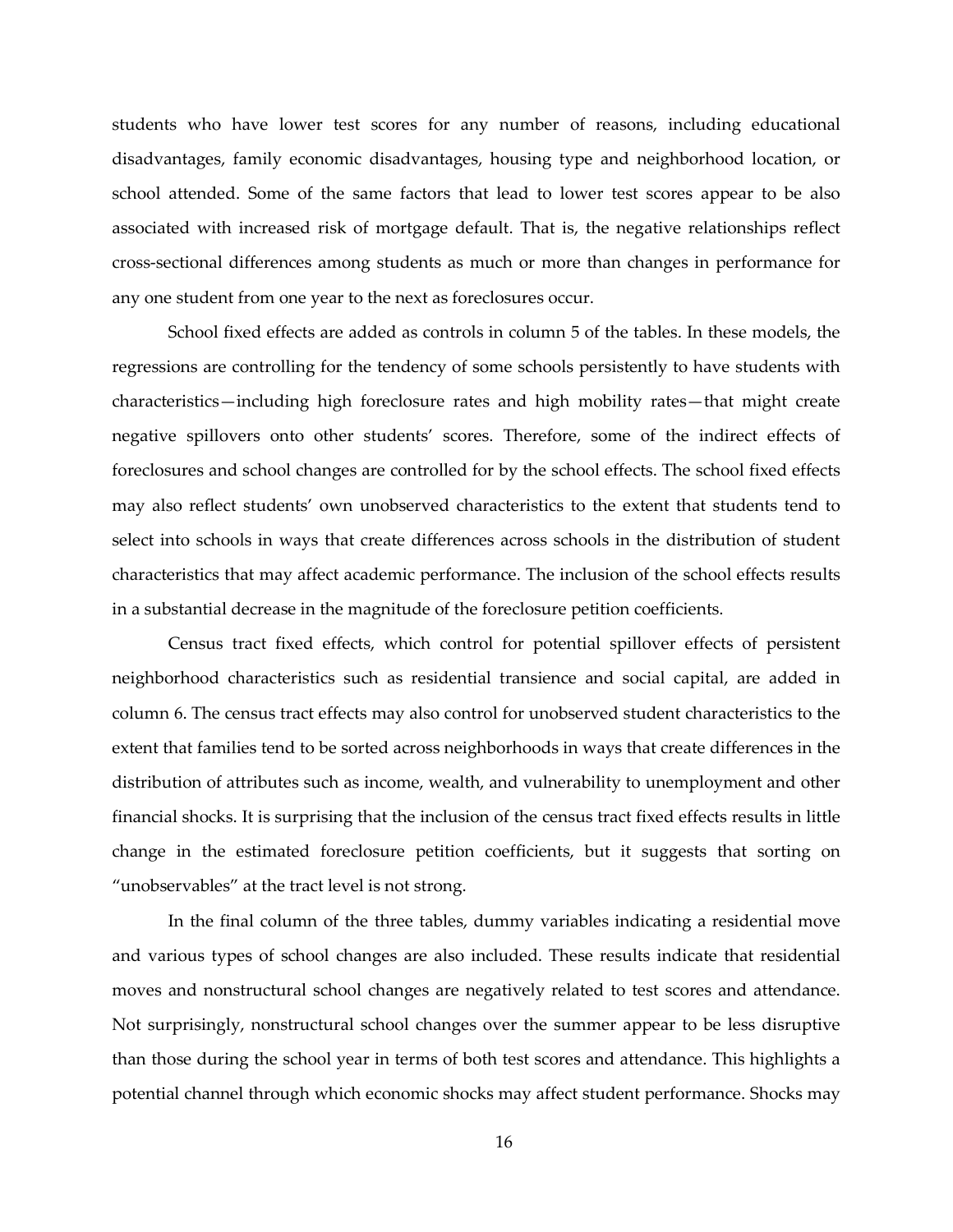decrease student performance by precipitating a residential move and school change during the academic year. In the sections below, we explore the extent to which specifications that control for heterogeneity in unobserved student characteristics suggest that these empirical relationships may represent a causal connection, and we also discuss how Boston's school assignment policies may attenuate the connection between school changes and residential moves induced by foreclosures or economic shocks.

It is interesting to compare the estimated coefficients shown in column 7 of Tables 4–6 with the coefficients on the other control variables included in these regressions. Table 8 reports these estimated coefficients; the three columns in this table correspond to column 7 of Tables 4, 5, and 6. Economic disadvantage—as indicated by eligibility for free or reduced-price lunch ("low-income"), not being an owner-occupant, or living in subsidized housing ("exempt")—is negatively associated with test scores. A student's own educational disadvantages, such as having limited-English-proficiency (LEP), especially in the first year of LEP<sup>[22](#page-16-0)</sup> or requiring special education services, are also strongly negatively associated with test scores. The patterns are similar for attendance, except that the characteristics low-income and LEP are positively related to attendance. Note also that the magnitude of the estimated coefficients on foreclosure events is generally much smaller than the magnitude of the coefficients associated with a student's requiring LEP or special education services, and also smaller than the effects associated with changing schools during the school year.

### **B. Lagged dependent variable**

 $\overline{a}$ 

As discussed above, the regression results in Tables 4–6 do not offer rigorous proof that foreclosures lead to reduced test scores. Although the specifications with the most complete set of covariates control for many characteristics that might be correlated with academic performance, there are undoubtedly other characteristics that are correlated with test scores that we do not observe in our data and therefore cannot control for in our analysis. If these variables

<span id="page-16-0"></span><sup>&</sup>lt;sup>22</sup> The "no scaled score" variable refers to students who take the test and have a recorded raw score (and hence are included in our data) but for whom no scaled score is computed because they are not "counted" in the school and district test results. This is done in the first year a student is labeled LEP and also when illness causes the student to miss some of the testing days or something else goes wrong in the testing process.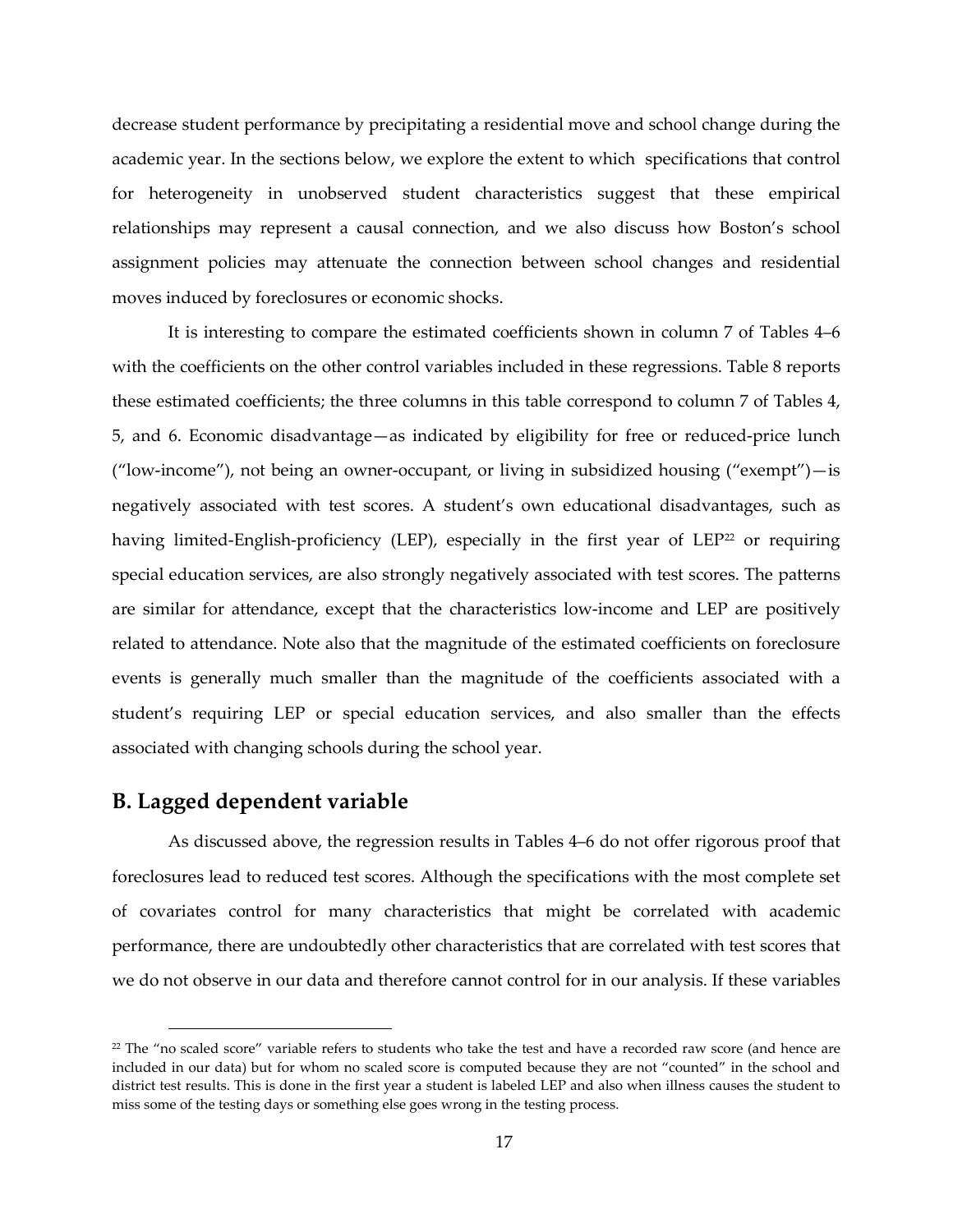are also correlated with the likelihood of foreclosure, then the estimated effects of foreclosure petitions on outcomes will be subject to omitted variables bias. While the bias could run in either direction, we are particularly concerned about factors that would predict both lower test scores (or lower attendance) and a higher risk of foreclosure, since omission of such factors would result in an overestimation (in absolute magnitudes) of any negative effects of foreclosure on outcomes.

To address this concern, and also to examine the dynamics of students' test performance, estimates from test score and attendance regressions that include lagged values of the dependent variable—either the lagged test score or lagged attendance—are reported in Tables 9–11. The sample size is smaller with this specification than in Tables 4–6 because creating the lagged dependent variable requires that we have at least two adjacent years of observations for each included student. Because math and ELA are tested in grades 3–8 and 10, we have no one-year-lagged score for  $10<sup>th</sup>$  graders; hence we substitute the two-years-ago  $8<sup>th</sup>$ -grade test score as the lagged dependent variable in these cases.<sup>[23](#page-17-0)</sup>

In the model that includes the lagged test score, for example, the lagged score controls for the student characteristics, educational inputs, and any other factors that "determined" the previous score and, to a great degree, purges the estimates of their cross-sectional aspect.[24](#page-17-1) The other explanatory variables, which are the same as those in Tables 4-6, are therefore intended to capture influences on the current score that are not reflected in the lagged score.[25](#page-17-2) The earlier models, by excluding the lagged score, effectively assumed that the test score in any given period reflects the impact of current inputs only, where student fixed effects (when included) captured the contribution of fixed student inputs. Analogous statements apply to models of

<span id="page-17-0"></span> $23$  We anticipated that the two-year lag for  $10<sup>th</sup>$  graders would obtain a smaller coefficient than the one-year lag (for all other test grades), but instead the two coefficients were very similar in magnitude.

<span id="page-17-1"></span><sup>&</sup>lt;sup>24</sup> The estimated coefficients on the control variables in the LDV formulation are generally smaller than those shown in Table 8 for the partial correlation specification, implying that cross-sectional differences play a substantial role in the Table 4–6 estimates. Nonetheless, while fewer than in the partial correlation version, a majority of the coefficients on these "levels" control variables are significantly different from zero in the LDV specification.

<span id="page-17-2"></span><sup>25</sup> Note that this model is not equivalent to a differences formulation, which would have the change in test score as the dependent variable and changes in characteristics as explanatory factors. As explicated in Todd and Wolpin (2003), this model reflects the notion that the achievement level at a given time is cumulative, reflecting both the history of past education inputs (captured by the lagged score) and current inputs. A differences model assumes that the coefficient on the lagged dependent variable equals one, while this model estimates a value for this coefficient.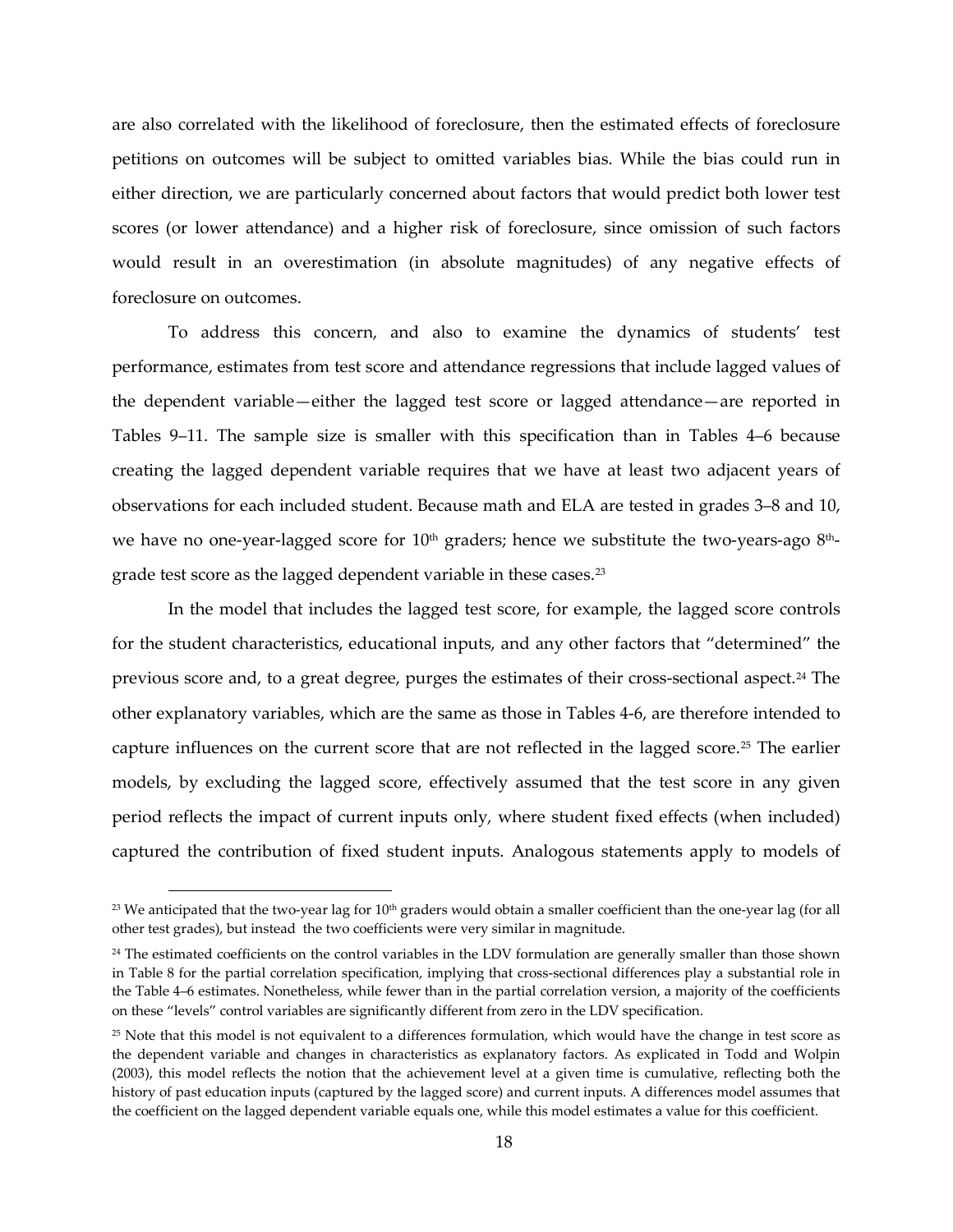attendance that include lagged attendance as an explanatory factor.

In these equations for math and attendance but not for ELA, the estimated coefficient on foreclosure is negative and significantly different from zero when controlling only for school year, grade, and the appropriate lagged dependent variable—either lagged test score or lagged attendance (column 1). Lags and leads on foreclosure are added in column 2. The lag, lead, and contemporaneous foreclosure coefficients are all negative and significantly different from zero in the math score regression, but in the ELA score regression only the coefficients on the lag and lead (and not on contemporaneous foreclosure) are significantly different from zero. As control variables are added to the test-score regressions (in columns 3–7), the lead foreclosure coefficient continues to be significant in the math score regression, but the contemporaneous and lag coefficients eventually become insignificant and have point estimates substantially smaller in magnitude. In contrast, in the ELA score regression only the lagged foreclosure variable remains significantly negative as control variables are added. The difference in the timing of the respective foreclosure effects on ELA and math test performance is intriguing. It may be that the math test score depends to a greater extent on recent classroom learning than does the ELA test score, and so is affected by the disruption of economic shocks and foreclosure early on. The ELA test score may depend more on cumulative progress in spelling, vocabulary, and reading comprehension, and so appears to be affected with a lag. While the timing of effects differs between math and ELA test scores, the magnitude of the estimated significant coefficient is quite similar after all control variables are included in column (7), at -0.05. This magnitude is also quite similar to the estimated coefficient on the control variable "entering low-income status"—another flag of economic distress—also associated with a 0.05 drop in math or ELA test score.<sup>[26](#page-18-0)</sup>

In the attendance equations, contemporaneous foreclosure retains its negative and significant coefficient as other variables are added; the lag also enters significantly, while the lead does not, although its estimated coefficient is negative. This makes intuitive sense. Although economic stress may affect learning well before a foreclosure petition is filed, one

<span id="page-18-0"></span><sup>&</sup>lt;sup>26</sup> In the math score equation with lagged dependent variable, the estimated coefficient on "entered low-income status" is -0.049, with a standard error of 0.012; in the ELA equation, the corresponding figures are -0.051 and 0.013.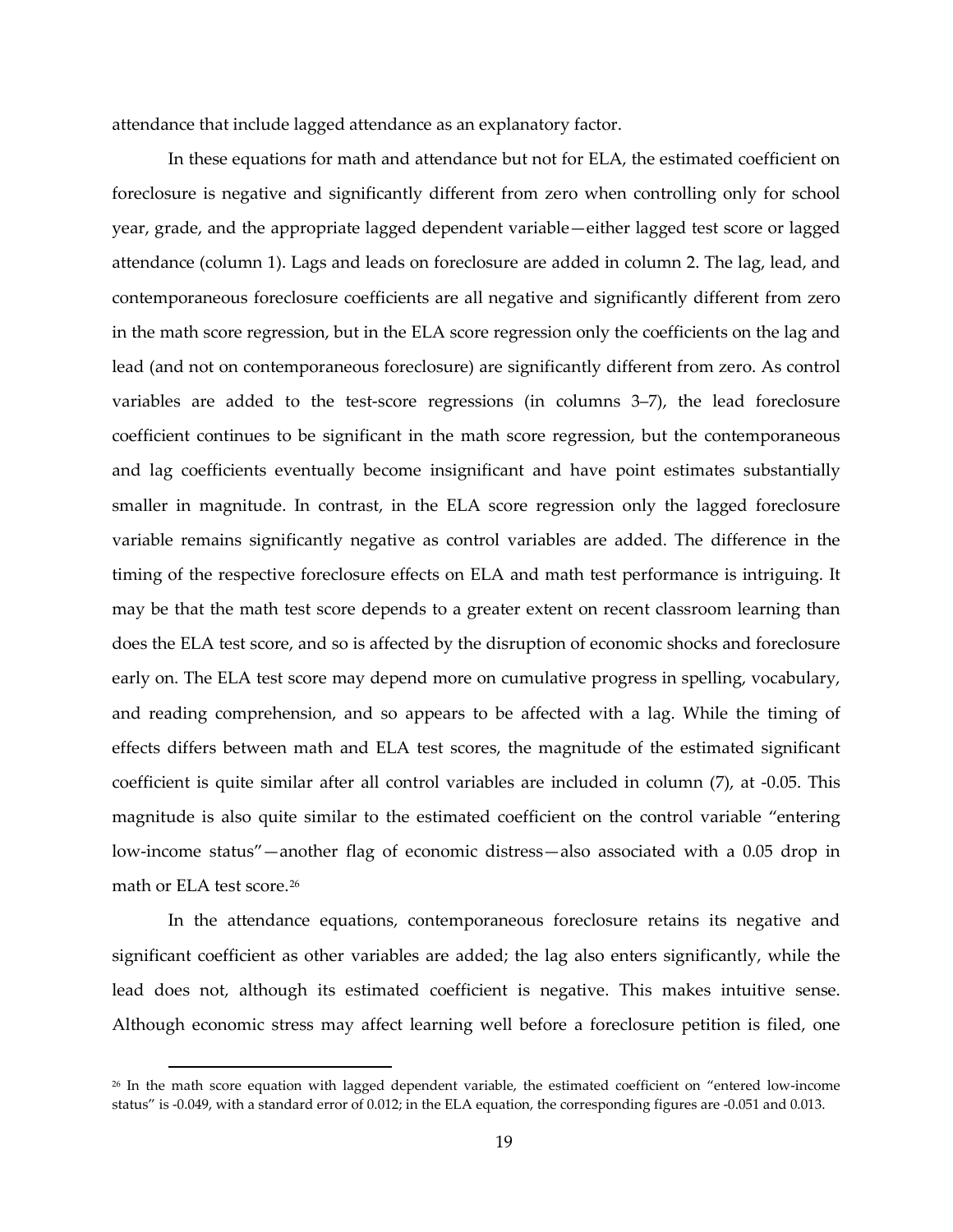would expect the impact of foreclosure on attendance to be concentrated during the foreclosure process, which can extend after the petition. It is interesting to contrast these results with those in the partial correlations attendance regression (Table 6), where all three foreclosure coefficients continue to be sizable, negative, and significant even as controls are added. This again indicates that the estimated coefficients on foreclosures in the partial correlations specifications actually reflect the contributions of fixed cross-sectional differences and/or variation in other prior educational inputs, contributions that are captured by the lagged dependent variable in the current model.

Even controlling for the previous year's test score or attendance, nonstructural school changes that occur between October 1 and June 30 have negative and significant effects on test scores and attendance, although the coefficients are smaller here than in Tables 4–6. These coefficients are considerably larger than the estimated coefficients on any of the foreclosure variables; thus one way that foreclosures may reduce test scores in this context is by precipitating a nonstructural school change. Been et al. (2011) discuss the potential link between foreclosures and school changes. Almost 5 percent of students with a foreclosure petition in a given year also experience a nonstructural school change between October and June of the same school year; this fraction is only slightly higher than the fraction of non-foreclosure-affected students experiencing a nonstructural school change in any given school year (4 percent); see Table 12.

The main path by which a foreclosure results in a nonstructural school change is via a residential move associated with the foreclosure. Each year, about 12 percent of all BPS students change addresses, but that figure jumps to 17 percent for those receiving a foreclosure petition (memo line of Table 12). Eleven percent of students experiencing both a foreclosure petition and a residential move in a given school year also experience a nonstructural school change between October and June of the same school year, while only 3 percent of students experiencing a foreclosure but not a move (and 4 percent of all students) exhibit an October-to-June nonstructural school change in the same year (Table 12). Among students not experiencing foreclosure, the fraction of residential movers who experience a nonstructural school change between October and June of the same school year is a slightly higher 14 percent. "Petition-and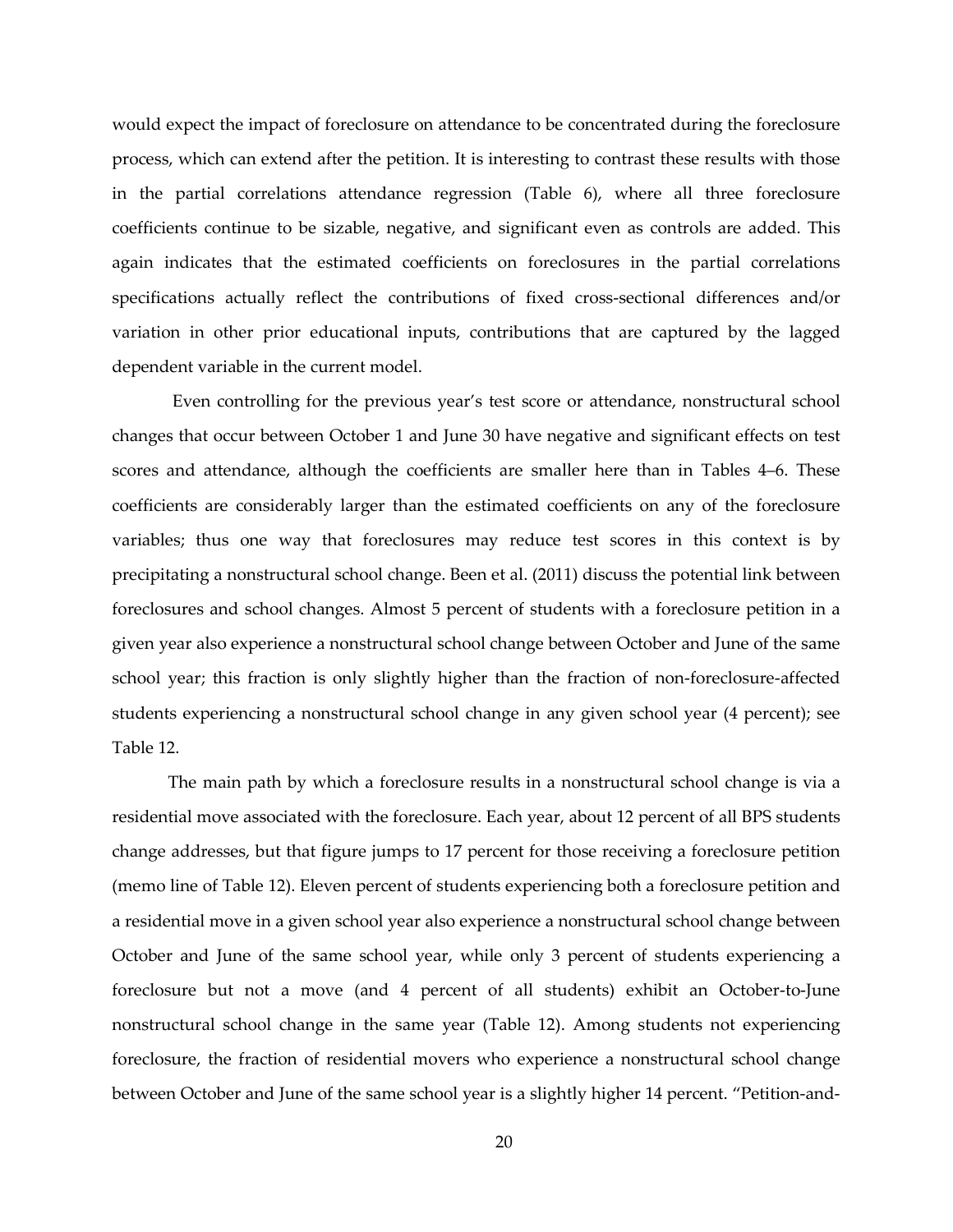move" students are also more likely than other students to experience a nonstructural school change in the school year following the petition; see the lower panel of Table 12.[27](#page-20-0)

 While these data indicate a higher incidence of nonstructural school changes for students experiencing a foreclosure petition than not, this relationship is likely less strong than in many other cities because of Boston's public school assignment policies. As noted earlier, all Boston high schools are citywide, and non-high-school students are not required to change schools following a residential move unless the new address falls within a different schooling zone (among West, East, and North) than the previous address. This policy likely reduces the effect of foreclosures on student performance relative to alternative policies that might require school changes in a greater fraction of residential moves.

Structural school changes also have significant negative effects on test scores (but not attendance). Structural changes occur only in grades 2 (from Early Learning Centers), 6 (from K–5 elementary schools, 7 (into exam schools), and 9 (into high schools); of these, only grades 6 and 7 are tested in math and ELA. Because we control for school fixed effects, test-score differentials for students entering exam schools in grade 7 should be picked up by the school fixed effect, as will test-score differentials for students moving from elementary to middle schools in grade 6. However, a small fraction of students who finish K–5 elementary schools move over to K–8 schools in grade 6 instead of moving into middle school. Students who attend first an elementary school and then a middle school have lower test scores, on average, than students who attend K–8 schools; thus this negative estimated coefficient appears to be picking up the fact that the few students who transition into K–8 schools from K−5 elementary schools attain lower test scores than the existing  $6<sup>th</sup>$  graders at the K–8 schools, other things being equal.[28](#page-20-1) Residential moves, by contrast, have no independent effect on test scores in the year in which they occur, but are associated with lower attendance, perhaps in part because the

<span id="page-20-0"></span><sup>&</sup>lt;sup>27</sup> Taken together, 15 percent of students with a foreclosure petition and a residential move in a school year experience a nonstructural school change between October and June of the same or following school year, while only 7 percent of students with a petition and no move (and 7 percent of all students) do so; see the lower panel of Table 12.

<span id="page-20-1"></span><sup>&</sup>lt;sup>28</sup> The idiosyncratic nature of the few structural school changes that "identify" this coefficient probably imply that our estimates are not comparable to those of Schwartz and Stiefel (2012), although they are similar in magnitude. Schwarz and Stiefel look only at ELA test scores and find OLS effects around -0.05 test-score standard deviations associated with a structural school change this year.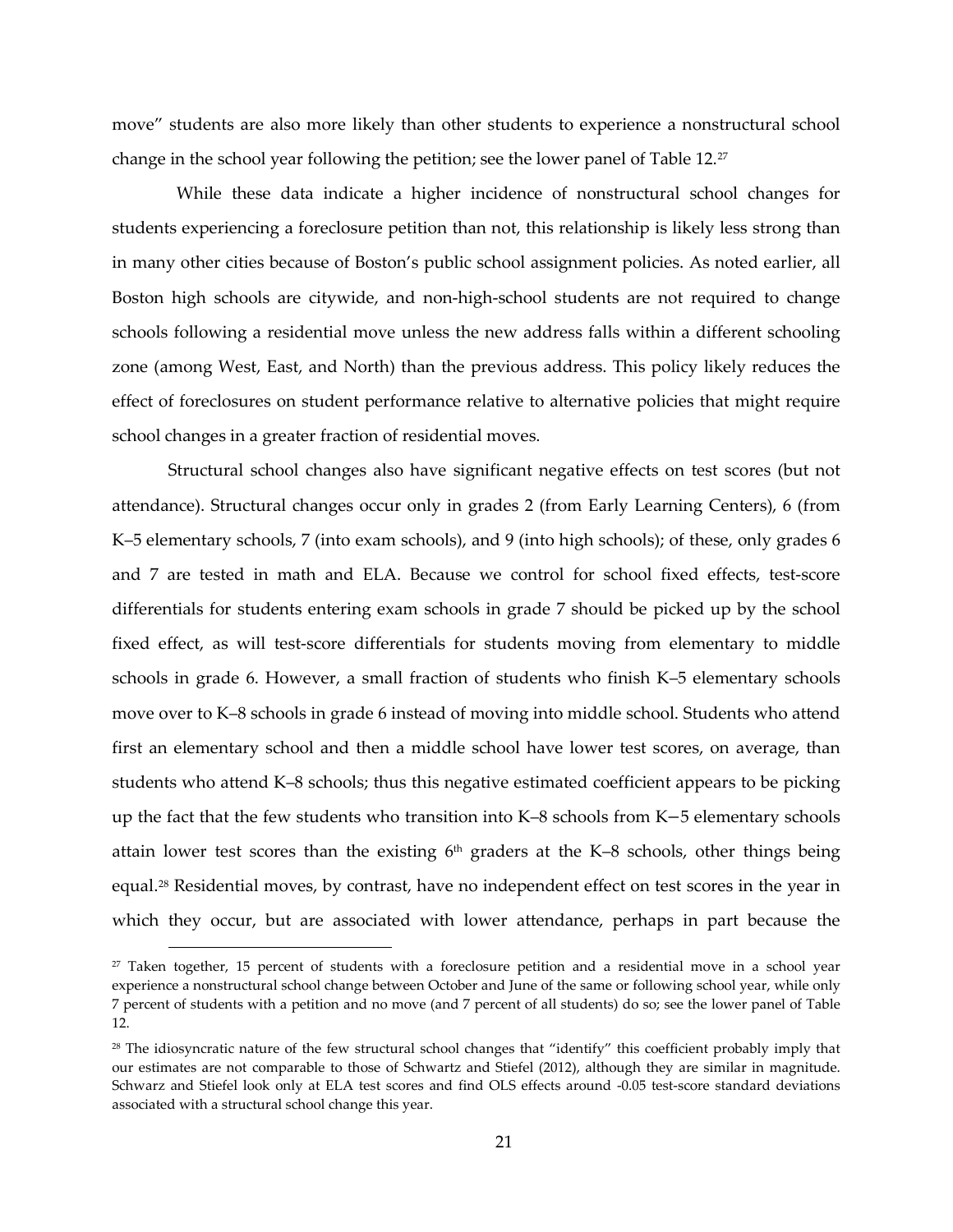disruption of the move itself may directly cause some absences.

#### **C. Student Fixed Effects**

Although conditioning on a lag of the dependent variable controls to some extent for unobserved differences among students, a more direct way to control for such differences is to include student fixed effects. In models that include such effects, the estimated coefficients are driven solely by within-student (across-time) covariances, and the effect of student characteristics that do not vary over time are absorbed by the constant term. Tables 13–15 present regression estimates including student fixed effects. For these regressions, we restrict the sample to students for whom we have at least three observations; in addition, we eliminate race and sex from the control variables because they do not vary over time. In column (1), the estimated coefficient on foreclosure petition in the ELA equation is positive and significantly different from zero when controlling for nothing else; in the math and attendance equations, foreclosures appear to have no significant relationship with contemporaneous performance. These patterns continue across the columns as leads, lags, and additional controls are added. That is, foreclosures, whether in the current year, the prior year, or the following year, appear to have no relationship with math test scores or attendance. Even in these student-fixed-effect regressions, nonstructural school changes between October and June appear to have significant negative effects on math scores, ELA scores, and attendance, but the estimated coefficients are smaller than in the corresponding models involving lagged dependent variables.

Because the fixed effects estimator is driven by the within-student (across-time) covariances of the measured variables, correct measurement of the timing of changes in observed variables is of critical importance for consistency of the estimator. Unfortunately, the nature of the foreclosure process (and the administrative reporting thereof) makes it difficult to pinpoint the timing of relevant underlying events—such as a parent's job loss—that we expect to influence student outcomes. Foreclosure may evolve gradually from an initial economic shock to a first missed mortgage payment, a later foreclosure petition, and, if it goes that far, an eventual foreclosure auction. Our inclusion of the lead, lag, and contemporaneous indicators of foreclosure petitions serves as a means of capturing the potentially protracted and time-varying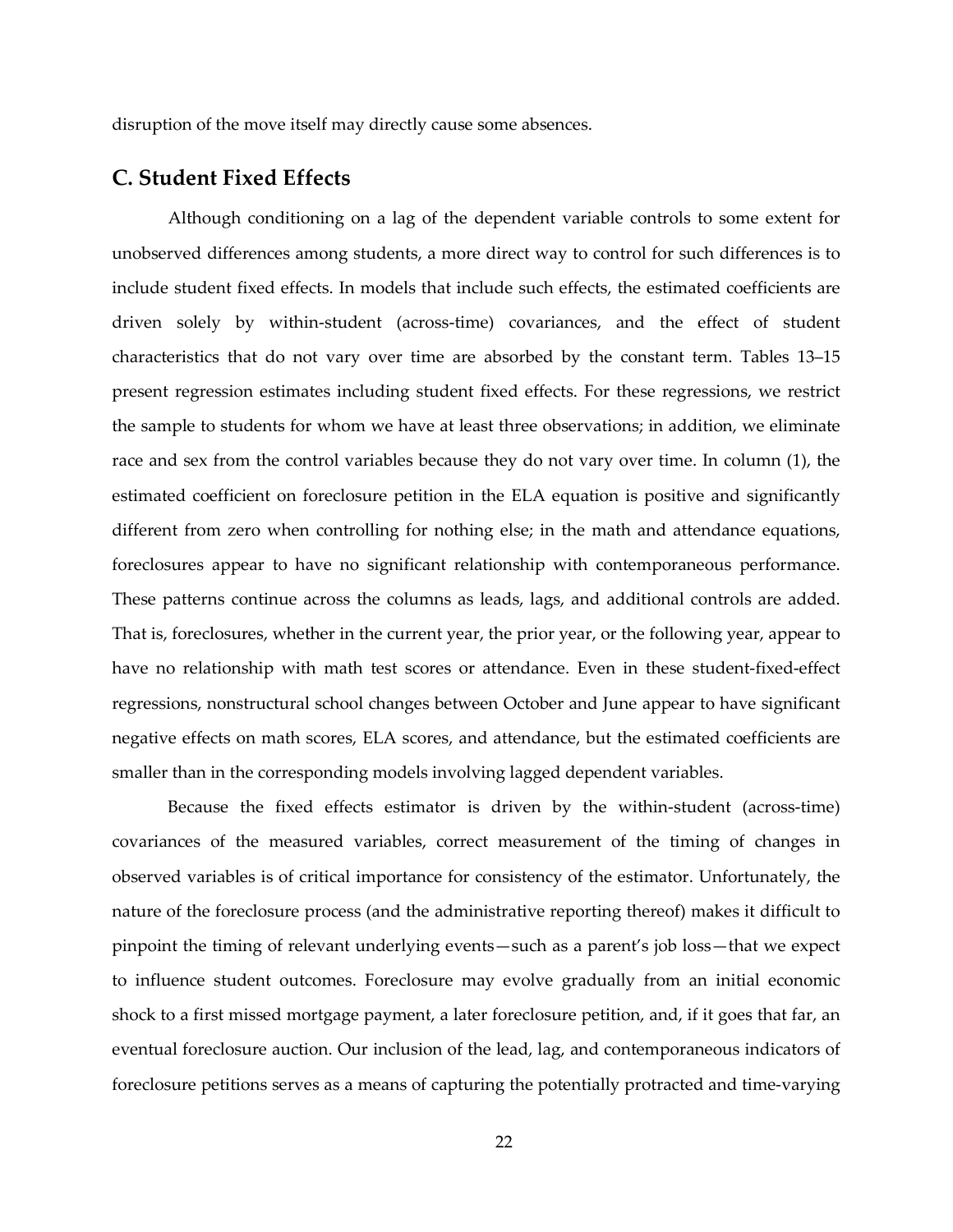effects of the foreclosure process on student outcomes, although the strategy is imperfect. The foreclosure process itself, and its impact on the student, might stretch across several school years, beginning even before we first observe a student or continuing beyond our last observation. Hence, the student fixed effect, which is intended to absorb only the non-timevarying influences, may be contaminated by our use of foreclosure indicators that are flawed in capturing the precise timing of the true latent effects of the foreclosure process. As a result, we return to the lagged dependent variable versions as our preferred specification as we explore several additional topics in the next subsection of the paper.

#### **D. Owners versus Tenants**

 $\overline{a}$ 

As discussed in section II.A. above, we expect that foreclosures have different effects on students whose parents are the owner-occupants of foreclosed properties than on students whose families rent in properties that undergo a foreclosure. For owner-occupants, a severe income shock may precipitate missed mortgage payments and eventually lead to a foreclosure petition. But a majority of BPS students live in one-to-three-family properties in which tenants' family relationships with the owner or a tenant income shock causing missed rent payments could also lead fairly directly to owner default. We have not yet found evidence to support or disprove such possible connections.

To see whether our data shed light on differential effects of foreclosures based on housing tenure, we generate a dummy variable indicating whether a student's parents are the owner-occupants in a one-to-three-family structure or of a condo.[29](#page-22-0) We interact that dummy with the lag, lead, and contemporaneous foreclosure petition variable for that property. Using name-matched owner-occupants, we found that the parents were owner-occupants in about one-fifth (19 percent) of foreclosure petitions affecting BPS students' homes between 2004 and 2010. We re-estimate the lagged dependent variable regressions shown in column 7 of Tables 9– 11 and include those interactions along with the original lag, lead, and contemporaneous

<span id="page-22-0"></span><sup>&</sup>lt;sup>29</sup> As noted earlier, we have two methods of identifying owner-occupants: one that relies on a name match between the owner listed in the Assessor's records and the last name of the student's parent or guardian, and another that assumes the student's parents are the owner if the Assessor's records say the property was owner-occupied when the student resided there.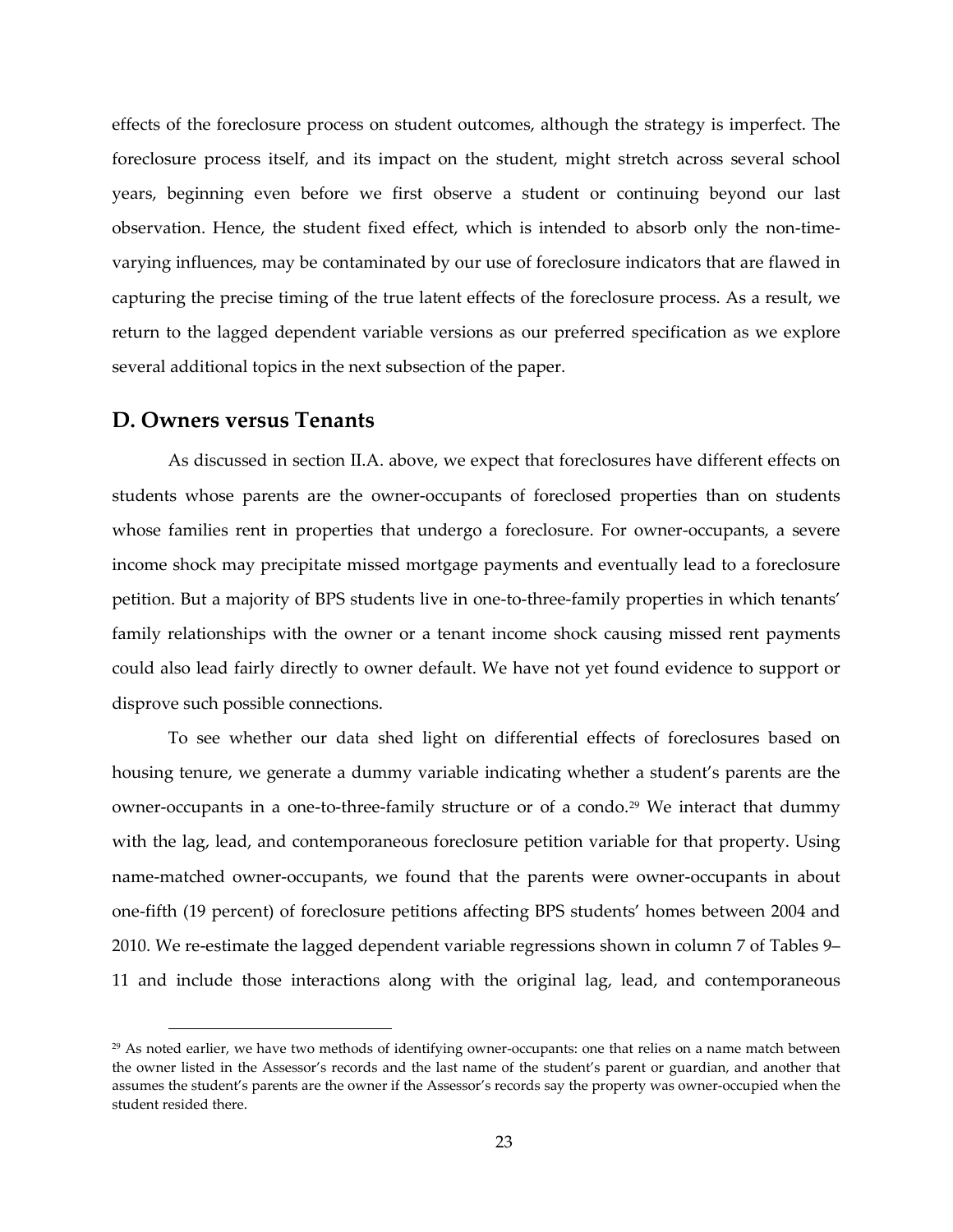foreclosure petition variables. The estimated coefficients on the non-foreclosure variables in the equations are virtually unchanged, the non-interacted foreclosure variables' coefficients change very little, and none of the owner-interacted foreclosure variables obtains an estimated coefficient significantly different from zero. See columns 2, 5, and 8 in Table 16, where columns 1, 4, and 7 repeat the earlier estimates with no owner interactions.<sup>[30](#page-23-0)</sup>

In the next set of regressions, we expand the definition of owners to include BPS students living in any property labeled by the Assessor's office as an owner-occupied one-tothree-family structure or an owner-occupied condo; this definition includes—in addition to those tallied above—tenant units in owner-occupied 2–3 family structures as well as any other occupants in properties the Assessor says are owner-occupied but where the owner's name does not match the parent or guardian's name. Under the Assessor definition, 37 percent of all foreclosure petitions at BPS student addresses are owner-occupied. The test-score regression estimates, as with the name-match owner interactions, are very little changed and none of the estimated coefficients on owner-petition interactions are significantly different from zero (columns 3, 6, and 9 in Table 16). Consequently, we find no support for the notion that the effects of foreclosure are different in either their timing or their strength for the children of owners as opposed to the children of renters. These results contrast markedly with those of Dastrup and Betts (2012), who find no effects of mortgage default on test scores of children whose parents are renters and who thereafter restrict their analysis to single-family owner occupants. This difference may be due partly to the fact that Dastrup and Betts's (2012) default variable (first missed payment) is dated earlier in the foreclosure process and partly to the very different mix of property and tenure types in the Boston and San Diego school districts.<sup>[31](#page-23-1)</sup> As noted earlier, the financial stability of owners of Boston's many two-to-three-family structures may be particularly vulnerable to missed rent payments resulting from their tenants' economic difficulties.

<span id="page-23-0"></span><sup>&</sup>lt;sup>30</sup> Only the estimated coefficients on the foreclosure-related variables are shown in Table 16.

<span id="page-23-1"></span><sup>&</sup>lt;sup>31</sup> According to Dastrup and Betts's (2012) Table 1, one-half of the housing units occupied by SDUSD students are in single-family structures and over 40 percent of student homes are owner-occupied. Contrast these figures with the 15 percent single-family share and the 18 percent owner-occupancy rate among BPS students (both shown in our Table 1 above).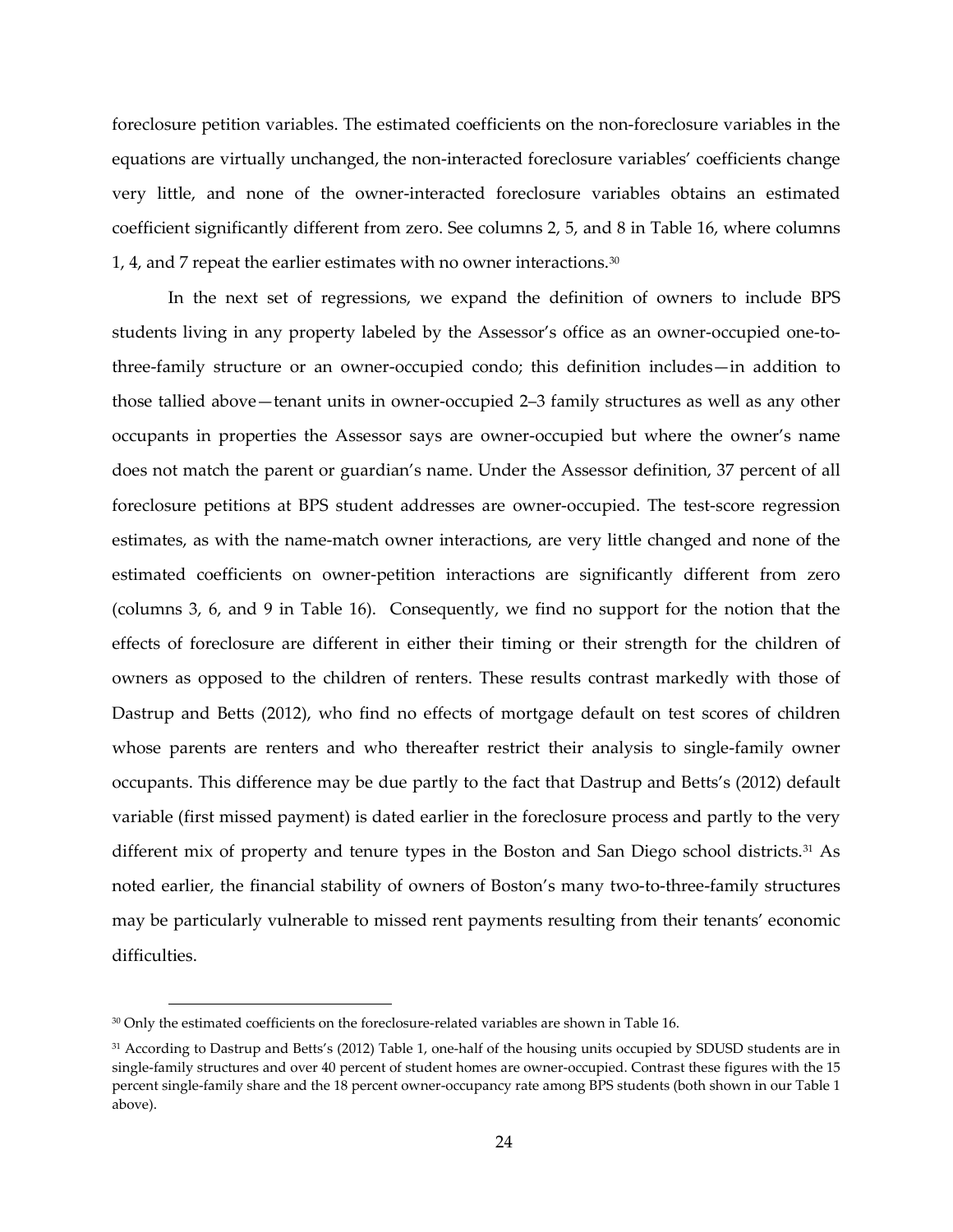#### **E. Foreclosure Auctions**

 $\overline{a}$ 

The foreclosure variable included in the regressions is a dummy variable equal to one for a student in any school year during which his/her home address experienced a foreclosure petition. To investigate whether the next and final stage in the foreclosure process—the foreclosure auction—has an additional or differential relationship with student performance, we re-estimate the lagged dependent variable regressions, adding, alternatively, two indicators of foreclosure auction. Many properties cured in some way after receiving a foreclosure petition and did not continue in the process all the way to a foreclosure auction. Our first approach is to create a dummy variable indicating properties that were served by petitions and that eventually experienced a foreclosure auction; this "petition-to-auction" variable is turned on in the school year in which the *petition* occurred. This variable indicates that at least one-third of foreclosurepetitioned properties did not subsequently cure—they went to auction. We include the lead, lag, and contemporaneous petition-to-auction variable.

The estimated coefficients on the non-foreclosure-related variables are not changed by inclusion of this additional foreclosure indicator. The estimated coefficients on the foreclosure petition variables are affected in some cases, but the petition-to-auction variables never obtain coefficients significantly different from zero. See columns 2, 5, and 8 of Table 17 (columns 1, 4, and 7 repeat the earlier estimates with petitions only). In the math test score equation, when controlling for petition-to-auction, the estimated coefficient on the lead of petition becomes slightly weaker, while the negative coefficient on contemporaneous petition is slightly larger (the coefficient on the contemporaneous petition variable is not significant when the petition-toauction variables are not included). These estimates suggest that, in addition to the year before, foreclosure petitions that do not subsequently go to auction have a modest negative relationship with math scores in the year of the petition, while those that do go to auction are unrelated to scores in the year of the petition.<sup>[32](#page-24-0)</sup> For ELA test scores, there are no marked effects of including the petition-to-auction variables, although their inclusion reduces the significance of the lag on petition. In the attendance equation, including the petition-to-auction variables reduces the

<span id="page-24-0"></span><sup>&</sup>lt;sup>32</sup> Note that the full effect of a petition that goes to auction is the sum of the coefficients on the two variables. That is, the petitions that go to auction are included in the petitions variable.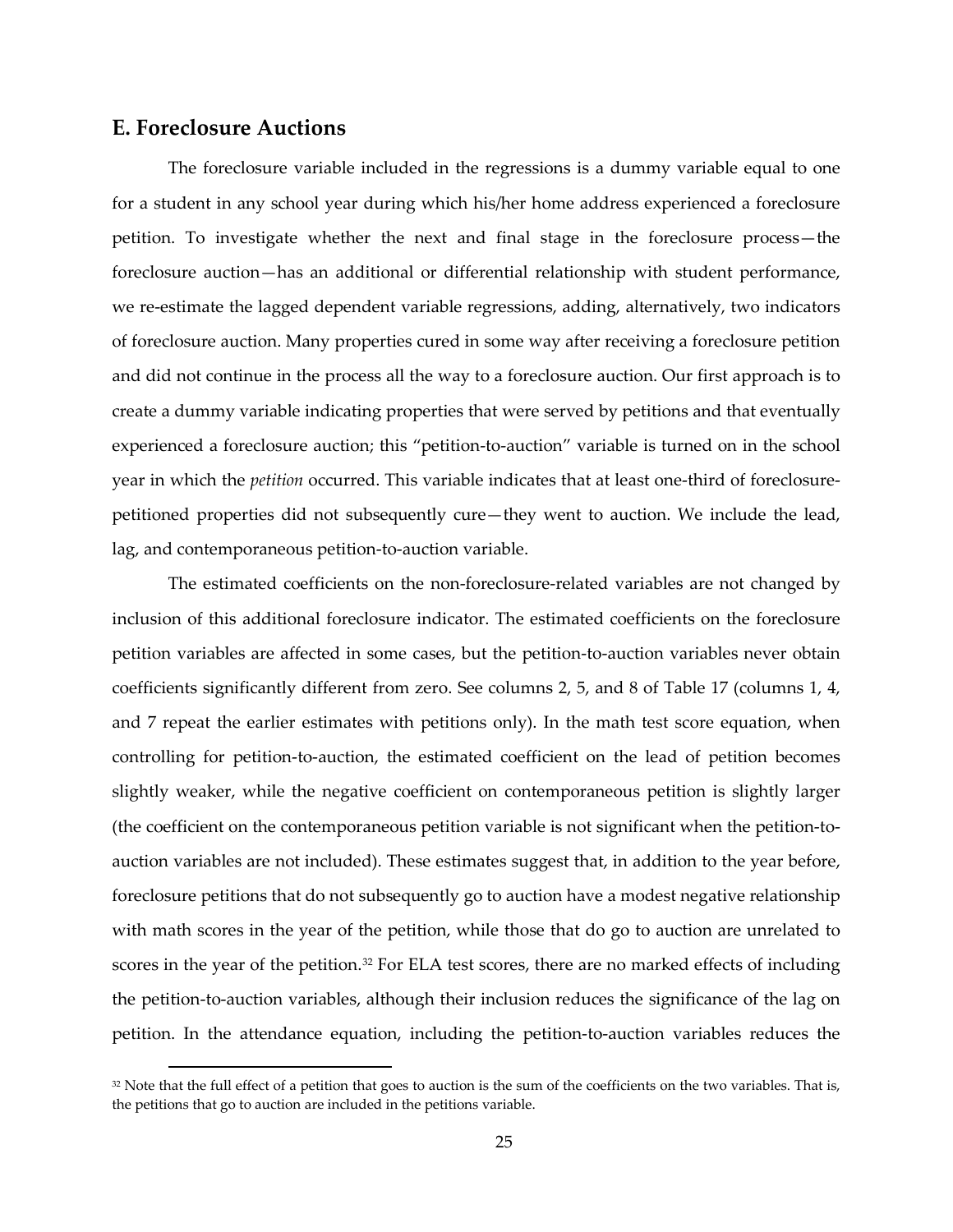significance of all the petition variables below 90 percent.

The second approach to investigating the effects of a foreclosure auction is to include a dummy variable for foreclosure auction, which is turned on in the school year in which the auction occurs, provided the student was living at the relevant address around the time of the auction[.33](#page-25-0) There are three reasons this second auction dummy variable would not be turned on for students for whom the prior "petition-to-auction" variable *was* turned on: (1) Within our sample it typically took six to nine months for a property to go from petition to auction; therefore, some students had moved out of a foreclosure-petition property well before it went to auction and so we did not turn on the auction variable for them. A justification for this choice is that these students were not expected to be further affected by the property's changing hands well after they had already moved out. (2) If a student in our sample experienced a foreclosure petition and subsequently left the BPS dataset prior to the school year in which the auction occurred or (3) if the auction occurred after the 2009/2010 school year but was observable in the foreclosure data through 2011, the auction variable would not be turned on in the regression observations.[34](#page-25-1)

Columns 3, 6, and 9 of Table 17 report results for the foreclosure auction dummy variable. As in columns 2, 5, and 8, the estimated coefficients on the lagged dependent variable, residential moves, and structural and nonstructural school changes are not affected by inclusion of the auction dummy (results other than foreclosure variables are not shown). Compared with the petitions-alone specification, the only marked change in the test-score estimates with inclusion of the auction dummy is that in the ELA equation (column 6), the coefficient on the lag on petitions becomes smaller and not significantly different from zero and the coefficient on the lead of petitions becomes larger and marginally significant, while the estimated coefficient on the lag on foreclosure auction is negative and significantly different from zero. Given that the auction occurs after the petition, it is surprising that the negative relationship between

<span id="page-25-0"></span><sup>&</sup>lt;sup>33</sup> One-half of the foreclosure auctions in our sample occurred in the same school year as the associated petition. As the appendix notes, we use a 90-day window to judge whether a student was affected by an auction. That is, we assume students were affected by an auction only if they were living at the property address at the time of the auction or if they moved out no more than 90 days before the auction.

<span id="page-25-1"></span><sup>&</sup>lt;sup>34</sup> On the other hand, some students may have experienced auctions in the early years of the panel, but the petition occurred before we observe the student.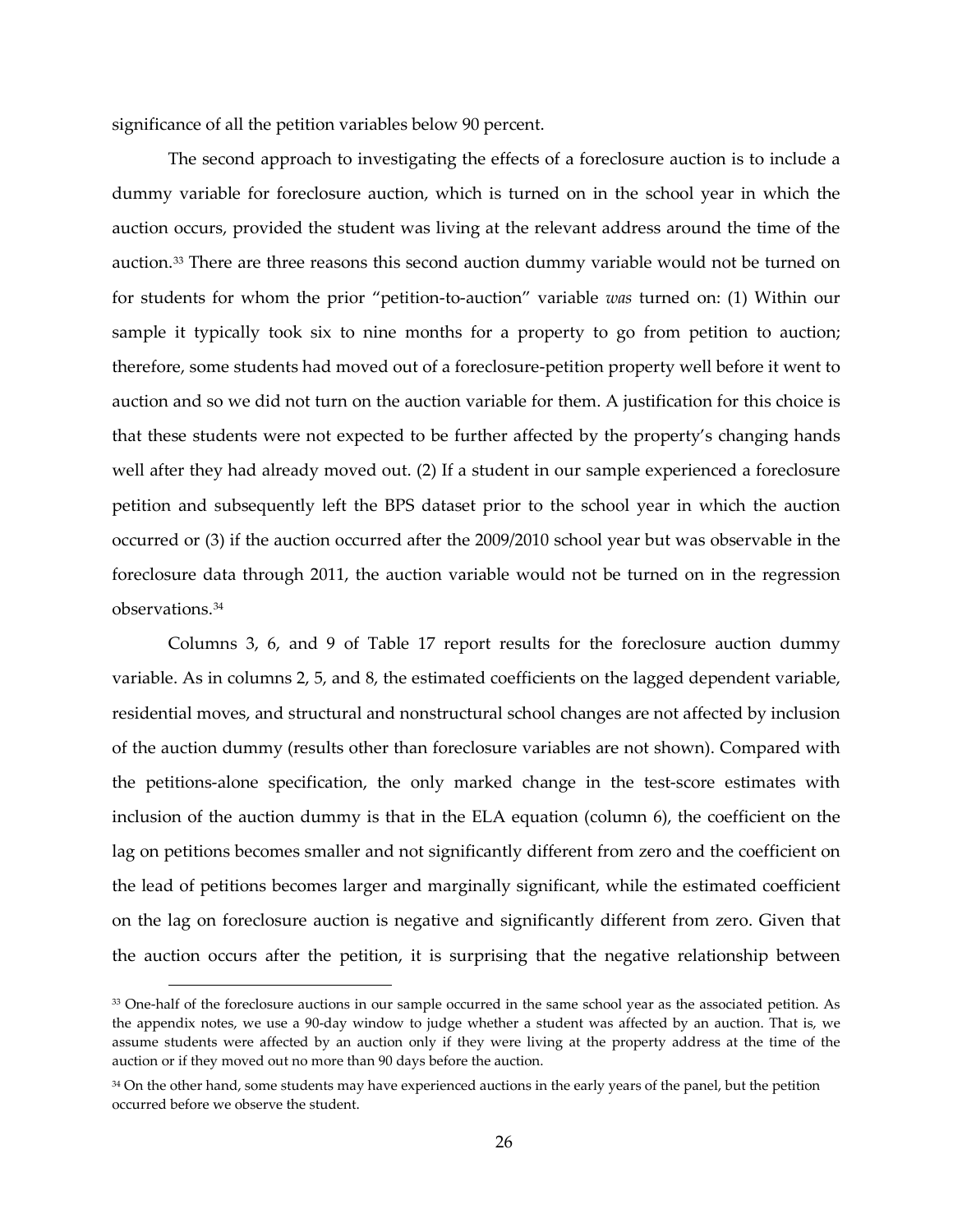foreclosures and ELA test scores is strongest in the year after an auction. However, if there is reason to believe that ELA test scores represent longer-term cumulative (that is, lagged) effects of any shock, as we conjectured above, these results are not inconsistent with our previous findings; furthermore, the negative coefficient on next year's petition is similar to (although smaller than) the math-score results. For attendance, inclusion of the auction variables eliminates even the modest significance of the petition variables. At the same time, a foreclosure auction seemingly has a large and significant negative relationship with attendance in the year of the auction, a result consistent with disruption associated with the move such an auction is likely to force. Taken together, these supplemental analyses including foreclosure auctions provide only weak evidence in support of any additional relationship between a foreclosure auction and performance beyond that of a petition.

#### **F. Are School Changes Exogenous?**

In considering the implications of our results for school assignment policy, a crucial consideration is whether nonstructural school changes are exogenous. If nonstructural school changes are not exogenous, then the estimated coefficients will not be reliable guides to the causal effect of nonstructural school changes on test scores. Endogeneity might arise if the underlying factors leading to a student changing schools are only imperfectly controlled for by the variables we condition on in the regressions. If the unobserved factors leading to school changes also affect test performance, then the estimated school change coefficients may reflect the effect of these factors as well as the direct effects of the school changes. For example, if student behavioral problems (unobserved in our data) contribute to both a higher probability of nonstructural school changes and negatively affect test performance, then the estimated nonstructural school change coefficients will tend to be larger in magnitude than the true causal effect of nonstructural school changes.

The potential endogeneity of school changes is explored in Tables 18 and 19, which add one-year lags and leads of the school change variables to the lagged dependent variable and student fixed effects specifications reported in column 7 of Tables 9-11 and 13-15. In the lagged dependent variable specification (shown in Table 18), inclusion of the lag and lead of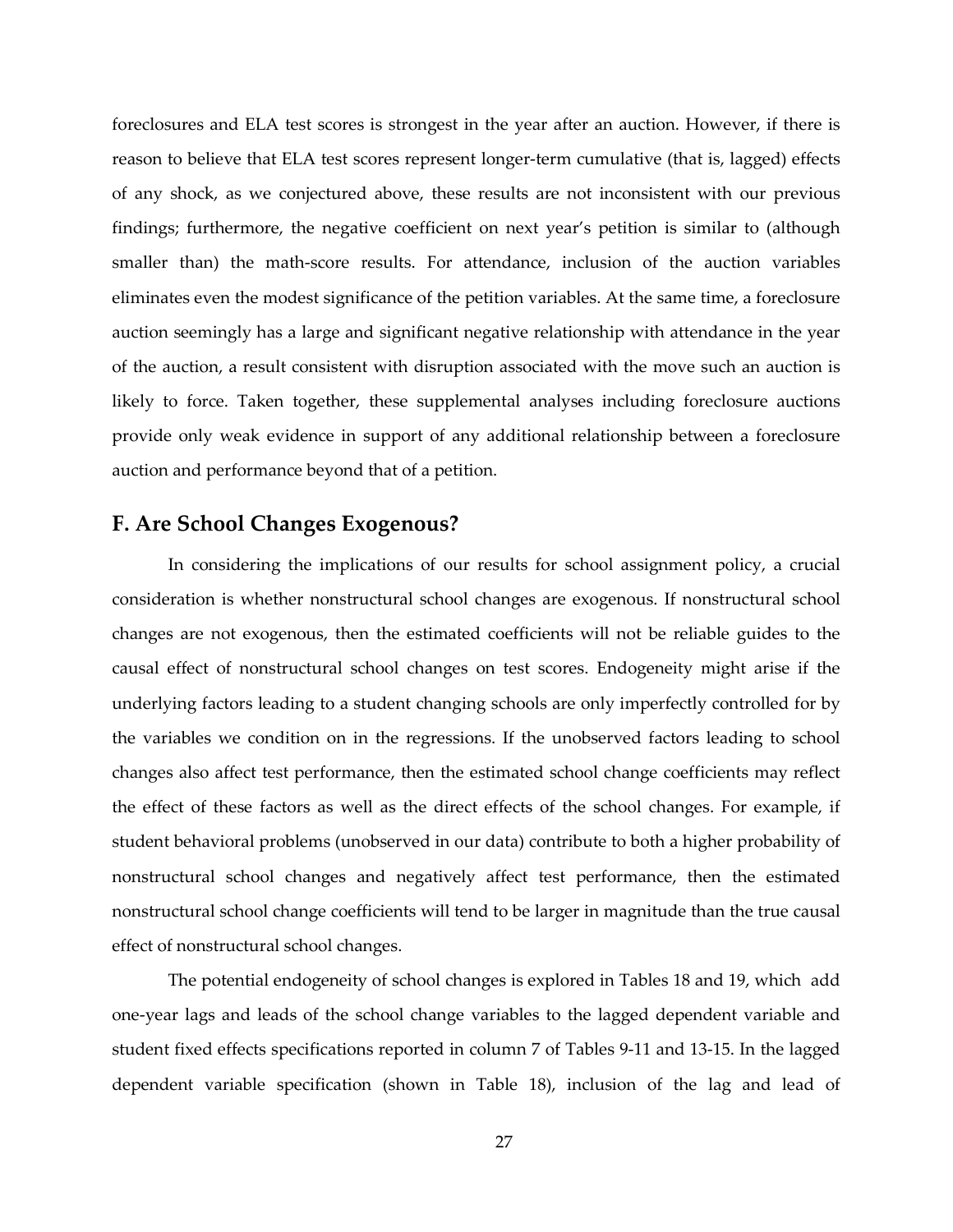nonstructural school changes that occur between October 1 and June 30 does not greatly change the magnitude of the contemporaneous coefficients, but the lead coefficients are negative and highly significant for both of the test score regressions and also for the attendance regression. A similar pattern emerges in the student fixed effects specification (reported in Table 19), although in this case the lead of the academic year nonstructural school change variable is not statistically significant in the ELA test score regression. The significance of the coefficients on the lead of the October 1-to-June 30 nonstructural school change variable may indicate that transient unobserved factors are both adversely affecting students' current test scores and contributing to students changing schools in the following year. In the test score regressions, the contemporaneous coefficients are substantially larger than the lead coefficients. This pattern is consistent with October 1-to-June 30 nonstructural school changes having a negative causal effect on test scores, but it is also possible that the contemporaneous coefficient estimates are driven largely by unobserved factors. Policy makers should be cautious in drawing conclusions regarding the causal effect of academic year nonstructural school changes on students' test scores based on these results. There may be a substantial negative causal effect, but that is not certain.

## **V. Discussion and Conclusion**

 $\overline{a}$ 

The regression results in this paper suggest that foreclosures at home have a small negative association with individual Boston Public School students' test scores and attendance, controlling for the student's previous-year test score or attendance. The timing of this association is mixed, with math scores mostly lower in the year before a foreclosure petition, ELA scores weaker in the year after a foreclosure petition, and attendance lower in the year of or year following the petition.[35](#page-27-0)

The results also show a potentially important indirect effect of foreclosures on performance via the residential moves and associated nonstructural school changes they may

<span id="page-27-0"></span><sup>&</sup>lt;sup>35</sup> Over a student's successive testing years, the full relationship between a foreclosure petition and test score would reflect the combination of the lead, contemporaneous, and lag coefficients, carried from one year to the next via the lagged dependent variable.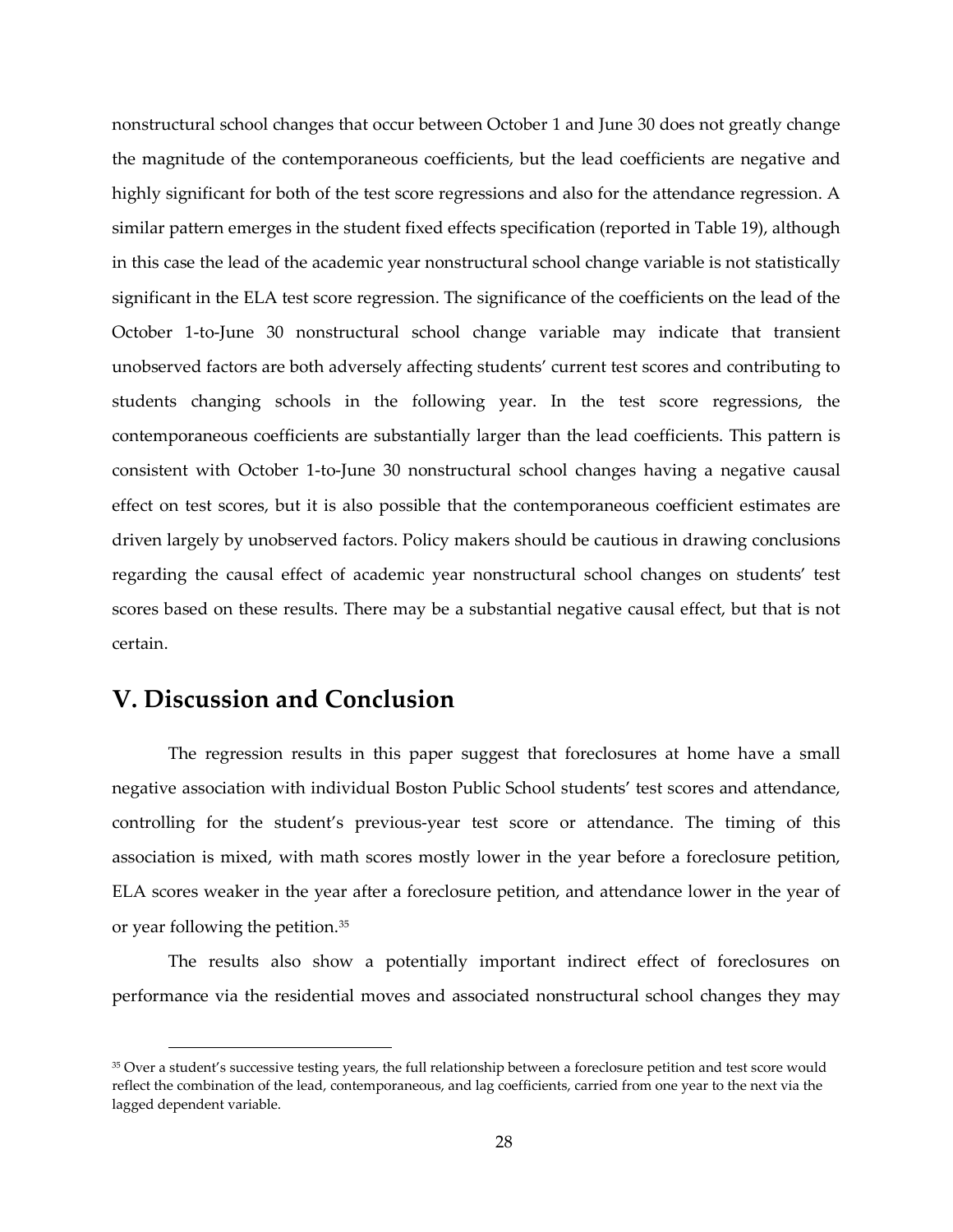induce. While a foreclosure petition at a student's home is associated with a drop of about 0.05 standard deviation in the student's math or ELA test score (with the year in which that drop occurs differing between math and ELA), a nonstructural school change between October and June typically reduces a test score by about one-fifth of a standard deviation.<sup>36</sup> Thus, a student who experiences a foreclosure followed by an October-to-June nonstructural school change would see an average drop of about one-quarter of a standard deviation in his/her test score. However, this larger effect applies only to the 5 percent of students receiving petitions who also experience a nonstructural school change in that school year. As noted earlier, this fraction is only slightly higher than the corresponding fraction of non-foreclosure-affected students who experience an October-to-June nonstructural school change, and the smallness of the difference is probably largely attributable to Boston's school assignment policy. That policy implies that most students in Boston undergoing residential moves, whether associated with a foreclosure or not, do not experience a nonstructural school change. Possibly because we cannot separately observe residential moves motivated by economic duress from other residential moves, the estimated effect of residential moves on test scores is insignificant. As a result, our estimates indicate that moves add to the eventual impact of foreclosures only insofar as they lead to nonstructural school changes. As we discuss above, however, the apparent negative impact of nonstructural school changes on test scores may not be causal.

The estimated importance of the lead on foreclosure petition, the small size of the estimated foreclosure coefficients, and the mixed timing across equations all suggest that the "foreclosure impacts" we quantify above may more accurately be construed as the impacts of an economic stress such as parental job loss that occurs before or along with the foreclosure (and may be its cause). Using only BPS data, we have almost no independent indicators of such economic stress affecting individual students and their families that would allow us to distinguish foreclosures from other stresses. While it is not unreasonable to assume that different types of serious economic stress (job loss, illness, divorce, foreclosure) have similar

<span id="page-28-0"></span><sup>36</sup> The estimated coefficient on nonstructural school change October 1-June 30 is -0.21 in the LDV math score equation and -0.18 in the ELA test-score regression.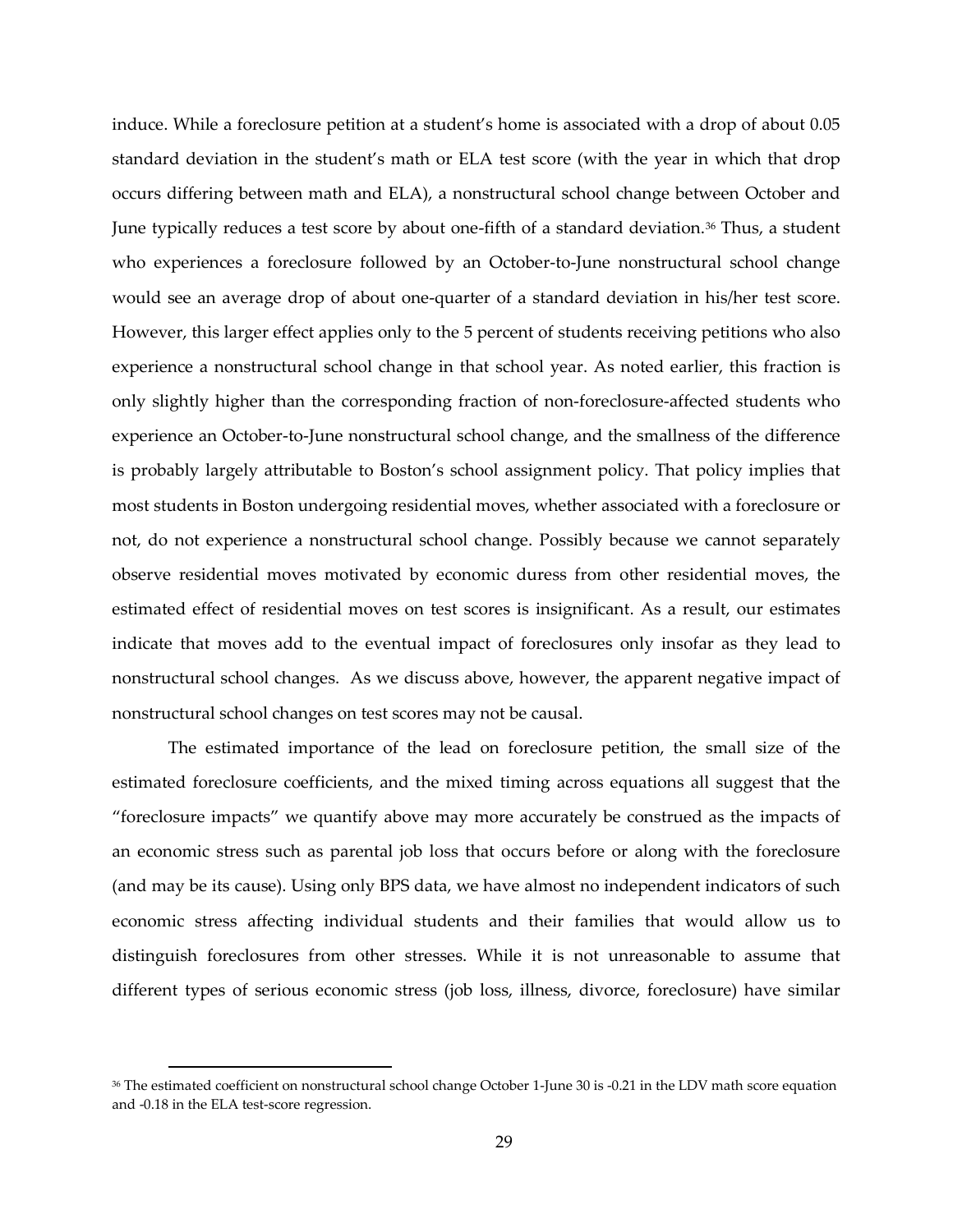effects on test scores,<sup>[37](#page-29-0)</sup> the magnitude of our estimate based on observed foreclosure petitions is likely a downward biased estimator of the true economic stress effect, because we are not "observing" (and hence cannot control for) any of the other serious stresses that are likely to reduce the test scores of BPS students who experience them.

Additional research is needed to sort out the channels through which foreclosures (and other economic shocks) may affect student school performance. Some of the reported results merit further investigation, particularly the school and neighborhood fixed effects. For example, Ananat, Gassman-Pines, and Gibson-Davis (2011) have documented that job losses in a community are associated with poorer academic outcomes and that the effects are stronger for low-income and low-achieving students. Using tract-level data from the American Community Survey, we plan to investigate the relationships between neighborhood characteristics such as high joblessness and the neighborhood fixed effects used in the current paper's results, also considering neighborhood characteristics that might ameliorate the pass-through from stresses to scores. Related to neighborhood effects is the fact that other researchers have documented negative effects of student mobility or churn on test scores of all students in an affected school, not just those who move.<sup>[38](#page-29-1)</sup> We plan to examine this question for nonstructural school changes in general and also for those associated specifically with foreclosures; similarly, we intend to investigate the spillover effects of concentrations of students experiencing foreclosure petitions (even if they do not change schools) on test scores of other students in the same school.

<span id="page-29-0"></span><sup>37</sup> Indeed, our LDV estimates of the relationship between test scores and entering low-income status—the only other

<sup>&</sup>quot;flag" of economic distress—are similar in magnitude to our estimates of foreclosure's relationship with test scores.

<span id="page-29-1"></span><sup>38</sup> See, for example, Raudenbush, Jean, and Art (2011).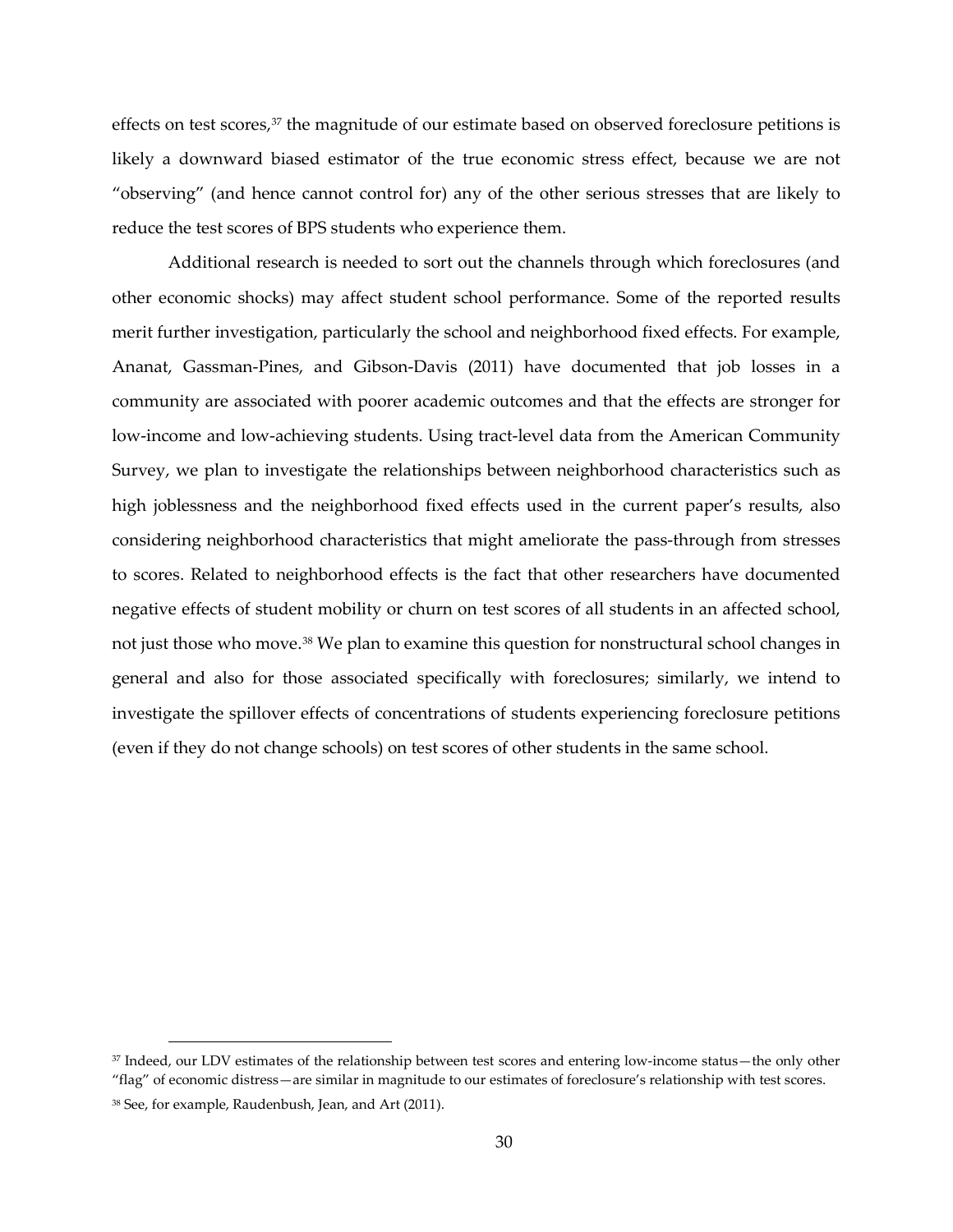## **References**

Ananat, Elizabeth O., Anna Gassman-Pines, and Christina M. Gibson-Davis. 2011. "The Effects of Local Employment Losses on Children's Educational Attainment." Chapter 14 in Greg J. Duncan and Richard J. Murnane (editors), *Whither Opportunity? Rising Inequality, Schools, and Children's Life Chances.* Russell Sage Foundation.

Been, Vicky, Ingrid Ellen, Amy Ellen Schwartz, Leanna Stiefel and Meryle Weinstein. 2011. Does Losing Your Home Mean Losing Your School? Effects of Foreclosure on the School Mobility of Children. *Regional Science and Urban Economics*, 41(4), 2011: 407-414.

Dastrup, Samuel A., and Julian R. Betts. 2012. "Elementary Education Outcomes and Stress at Home: Evidence from Mortgage Default in San Diego." [Dastrup job market paper] University of California San Diego, January 11.

Foote, Chris, Jeff Fuhrer, Eileen Mauskopf, Paul Willen, 2009. "A Proposal to Help Distressed Homeowners: A Government Payment-Sharing Plan." Federal Reserve Bank of Boston Public Policy Brief 09-1 (July).

Hill, Heather D., Pamela A. Morris, Nina Castells, and Jessica Thornton Walker. 2011. "Getting a Job is Only Half the Battle: Maternal Job Loss and Child Classroom Behavior in Low-Income Families" *Journal of Policy Analysis and Management*. 30 (2): 310–333.

Kalil, Ariel and Kathleen M. Ziol-Guest. 2008. "Parental Job Loss and Children's Academic Progress in Two Parent Families." *Social Science Research, 37*: 500–515.

Kalil, Ariel, and Patrick Wightman. 2010. "Parental Job Loss and Children's Educational Attainment In Black and White Middle-Class Families." *National Poverty Center Working Paper Series* #10-06 (August).

Kingsley, G. Thomas, Robin Smith, and David Price. 2009. "The Impacts of Foreclosures on Families and Communities." Urban Institute report prepared for the Open Society Initiative (May.)

Lambie-Hanson, Lauren and Timothy Lambie-Hanson. 2012. "Agency and Incentives: Vertical Integration in the Mortgage Foreclosure Industry." http://papers.ssrn.com/sol3/papers.cfm?abstract\_id=2067239

Lovell, Philip, and Julia Isaacs. 2008. "The Impact of the Mortgage Crisis on Children." *First Focus* (May).

Pettit, Kathryn L. S., and Jennifer Comey. 2012. "The Foreclosure Crisis and Children: A Three-City Study [Research Report]." Urban Institute (January).

Raudenbush, Stephen W., Marshall Jean, and Emily Art. 2011. "Year-by-Year and Cumulative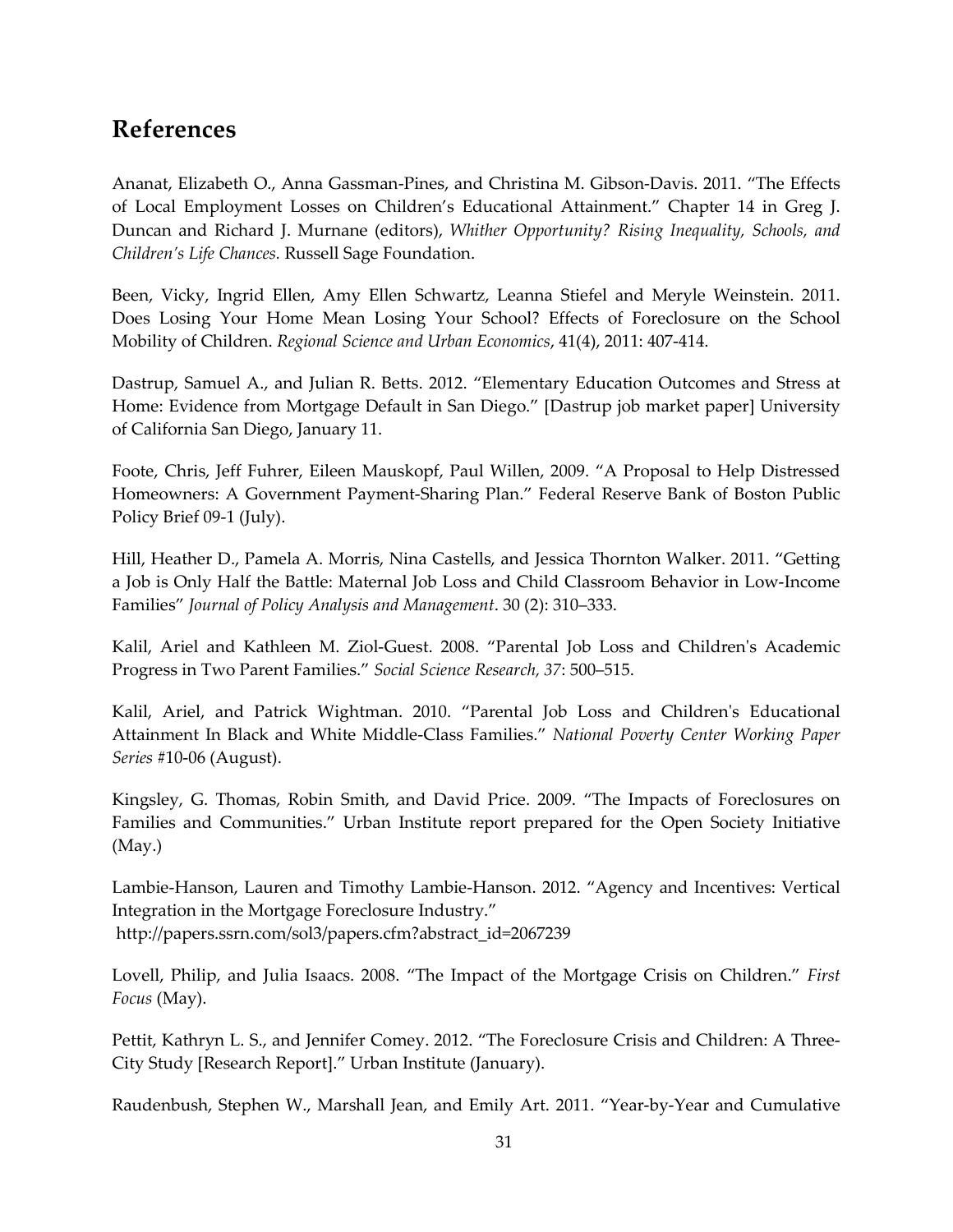Impacts of Attending a High-Mobility Elementary School on Children's Mathematics Achievement in Chicato, 1995 to 2005." Chapter 17 in Greg J. Duncan and Richard J. Murnane (editors), *Whither Opportunity? Rising Inequality, Schools, and Children's Life Chances.* Russell Sage Foundation.

Rege, Mair, Kjetil Telle, and Mark Votruba. 2011. *"*Parental Job Loss and Children's School Performance."*Review of Economic Studies.* Advance release on line February 22.

Schwartz, Amy Ellen, and Leanna Stiefel. 2012. "Moving Matters: The Causal Effect of School Mobility on Student Performance." New York University, paper prepared for Annual Conference of the Association for Education Finance and Policy.

Stevens, Ann Huff, and Jessamyn Schaller. 2011. "Short-run Effects of Parental Job Loss on Children's Academic Achievement." *Economics of Education Review*. 30 (2): 289–299 (April).

Todd, Petra E. and Kenneth I. Wolpin. 2003. "On the Specification and Estimation of the Production Function for Cognitive Achievement." *Economic Journal* 113: F3–F33.

Wood, David, Neal Halfon, Debra Scarlata, Paul Newacheck, Sharon Nessim. 1993. "Impact of Family Relocation on Children's Growth, Development, School Function, and Behavior." *Journal of the American Medical Association*. 270: 1334–1338.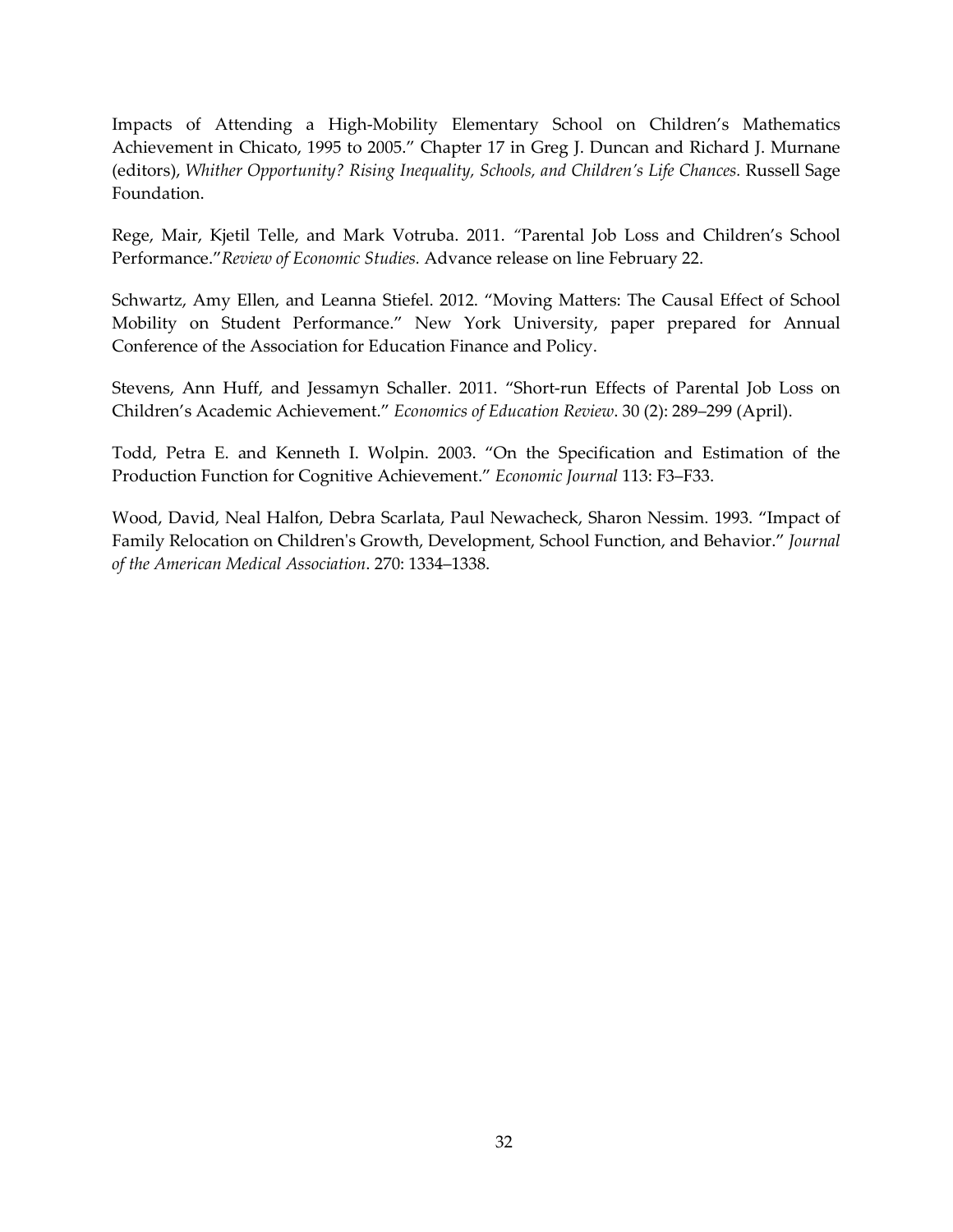Table 1: Structure Type and Owner Status of BPS Student Addresses (October)

<span id="page-32-1"></span>

| Owner          |         |               |          |      |         |       |  |  |  |  |
|----------------|---------|---------------|----------|------|---------|-------|--|--|--|--|
| Structure Type | No      |               | Yes      |      |         | Total |  |  |  |  |
|                | No.     | $\frac{0}{0}$ | No.      | $\%$ | No.     | $\%$  |  |  |  |  |
| Single Family  | 19,183  | 6.5           | 24,088   | 8.1  | 43,271  | 14.6  |  |  |  |  |
| 2-3 Family     | 102,047 | 34.4          | 26,366   | 8.9  | 128,413 | 43.3  |  |  |  |  |
| 4+ Family      | 48,081  | 16.2          | 530      | 0.2  | 48,611  | 16.4  |  |  |  |  |
| Condo          | 3.490   | 1.2           | 1,608    | 0.5  | 5,098   | 1.7   |  |  |  |  |
| Exempt         | 59,274  | 20.0          | $\Omega$ | 0.0  | 59,274  | 20.0  |  |  |  |  |
| Other          | 11,455  | 3.9           | 162      | 0.1  | 11,617  | 3.9   |  |  |  |  |
| Total          | 243.530 | 82.2          | 52,754   | 17.8 | 296,284 | 100.0 |  |  |  |  |

*Notes:* "Owner" here and elsewhere represents our name-match definition of ownership, which is described in the data appendix. *Source*: Authors' calculations based on data from the Boston Public Schools and the City of Boston Assessing Department.

<span id="page-32-0"></span>

Figure 1: Time Trends of Foreclosure Events Among BPS Students

*Notes*: This figure presents the percentage of BPS students in each school year with a math or ELA test score who experience a foreclosure event. *Source:* Authors' calculations based on data from the Boston Public Schools, the City of Boston Assessing Department, the Warren Group (foreclosure petitions), and Lauren and Timothy Lambie-Hansen (foreclosure auctions).

School Year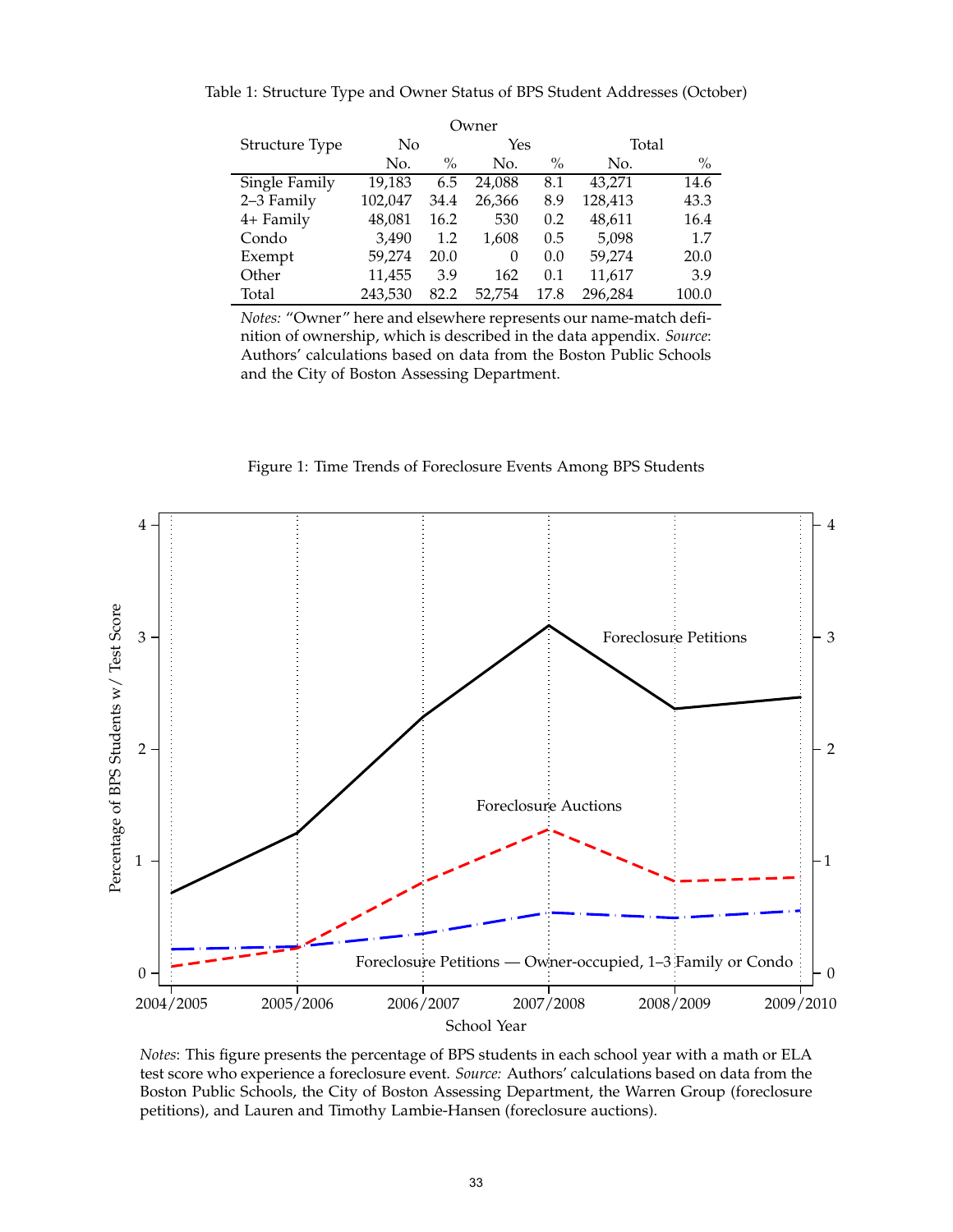|                          | Percentage of Students (Row %) |               |                   |           |               |  |  |  |  |  |
|--------------------------|--------------------------------|---------------|-------------------|-----------|---------------|--|--|--|--|--|
|                          |                                |               |                   |           | Percentage of |  |  |  |  |  |
|                          | No School                      | Nonstructural | Structural School | Number of | Students      |  |  |  |  |  |
| Residential Moves        | Change                         | School Change | Change Only       | Students  | (Column %)    |  |  |  |  |  |
| All BPS Students         | 79.6                           | 9.1           | 11.3              | 296,646   | 100.0         |  |  |  |  |  |
| No Residential Move      | 81.6                           | 7.2           | 11.2              | 261,841   | 88.3          |  |  |  |  |  |
| Any Residential Move     | 65.3                           | 23.2          | 11.5              | 34,805    | 11.7          |  |  |  |  |  |
| Move out of zone         | 55.8                           | 33.1          | 11.1              | 13,906    | 4.7           |  |  |  |  |  |
| Move within zone only    | 71.6                           | 16.6          | 11.8              | 20,899    | 7.0           |  |  |  |  |  |
| High School Students     | 77.2                           | 6.9           | 15.9              | 120,848   | 100.0         |  |  |  |  |  |
| No Residential Move      | 78.5                           | 5.8           | 15.6              | 109,720   | 90.8          |  |  |  |  |  |
| Any Residential Move     | 64.1                           | 17.3          | 18.6              | 11,128    | 9.2           |  |  |  |  |  |
| Move out of zone         | 62.6                           | 19.2          | 18.2              | 4,354     | 3.6           |  |  |  |  |  |
| Move within zone only    | 65.0                           | 16.1          | 18.8              | 6,774     | 5.6           |  |  |  |  |  |
| Non-high-school Students | 81.3                           | 10.6          | 8.1               | 175,798   | 100.0         |  |  |  |  |  |
| No Residential Move      | 83.7                           | 8.2           | 8.0               | 152,121   | 86.5          |  |  |  |  |  |
| Any Residential Move     | 65.9                           | 25.9          | 8.2               | 23,677    | 13.5          |  |  |  |  |  |
| Move out of zone         | 52.7                           | 39.4          | 7.9               | 9,552     | 5.4           |  |  |  |  |  |
| Move within zone only    | 74.8                           | 16.8          | 8.4               | 14,125    | 8.0           |  |  |  |  |  |

#### Table 2: Residential Moves and School Changes in the Same School Year

*Notes:* "Move out of zone" includes students with two or more residential moves, of which at least one was out of zone. "Nonstructural School Change" includes students with two or more school changes, of which at least one wasnonstructural. *Source*: Authors' calculations based on data from the Boston Public Schools.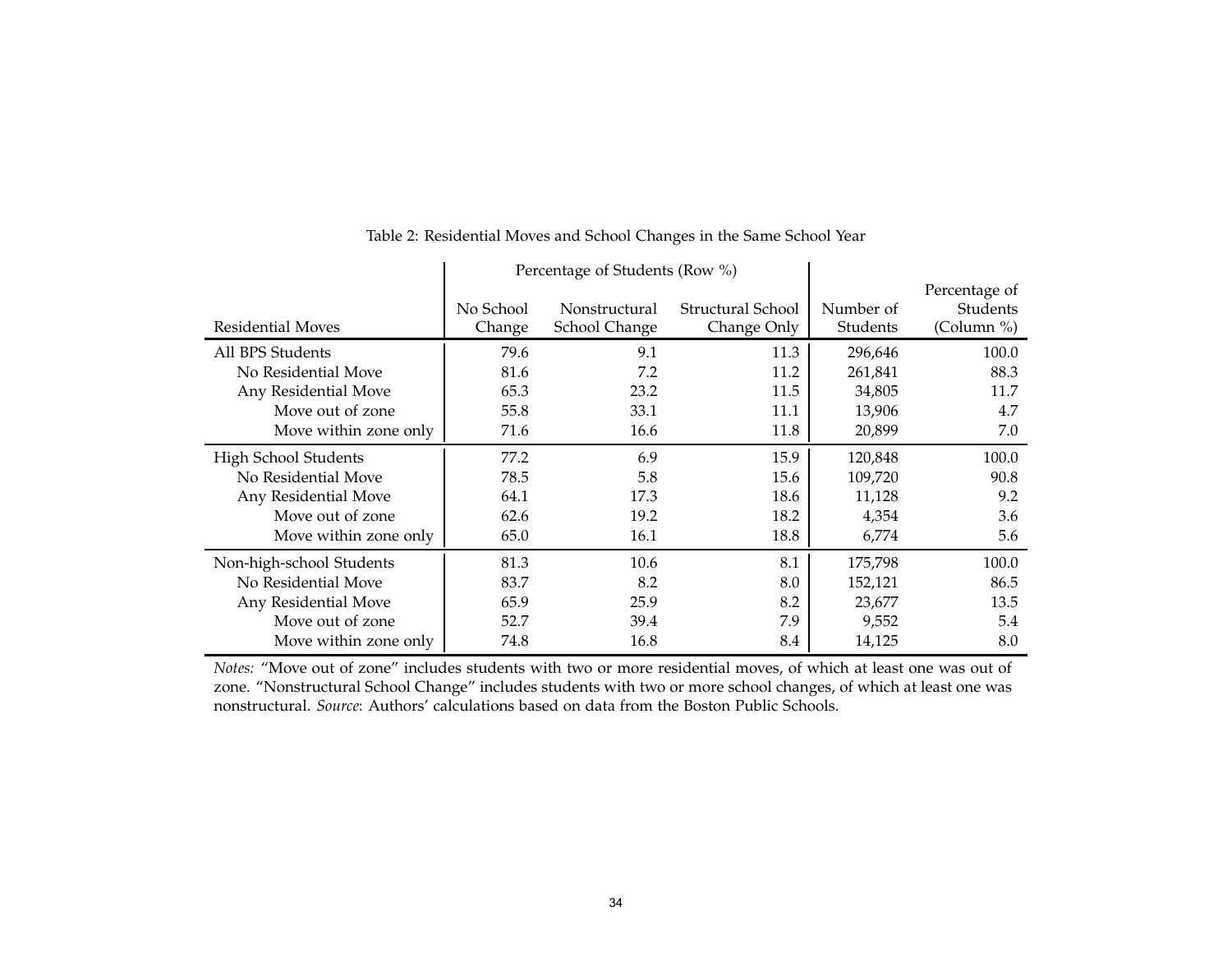|                                               | Math     | <b>ELA</b> | % Attended     |
|-----------------------------------------------|----------|------------|----------------|
| Normed Math Score                             | $-0.472$ |            |                |
| Normed ELA Score                              |          | $-0.584$   |                |
| % Attended                                    |          |            | 91.829         |
| Grade 1                                       |          |            | 0.009          |
| Grade 2                                       |          |            | 0.099          |
| Grade 3                                       | 0.007    | 0.009      | 0.098          |
| Grade 4                                       | 0.151    | 0.207      | 0.092          |
| Grade 5                                       | 0.185    | 0.192      | 0.087          |
| Grade 6                                       | 0.141    | 0.143      | 0.089          |
| Grade 8                                       | 0.157    | 0.215      | 0.100          |
| Grade 9                                       |          |            | 0.119          |
| Grade 10                                      | 0.165    | 0.084      | 0.107          |
| Grade 11                                      |          |            | 0.096          |
| Grade 12                                      |          |            | 0.013          |
| 2006/2007                                     | 0.289    | 0.254      | 0.251          |
| 2007/2008                                     | 0.284    | 0.293      | 0.248          |
| 2008/2009                                     | 0.282    | 0.289      |                |
| Male                                          | 0.512    | 0.514      | 0.244<br>0.516 |
| White                                         |          |            |                |
| Asian                                         | 0.135    | 0.134      | 0.134          |
|                                               | 0.090    | 0.088      | 0.082          |
| Hispanic/Latino                               | 0.334    | 0.334      | 0.339          |
| Native American                               | 0.004    | 0.004      | 0.004          |
| Multi-race                                    | 0.005    | 0.005      | 0.006          |
| <b>LEP</b>                                    | 0.148    | 0.152      | 0.169          |
| Special Education                             | 0.215    | 0.221      | 0.218          |
| Low-income                                    | 0.778    | 0.787      | 0.757          |
| <b>Entered Low-income Status</b>              | 0.066    | 0.064      | 0.072          |
| <b>Exited Low-income Status</b>               | 0.083    | 0.079      | 0.097          |
| No Scaled Score (ELA)                         | 0.004    | 0.004      |                |
| No Scaled Score (Math)                        | 0.003    | 0.002      |                |
| Owner                                         | 0.184    | 0.181      | 0.185          |
| Condo                                         | 0.016    | 0.016      | 0.016          |
| 1 Family                                      | 0.141    | 0.140      | 0.144          |
| 4+ family                                     | 0.165    | 0.167      | 0.165          |
| Exempt                                        | 0.219    | 0.222      | 0.213          |
| Other                                         | 0.038    | 0.037      | 0.039          |
| Residential Move                              | 0.127    | 0.129      | 0.124          |
| Nonstructural School Change (Jul 1 to Oct 1)  | 0.058    | 0.062      | 0.066          |
| Nonstructural School Change (Oct 1 to Jun 30) | 0.025    | 0.025      | 0.032          |
| Structural School Change                      | 0.135    | 0.132      | 0.157          |
| School-Change Discontinuity                   | 0.012    | 0.007      | 0.013          |
| <b>L.Foreclosure Petition</b>                 | 0.018    | 0.019      | 0.017          |
| <b>Foreclosure Petition</b>                   | 0.023    | 0.024      | 0.022          |
| <b>F.Foreclosure Petition</b>                 | 0.026    | 0.026      | 0.025          |
| L. Foreclosure Petition $\rightarrow$ Auction | 0.007    | 0.007      | 0.006          |
| Foreclosure Petition $\rightarrow$ Auction    | 0.008    | 0.008      | 0.008          |
| F.Foreclosure Petition $\rightarrow$ Auction  | 0.009    | 0.008      | 0.009          |
| <b>L.Foreclosure Auction</b>                  | 0.006    | 0.007      | 0.005          |
| <b>Foreclosure Auction</b>                    | 0.008    | 0.009      | 0.008          |
| <b>F.Foreclosure Auction</b>                  | 0.010    | 0.009      | 0.009          |
| Observations                                  | 57517    | 55315      | 129538         |

Table 3: Means of Select Variables by Sample Definition

*Notes:* The sample means are computed using our preferred regression samples; see Tables [9–](#page-41-0)[11.](#page-43-0) L. and F. represent lags and leads, respectively. The grade variables represent test grade for the test score columns and student grade for the % attended column. *Source:* See Figure [1.](#page-32-0)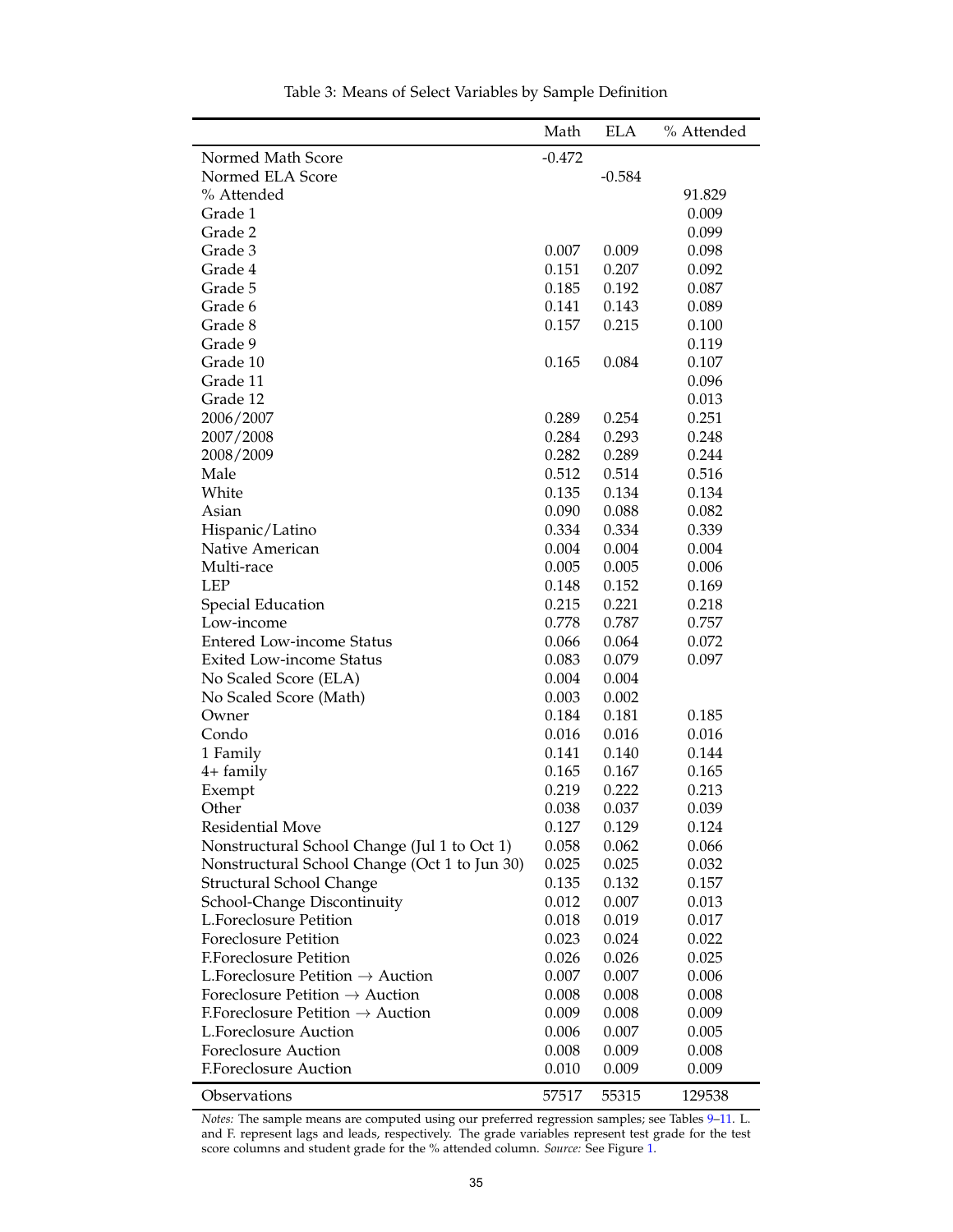Table 4: Partial Correlations — Math

|                                               |                        |                                   |                                   | Normed Math Score                 |                                   |                                   |                                   |
|-----------------------------------------------|------------------------|-----------------------------------|-----------------------------------|-----------------------------------|-----------------------------------|-----------------------------------|-----------------------------------|
|                                               | (1)                    | (2)                               | (3)                               | (4)                               | (5)                               | (6)                               | (7)                               |
| <b>L.Foreclosure Petition</b>                 |                        | $-0.216***$<br>(0.028)            | $-0.099***$<br>(0.024)            | $-0.114***$<br>(0.025)            | $-0.068**$<br>(0.023)             | $-0.063**$<br>(0.023)             | $-0.060**$<br>(0.023)             |
| <b>Foreclosure Petition</b>                   | $-0.213***$            | $-0.202***$                       | $-0.080***$                       | $-0.096***$                       | $-0.066***$                       | $-0.062**$                        | $-0.059**$                        |
| <b>F.Foreclosure Petition</b>                 | (0.023)                | (0.024)<br>$-0.205***$<br>(0.024) | (0.022)<br>$-0.071***$<br>(0.021) | (0.022)<br>$-0.089***$<br>(0.021) | (0.020)<br>$-0.076***$<br>(0.019) | (0.020)<br>$-0.074***$<br>(0.019) | (0.020)<br>$-0.071***$<br>(0.019) |
| <b>Residential Move</b>                       |                        |                                   |                                   |                                   |                                   |                                   | $-0.024**$<br>(0.009)             |
| Nonstructural School Change (Jul 1 to Oct 1)  |                        |                                   |                                   |                                   |                                   |                                   | $-0.072***$<br>(0.013)            |
| Nonstructural School Change (Oct 1 to Jun 30) |                        |                                   |                                   |                                   |                                   |                                   | $-0.314***$<br>(0.020)            |
| Structural School Change                      |                        |                                   |                                   |                                   |                                   |                                   | $0.111***$<br>(0.014)             |
| Constant                                      | $-0.524***$<br>(0.010) | $-0.545***$<br>(0.011)            | $-0.239***$<br>(0.016)            | $-0.326***$<br>(0.018)            | $0.523***$<br>(0.020)             | $0.488***$<br>(0.034)             | $0.452***$<br>(0.035)             |
| School Year                                   | Yes                    | Yes                               | Yes                               | Yes                               | Yes                               | Yes                               | Yes                               |
| <b>Test Grade</b>                             | Yes                    | Yes                               | Yes                               | Yes                               | Yes                               | Yes                               | Yes                               |
| <b>Student Demographics</b>                   | No                     | No                                | Yes                               | Yes                               | Yes                               | Yes                               | Yes                               |
| <b>Student Characteristics</b>                | No                     | No                                | Yes                               | Yes                               | Yes                               | Yes                               | Yes                               |
| Owner and Property Type                       | No                     | No                                | N <sub>o</sub>                    | Yes                               | Yes                               | Yes                               | Yes                               |
| <b>School Fixed Effects</b>                   | No                     | No                                | No                                | No                                | Yes                               | Yes                               | Yes                               |
| <b>Census Tract Fixed Effects</b>             | No                     | No                                | No                                | No                                | No                                | Yes                               | Yes                               |
| School-Change Discontinuity                   | No                     | No                                | No                                | No                                | No                                | No                                | Yes                               |
| R-squared                                     | 0.012                  | 0.015                             | 0.295                             | 0.302                             | 0.402                             | 0.407                             | 0.410                             |
| Observations                                  | 115517                 | 82051                             | 81865                             | 81829                             | 81829                             | 81829                             | 81829                             |

*Notes:* Standard errors (in parentheses) are clustered by student identification number. Significance is denoted as follows: **<sup>+</sup>** *p* <sup>&</sup>lt; 0.10, ∗ *p* <sup>&</sup>lt; 0.05, ∗∗ *<sup>p</sup>* <sup>&</sup>lt; 0.01, ∗∗∗ *<sup>p</sup>* <sup>&</sup>lt; 0.001. L. and F. represen<sup>t</sup> lags and leads, respectively. See Table [7](#page-38-0) for information on each of the suppressed variable categories. *Source:* See Figure [1.](#page-32-1)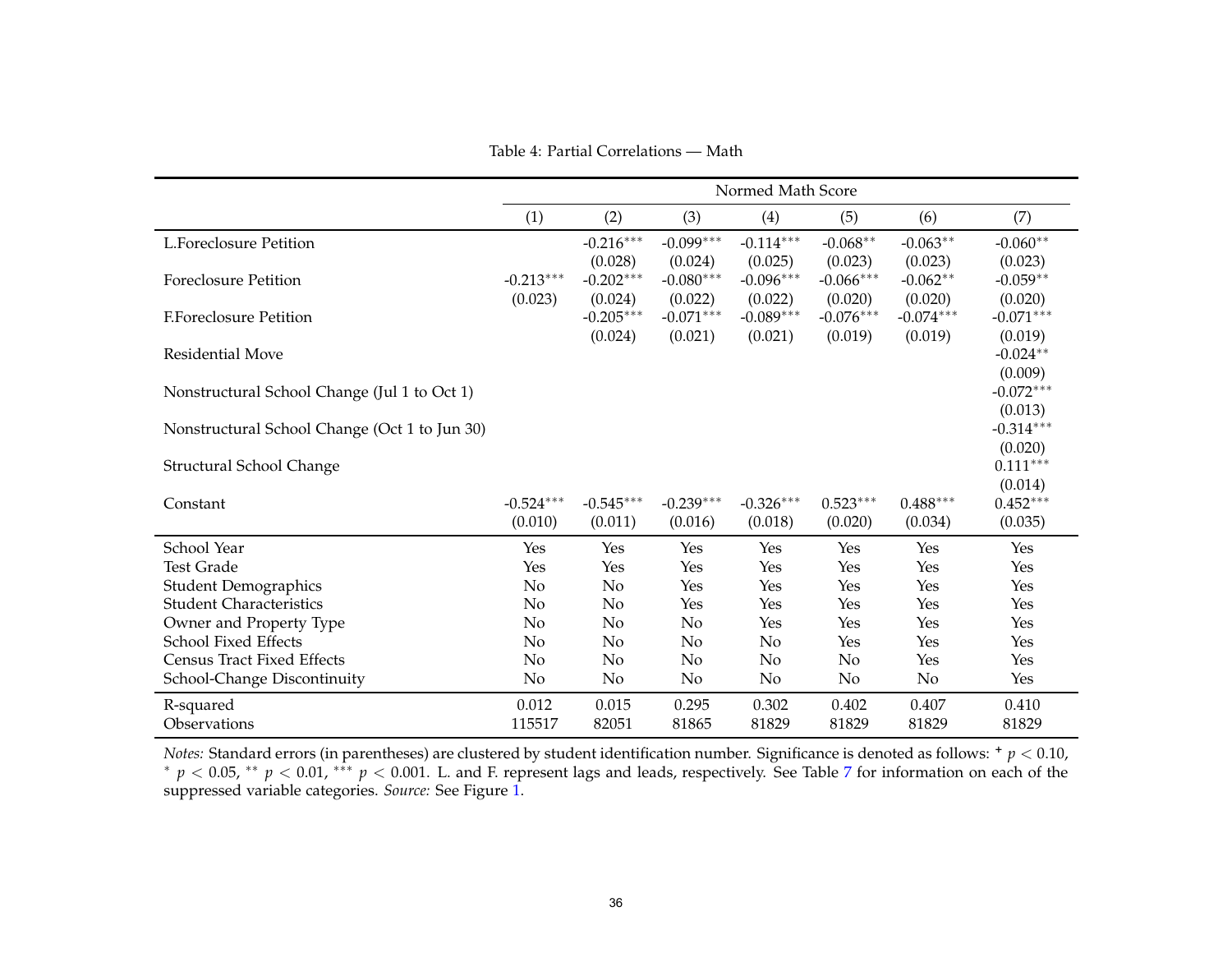Table 5: Partial Correlations — ELA

|                                               | Normed ELA Score       |                                   |                                             |                                  |                                             |                                 |                                   |  |
|-----------------------------------------------|------------------------|-----------------------------------|---------------------------------------------|----------------------------------|---------------------------------------------|---------------------------------|-----------------------------------|--|
|                                               | (1)                    | (2)                               | (3)                                         | (4)                              | (5)                                         | (6)                             | (7)                               |  |
| <b>L.Foreclosure Petition</b>                 |                        | $-0.143***$                       | $-0.072**$                                  | $-0.092***$                      | $-0.057*$                                   | $-0.050*$                       | $-0.046+$                         |  |
| <b>Foreclosure Petition</b>                   | $-0.127***$<br>(0.025) | (0.030)<br>$-0.130***$<br>(0.026) | (0.026)<br>$-0.042$ <sup>+</sup><br>(0.022) | (0.026)<br>$-0.063**$<br>(0.022) | (0.025)<br>$-0.041$ <sup>+</sup><br>(0.021) | (0.025)<br>$-0.037+$<br>(0.021) | (0.024)<br>$-0.035$<br>(0.021)    |  |
| F.Foreclosure Petition                        |                        | $-0.151***$                       | $-0.058**$                                  | $-0.079***$                      | $-0.073***$                                 | $-0.071***$                     | $-0.067***$                       |  |
| <b>Residential Move</b>                       |                        | (0.025)                           | (0.021)                                     | (0.021)                          | (0.020)                                     | (0.020)                         | (0.020)<br>$-0.039***$<br>(0.010) |  |
| Nonstructural School Change (Jul 1 to Oct 1)  |                        |                                   |                                             |                                  |                                             |                                 | $-0.072***$                       |  |
| Nonstructural School Change (Oct 1 to Jun 30) |                        |                                   |                                             |                                  |                                             |                                 | (0.014)<br>$-0.284***$<br>(0.022) |  |
| Structural School Change                      |                        |                                   |                                             |                                  |                                             |                                 | $0.090***$                        |  |
| Constant                                      | $-0.616***$<br>(0.010) | $-0.666***$<br>(0.012)            | $-0.059***$<br>(0.016)                      | $-0.141***$<br>(0.018)           | $0.554***$<br>(0.019)                       | $0.521***$<br>(0.034)           | (0.015)<br>$0.496***$<br>(0.035)  |  |
| School Year                                   | Yes                    | Yes                               | Yes                                         | Yes                              | Yes                                         | Yes                             | Yes                               |  |
| <b>Test Grade</b>                             | Yes                    | Yes                               | Yes                                         | Yes                              | Yes                                         | Yes                             | Yes                               |  |
| <b>Student Demographics</b>                   | No                     | No                                | Yes                                         | Yes                              | Yes                                         | Yes                             | Yes                               |  |
| <b>Student Characteristics</b>                | No                     | No                                | Yes                                         | Yes                              | Yes                                         | Yes                             | Yes                               |  |
| Owner and Property Type                       | No                     | No                                | No                                          | Yes                              | Yes                                         | Yes                             | Yes                               |  |
| <b>School Fixed Effects</b>                   | No                     | No                                | No                                          | No                               | Yes                                         | Yes                             | Yes                               |  |
| <b>Census Tract Fixed Effects</b>             | No                     | No                                | No                                          | No                               | No                                          | Yes                             | Yes                               |  |
| School-Change Discontinuity                   | No                     | No                                | No                                          | No                               | No                                          | No                              | Yes                               |  |
| R-squared                                     | 0.005                  | 0.006                             | 0.343                                       | 0.349                            | 0.422                                       | 0.426                           | 0.429                             |  |
| Observations                                  | 115909                 | 82198                             | 82019                                       | 81983                            | 81983                                       | 81983                           | 81983                             |  |

*Notes:* Standard errors (in parentheses) are clustered by student identification number. Significance is denoted as follows: **<sup>+</sup>** *p* <sup>&</sup>lt; 0.10, ∗ *p* <sup>&</sup>lt; 0.05, ∗∗ *<sup>p</sup>* <sup>&</sup>lt; 0.01, ∗∗∗ *<sup>p</sup>* <sup>&</sup>lt; 0.001. L. and F. represen<sup>t</sup> lags and leads, respectively. See Table [7](#page-38-0) for information on each of the suppressed variable categories. *Source:* See Figure [1.](#page-32-1)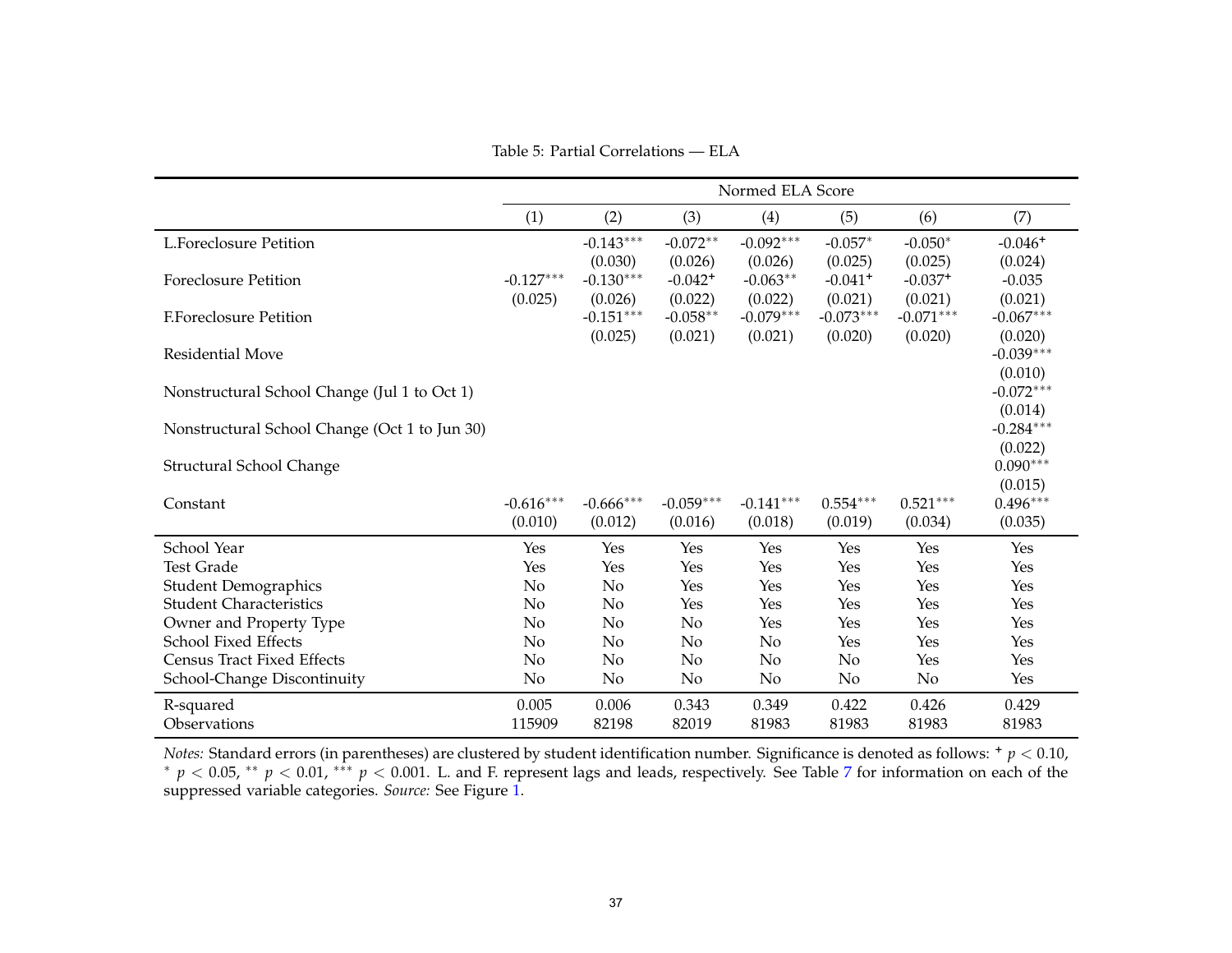Table 6: Partial Correlations — % Attended

|                                               |                        | % Attended             |                        |                        |                        |                        |                        |  |
|-----------------------------------------------|------------------------|------------------------|------------------------|------------------------|------------------------|------------------------|------------------------|--|
|                                               | (1)                    | (2)                    | (3)                    | (4)                    | (5)                    | (6)                    | (7)                    |  |
| <b>L.Foreclosure Petition</b>                 |                        | $-1.092***$<br>(0.236) | $-0.793***$<br>(0.233) | $-0.875***$<br>(0.233) | $-0.769***$<br>(0.224) | $-0.722**$<br>(0.224)  | $-0.644**$<br>(0.221)  |  |
| <b>Foreclosure Petition</b>                   | $-1.385***$<br>(0.185) | $-1.122***$<br>(0.201) | $-0.822***$<br>(0.200) | $-0.940***$<br>(0.200) | $-0.803***$<br>(0.193) | $-0.782***$<br>(0.193) | $-0.702***$<br>(0.192) |  |
| F.Foreclosure Petition                        |                        | $-0.937***$<br>(0.184) | $-0.662***$<br>(0.183) | $-0.797***$<br>(0.183) | $-0.669***$<br>(0.175) | $-0.651***$<br>(0.175) | $-0.577***$<br>(0.173) |  |
| <b>Residential Move</b>                       |                        |                        |                        |                        |                        |                        | $-0.893***$<br>(0.091) |  |
| Nonstructural School Change (Jul 1 to Oct 1)  |                        |                        |                        |                        |                        |                        | $-1.375***$<br>(0.124) |  |
| Nonstructural School Change (Oct 1 to Jun 30) |                        |                        |                        |                        |                        |                        | $-5.644***$<br>(0.275) |  |
| Structural School Change                      |                        |                        |                        |                        |                        |                        | $3.384***$<br>(0.167)  |  |
| Constant                                      | 92.815***<br>(0.078)   | 92.300***<br>(0.097)   | 94.542***<br>(0.149)   | 93.320***<br>(0.160)   | 96.480***<br>(0.185)   | 95.645***<br>(0.325)   | 94.580***<br>(0.334)   |  |
| School Year                                   | Yes                    | Yes                    | Yes                    | Yes                    | Yes                    | Yes                    | Yes                    |  |
| <b>Student Grade</b>                          | Yes                    | Yes                    | Yes                    | Yes                    | Yes                    | Yes                    | Yes                    |  |
| <b>Student Demographics</b>                   | No                     | No                     | Yes                    | Yes                    | Yes                    | Yes                    | Yes                    |  |
| <b>Student Characteristics</b>                | No                     | No                     | Yes                    | Yes                    | Yes                    | Yes                    | Yes                    |  |
| Owner and Property Type                       | No                     | No                     | No                     | Yes                    | Yes                    | Yes                    | Yes                    |  |
| <b>School Fixed Effects</b>                   | No                     | No                     | No                     | No                     | Yes                    | Yes                    | Yes                    |  |
| <b>Census Tract Fixed Effects</b>             | No                     | No                     | No                     | No                     | No                     | Yes                    | Yes                    |  |
| School-Change Discontinuity                   | No                     | No                     | No                     | No                     | No                     | No                     | Yes                    |  |
| R-squared                                     | 0.091                  | 0.093                  | 0.129                  | 0.140                  | 0.216                  | 0.221                  | 0.236                  |  |
| Observations                                  | 228178                 | 129664                 | 129664                 | 129598                 | 129598                 | 129598                 | 129598                 |  |

*Notes:* Standard errors (in parentheses) are clustered by student identification number. Significance is denoted as follows: **<sup>+</sup>** *p* <sup>&</sup>lt; 0.10, ∗ *p* <sup>&</sup>lt; 0.05, ∗∗ *<sup>p</sup>* <sup>&</sup>lt; 0.01, ∗∗∗ *<sup>p</sup>* <sup>&</sup>lt; 0.001. L. and F. represen<sup>t</sup> lags and leads, respectively. See Table [7](#page-38-0) for information on each of the suppressed variable categories. *Source:* See Figure [1.](#page-32-1)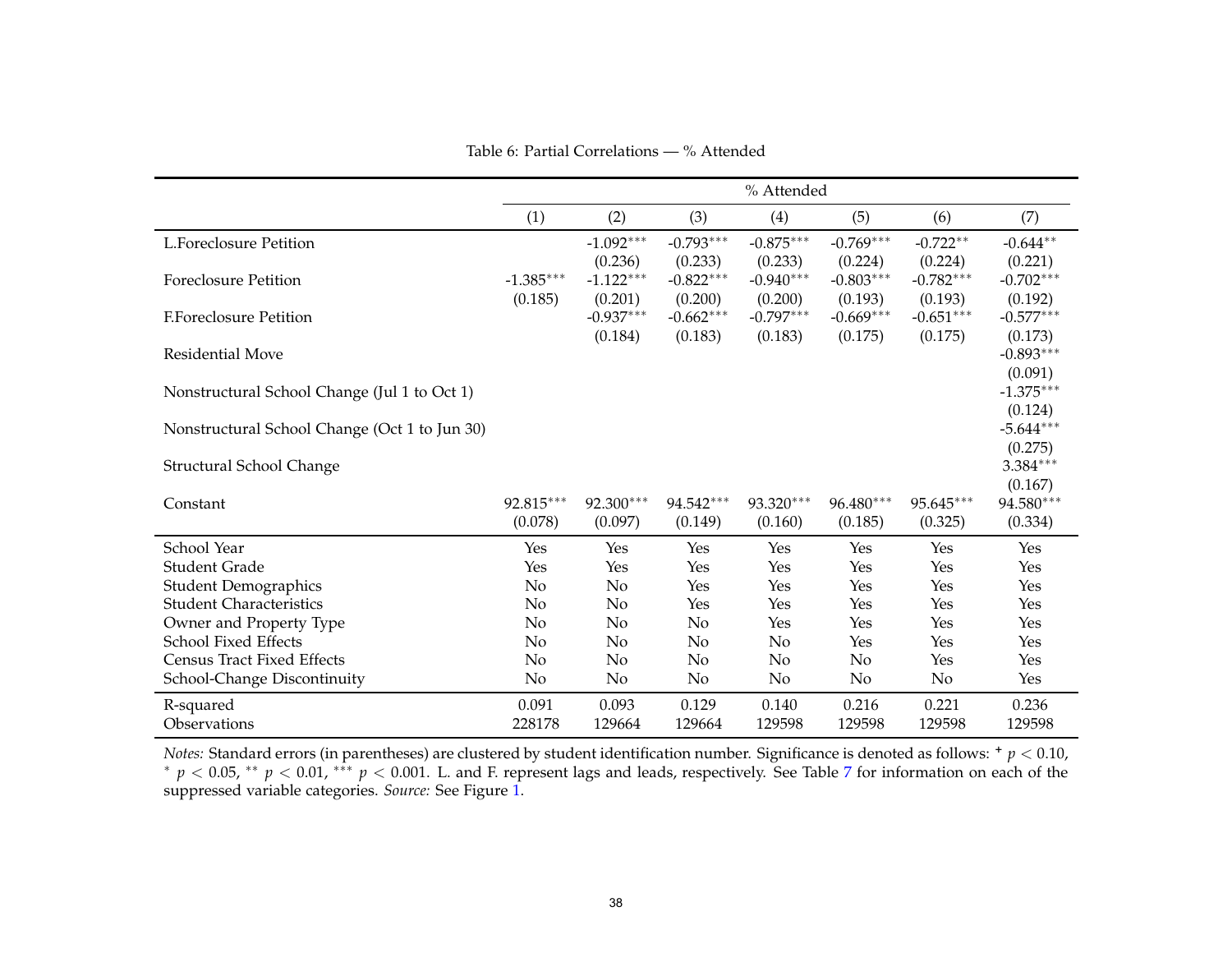<span id="page-38-1"></span>

| Variable Group                 | Variables                                      | Time Observed    |
|--------------------------------|------------------------------------------------|------------------|
| <b>Student Demographics</b>    | race, sex                                      | June             |
| <b>Student Characteristics</b> | LEP, special education, low-income, changes    | October          |
|                                | in low-income status between year $t$ and year |                  |
|                                | $t+1$ , no scaled score                        |                  |
| Owner and Property Type        | owner, property type (single family, 2-3 fam-  | Previous June 30 |
|                                | ily, 4+ family, exempt, other)                 |                  |
| Student Grade                  | Student grade dummies                          | October          |
| Test Grade                     | MCAS test grade dummies                        | Time of test     |
| School Year                    | school year dummies                            |                  |
| School Fixed Effects           | BPS school ID dummies                          | March            |
| Census Tract Fixed Effects     | Census tract ID dummies                        | Previous June 30 |

<span id="page-38-0"></span>Table 7: Defining Groups of Control Variables

*Notes:* "no scaled score" included in test score regressions only.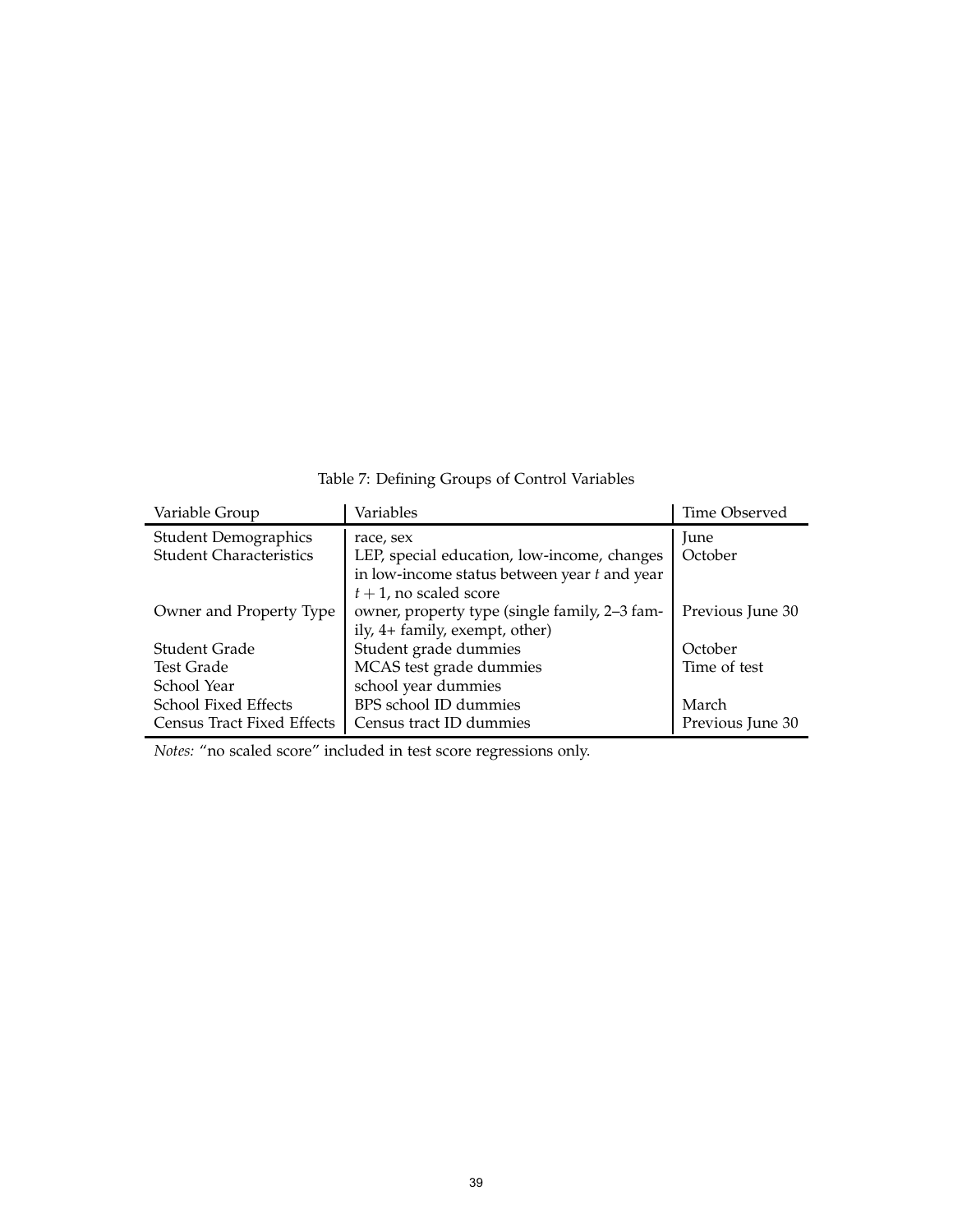| (1)<br>(3)<br>(2)<br>Math<br><b>ELA</b><br>% Attd.<br>$0.041^{***}\,$<br>$-0.195***$<br>$-0.146*$<br>Male<br>(0.009)<br>(0.070)<br>(0.008)<br>$0.313***$<br>$0.224***$<br>$-1.473***$<br>White<br>(0.016)<br>(0.016)<br>(0.138)<br>$0.739***$<br>$0.372***$<br>$1.268***$<br>Asian<br>(0.019)<br>(0.018)<br>(0.150)<br>$0.126***$<br>$0.063***$<br>$-1.568***$<br>Hispanic/Latino<br>(0.011)<br>(0.011)<br>(0.100)<br>0.060<br>$-1.086+$<br>0.055<br>Native American<br>(0.063)<br>(0.570)<br>(0.066)<br>$-1.342***$<br>$0.106*$<br>0.040<br>Multi-race<br>(0.051)<br>(0.050)<br>(0.388)<br>$-0.362***$<br>$-0.754***$<br>$1.845***$<br><b>LEP</b><br>(0.012)<br>(0.096)<br>(0.013)<br>$-0.927***$<br>$-0.744***$<br>$-1.686***$<br>Special Education<br>(0.098)<br>(0.011)<br>(0.012)<br>$-0.123***$<br>$-0.171***$<br>$0.275*$<br>Low-income<br>(0.012)<br>(0.012)<br>(0.112)<br>$-0.147***$<br>$-0.153***$<br>$-0.122$<br><b>Entered Low-income Status</b><br>(0.015)<br>(0.142)<br>(0.015)<br>$-1.213***$<br>$0.025*$<br>$0.043***$<br>Exited Low-income Status<br>(0.012)<br>(0.119)<br>(0.011)<br>$-0.329***$<br>$-1.763***$<br>No Scaled Score (ELA)<br>(0.053)<br>(0.049)<br>$-1.069***$<br>$-0.159*$<br>No Scaled Score (Math)<br>(0.072)<br>(0.046)<br>$-0.105***$<br>$-0.109***$<br>Test Grade 3<br>(0.021)<br>(0.021)<br>0.009<br>$-0.056**$<br>Test Grade 4<br>(0.020)<br>(0.020)<br>$-0.077***$<br>$-0.008$<br>Test Grade 5<br>(0.019)<br>(0.020)<br>$-0.032*$<br>$0.026+$<br>Test Grade 6<br>(0.013)<br>(0.015)<br>0.012<br>$-0.006$<br>Test Grade 8<br>(0.008)<br>(0.009)<br>$0.232***$<br>$0.132***$<br>Test Grade 10<br>(0.015)<br>(0.016)<br>$-1.728***$<br>Student Grade 1<br>(0.246)<br>$-0.036$<br><b>Student Grade 2</b><br>(0.147)<br>$0.323*$<br>Student Grade 3<br>(0.145)<br>$0.530***$<br>Student Grade 4<br>(0.144)<br>$0.543***$<br>Student Grade 5<br>(0.143)<br>$-1.450***$<br>Student Grade 6<br>(0.155)<br>Student Grade 8<br>0.162 |  |         |
|-----------------------------------------------------------------------------------------------------------------------------------------------------------------------------------------------------------------------------------------------------------------------------------------------------------------------------------------------------------------------------------------------------------------------------------------------------------------------------------------------------------------------------------------------------------------------------------------------------------------------------------------------------------------------------------------------------------------------------------------------------------------------------------------------------------------------------------------------------------------------------------------------------------------------------------------------------------------------------------------------------------------------------------------------------------------------------------------------------------------------------------------------------------------------------------------------------------------------------------------------------------------------------------------------------------------------------------------------------------------------------------------------------------------------------------------------------------------------------------------------------------------------------------------------------------------------------------------------------------------------------------------------------------------------------------------------------------------------------------------------------------------------------------------------------------------------------------------------------------------------------------------------------------------------------------------------------------------------|--|---------|
|                                                                                                                                                                                                                                                                                                                                                                                                                                                                                                                                                                                                                                                                                                                                                                                                                                                                                                                                                                                                                                                                                                                                                                                                                                                                                                                                                                                                                                                                                                                                                                                                                                                                                                                                                                                                                                                                                                                                                                       |  |         |
|                                                                                                                                                                                                                                                                                                                                                                                                                                                                                                                                                                                                                                                                                                                                                                                                                                                                                                                                                                                                                                                                                                                                                                                                                                                                                                                                                                                                                                                                                                                                                                                                                                                                                                                                                                                                                                                                                                                                                                       |  |         |
|                                                                                                                                                                                                                                                                                                                                                                                                                                                                                                                                                                                                                                                                                                                                                                                                                                                                                                                                                                                                                                                                                                                                                                                                                                                                                                                                                                                                                                                                                                                                                                                                                                                                                                                                                                                                                                                                                                                                                                       |  |         |
|                                                                                                                                                                                                                                                                                                                                                                                                                                                                                                                                                                                                                                                                                                                                                                                                                                                                                                                                                                                                                                                                                                                                                                                                                                                                                                                                                                                                                                                                                                                                                                                                                                                                                                                                                                                                                                                                                                                                                                       |  |         |
|                                                                                                                                                                                                                                                                                                                                                                                                                                                                                                                                                                                                                                                                                                                                                                                                                                                                                                                                                                                                                                                                                                                                                                                                                                                                                                                                                                                                                                                                                                                                                                                                                                                                                                                                                                                                                                                                                                                                                                       |  |         |
|                                                                                                                                                                                                                                                                                                                                                                                                                                                                                                                                                                                                                                                                                                                                                                                                                                                                                                                                                                                                                                                                                                                                                                                                                                                                                                                                                                                                                                                                                                                                                                                                                                                                                                                                                                                                                                                                                                                                                                       |  |         |
|                                                                                                                                                                                                                                                                                                                                                                                                                                                                                                                                                                                                                                                                                                                                                                                                                                                                                                                                                                                                                                                                                                                                                                                                                                                                                                                                                                                                                                                                                                                                                                                                                                                                                                                                                                                                                                                                                                                                                                       |  |         |
|                                                                                                                                                                                                                                                                                                                                                                                                                                                                                                                                                                                                                                                                                                                                                                                                                                                                                                                                                                                                                                                                                                                                                                                                                                                                                                                                                                                                                                                                                                                                                                                                                                                                                                                                                                                                                                                                                                                                                                       |  |         |
|                                                                                                                                                                                                                                                                                                                                                                                                                                                                                                                                                                                                                                                                                                                                                                                                                                                                                                                                                                                                                                                                                                                                                                                                                                                                                                                                                                                                                                                                                                                                                                                                                                                                                                                                                                                                                                                                                                                                                                       |  |         |
|                                                                                                                                                                                                                                                                                                                                                                                                                                                                                                                                                                                                                                                                                                                                                                                                                                                                                                                                                                                                                                                                                                                                                                                                                                                                                                                                                                                                                                                                                                                                                                                                                                                                                                                                                                                                                                                                                                                                                                       |  |         |
|                                                                                                                                                                                                                                                                                                                                                                                                                                                                                                                                                                                                                                                                                                                                                                                                                                                                                                                                                                                                                                                                                                                                                                                                                                                                                                                                                                                                                                                                                                                                                                                                                                                                                                                                                                                                                                                                                                                                                                       |  |         |
|                                                                                                                                                                                                                                                                                                                                                                                                                                                                                                                                                                                                                                                                                                                                                                                                                                                                                                                                                                                                                                                                                                                                                                                                                                                                                                                                                                                                                                                                                                                                                                                                                                                                                                                                                                                                                                                                                                                                                                       |  |         |
|                                                                                                                                                                                                                                                                                                                                                                                                                                                                                                                                                                                                                                                                                                                                                                                                                                                                                                                                                                                                                                                                                                                                                                                                                                                                                                                                                                                                                                                                                                                                                                                                                                                                                                                                                                                                                                                                                                                                                                       |  |         |
|                                                                                                                                                                                                                                                                                                                                                                                                                                                                                                                                                                                                                                                                                                                                                                                                                                                                                                                                                                                                                                                                                                                                                                                                                                                                                                                                                                                                                                                                                                                                                                                                                                                                                                                                                                                                                                                                                                                                                                       |  |         |
|                                                                                                                                                                                                                                                                                                                                                                                                                                                                                                                                                                                                                                                                                                                                                                                                                                                                                                                                                                                                                                                                                                                                                                                                                                                                                                                                                                                                                                                                                                                                                                                                                                                                                                                                                                                                                                                                                                                                                                       |  |         |
|                                                                                                                                                                                                                                                                                                                                                                                                                                                                                                                                                                                                                                                                                                                                                                                                                                                                                                                                                                                                                                                                                                                                                                                                                                                                                                                                                                                                                                                                                                                                                                                                                                                                                                                                                                                                                                                                                                                                                                       |  |         |
|                                                                                                                                                                                                                                                                                                                                                                                                                                                                                                                                                                                                                                                                                                                                                                                                                                                                                                                                                                                                                                                                                                                                                                                                                                                                                                                                                                                                                                                                                                                                                                                                                                                                                                                                                                                                                                                                                                                                                                       |  |         |
|                                                                                                                                                                                                                                                                                                                                                                                                                                                                                                                                                                                                                                                                                                                                                                                                                                                                                                                                                                                                                                                                                                                                                                                                                                                                                                                                                                                                                                                                                                                                                                                                                                                                                                                                                                                                                                                                                                                                                                       |  |         |
|                                                                                                                                                                                                                                                                                                                                                                                                                                                                                                                                                                                                                                                                                                                                                                                                                                                                                                                                                                                                                                                                                                                                                                                                                                                                                                                                                                                                                                                                                                                                                                                                                                                                                                                                                                                                                                                                                                                                                                       |  |         |
|                                                                                                                                                                                                                                                                                                                                                                                                                                                                                                                                                                                                                                                                                                                                                                                                                                                                                                                                                                                                                                                                                                                                                                                                                                                                                                                                                                                                                                                                                                                                                                                                                                                                                                                                                                                                                                                                                                                                                                       |  |         |
|                                                                                                                                                                                                                                                                                                                                                                                                                                                                                                                                                                                                                                                                                                                                                                                                                                                                                                                                                                                                                                                                                                                                                                                                                                                                                                                                                                                                                                                                                                                                                                                                                                                                                                                                                                                                                                                                                                                                                                       |  |         |
|                                                                                                                                                                                                                                                                                                                                                                                                                                                                                                                                                                                                                                                                                                                                                                                                                                                                                                                                                                                                                                                                                                                                                                                                                                                                                                                                                                                                                                                                                                                                                                                                                                                                                                                                                                                                                                                                                                                                                                       |  |         |
|                                                                                                                                                                                                                                                                                                                                                                                                                                                                                                                                                                                                                                                                                                                                                                                                                                                                                                                                                                                                                                                                                                                                                                                                                                                                                                                                                                                                                                                                                                                                                                                                                                                                                                                                                                                                                                                                                                                                                                       |  |         |
|                                                                                                                                                                                                                                                                                                                                                                                                                                                                                                                                                                                                                                                                                                                                                                                                                                                                                                                                                                                                                                                                                                                                                                                                                                                                                                                                                                                                                                                                                                                                                                                                                                                                                                                                                                                                                                                                                                                                                                       |  |         |
|                                                                                                                                                                                                                                                                                                                                                                                                                                                                                                                                                                                                                                                                                                                                                                                                                                                                                                                                                                                                                                                                                                                                                                                                                                                                                                                                                                                                                                                                                                                                                                                                                                                                                                                                                                                                                                                                                                                                                                       |  |         |
|                                                                                                                                                                                                                                                                                                                                                                                                                                                                                                                                                                                                                                                                                                                                                                                                                                                                                                                                                                                                                                                                                                                                                                                                                                                                                                                                                                                                                                                                                                                                                                                                                                                                                                                                                                                                                                                                                                                                                                       |  |         |
|                                                                                                                                                                                                                                                                                                                                                                                                                                                                                                                                                                                                                                                                                                                                                                                                                                                                                                                                                                                                                                                                                                                                                                                                                                                                                                                                                                                                                                                                                                                                                                                                                                                                                                                                                                                                                                                                                                                                                                       |  |         |
|                                                                                                                                                                                                                                                                                                                                                                                                                                                                                                                                                                                                                                                                                                                                                                                                                                                                                                                                                                                                                                                                                                                                                                                                                                                                                                                                                                                                                                                                                                                                                                                                                                                                                                                                                                                                                                                                                                                                                                       |  |         |
|                                                                                                                                                                                                                                                                                                                                                                                                                                                                                                                                                                                                                                                                                                                                                                                                                                                                                                                                                                                                                                                                                                                                                                                                                                                                                                                                                                                                                                                                                                                                                                                                                                                                                                                                                                                                                                                                                                                                                                       |  |         |
|                                                                                                                                                                                                                                                                                                                                                                                                                                                                                                                                                                                                                                                                                                                                                                                                                                                                                                                                                                                                                                                                                                                                                                                                                                                                                                                                                                                                                                                                                                                                                                                                                                                                                                                                                                                                                                                                                                                                                                       |  |         |
|                                                                                                                                                                                                                                                                                                                                                                                                                                                                                                                                                                                                                                                                                                                                                                                                                                                                                                                                                                                                                                                                                                                                                                                                                                                                                                                                                                                                                                                                                                                                                                                                                                                                                                                                                                                                                                                                                                                                                                       |  |         |
|                                                                                                                                                                                                                                                                                                                                                                                                                                                                                                                                                                                                                                                                                                                                                                                                                                                                                                                                                                                                                                                                                                                                                                                                                                                                                                                                                                                                                                                                                                                                                                                                                                                                                                                                                                                                                                                                                                                                                                       |  |         |
|                                                                                                                                                                                                                                                                                                                                                                                                                                                                                                                                                                                                                                                                                                                                                                                                                                                                                                                                                                                                                                                                                                                                                                                                                                                                                                                                                                                                                                                                                                                                                                                                                                                                                                                                                                                                                                                                                                                                                                       |  |         |
|                                                                                                                                                                                                                                                                                                                                                                                                                                                                                                                                                                                                                                                                                                                                                                                                                                                                                                                                                                                                                                                                                                                                                                                                                                                                                                                                                                                                                                                                                                                                                                                                                                                                                                                                                                                                                                                                                                                                                                       |  |         |
|                                                                                                                                                                                                                                                                                                                                                                                                                                                                                                                                                                                                                                                                                                                                                                                                                                                                                                                                                                                                                                                                                                                                                                                                                                                                                                                                                                                                                                                                                                                                                                                                                                                                                                                                                                                                                                                                                                                                                                       |  |         |
|                                                                                                                                                                                                                                                                                                                                                                                                                                                                                                                                                                                                                                                                                                                                                                                                                                                                                                                                                                                                                                                                                                                                                                                                                                                                                                                                                                                                                                                                                                                                                                                                                                                                                                                                                                                                                                                                                                                                                                       |  |         |
|                                                                                                                                                                                                                                                                                                                                                                                                                                                                                                                                                                                                                                                                                                                                                                                                                                                                                                                                                                                                                                                                                                                                                                                                                                                                                                                                                                                                                                                                                                                                                                                                                                                                                                                                                                                                                                                                                                                                                                       |  |         |
|                                                                                                                                                                                                                                                                                                                                                                                                                                                                                                                                                                                                                                                                                                                                                                                                                                                                                                                                                                                                                                                                                                                                                                                                                                                                                                                                                                                                                                                                                                                                                                                                                                                                                                                                                                                                                                                                                                                                                                       |  |         |
|                                                                                                                                                                                                                                                                                                                                                                                                                                                                                                                                                                                                                                                                                                                                                                                                                                                                                                                                                                                                                                                                                                                                                                                                                                                                                                                                                                                                                                                                                                                                                                                                                                                                                                                                                                                                                                                                                                                                                                       |  |         |
|                                                                                                                                                                                                                                                                                                                                                                                                                                                                                                                                                                                                                                                                                                                                                                                                                                                                                                                                                                                                                                                                                                                                                                                                                                                                                                                                                                                                                                                                                                                                                                                                                                                                                                                                                                                                                                                                                                                                                                       |  |         |
|                                                                                                                                                                                                                                                                                                                                                                                                                                                                                                                                                                                                                                                                                                                                                                                                                                                                                                                                                                                                                                                                                                                                                                                                                                                                                                                                                                                                                                                                                                                                                                                                                                                                                                                                                                                                                                                                                                                                                                       |  |         |
|                                                                                                                                                                                                                                                                                                                                                                                                                                                                                                                                                                                                                                                                                                                                                                                                                                                                                                                                                                                                                                                                                                                                                                                                                                                                                                                                                                                                                                                                                                                                                                                                                                                                                                                                                                                                                                                                                                                                                                       |  |         |
|                                                                                                                                                                                                                                                                                                                                                                                                                                                                                                                                                                                                                                                                                                                                                                                                                                                                                                                                                                                                                                                                                                                                                                                                                                                                                                                                                                                                                                                                                                                                                                                                                                                                                                                                                                                                                                                                                                                                                                       |  |         |
|                                                                                                                                                                                                                                                                                                                                                                                                                                                                                                                                                                                                                                                                                                                                                                                                                                                                                                                                                                                                                                                                                                                                                                                                                                                                                                                                                                                                                                                                                                                                                                                                                                                                                                                                                                                                                                                                                                                                                                       |  |         |
|                                                                                                                                                                                                                                                                                                                                                                                                                                                                                                                                                                                                                                                                                                                                                                                                                                                                                                                                                                                                                                                                                                                                                                                                                                                                                                                                                                                                                                                                                                                                                                                                                                                                                                                                                                                                                                                                                                                                                                       |  |         |
|                                                                                                                                                                                                                                                                                                                                                                                                                                                                                                                                                                                                                                                                                                                                                                                                                                                                                                                                                                                                                                                                                                                                                                                                                                                                                                                                                                                                                                                                                                                                                                                                                                                                                                                                                                                                                                                                                                                                                                       |  |         |
|                                                                                                                                                                                                                                                                                                                                                                                                                                                                                                                                                                                                                                                                                                                                                                                                                                                                                                                                                                                                                                                                                                                                                                                                                                                                                                                                                                                                                                                                                                                                                                                                                                                                                                                                                                                                                                                                                                                                                                       |  |         |
|                                                                                                                                                                                                                                                                                                                                                                                                                                                                                                                                                                                                                                                                                                                                                                                                                                                                                                                                                                                                                                                                                                                                                                                                                                                                                                                                                                                                                                                                                                                                                                                                                                                                                                                                                                                                                                                                                                                                                                       |  |         |
|                                                                                                                                                                                                                                                                                                                                                                                                                                                                                                                                                                                                                                                                                                                                                                                                                                                                                                                                                                                                                                                                                                                                                                                                                                                                                                                                                                                                                                                                                                                                                                                                                                                                                                                                                                                                                                                                                                                                                                       |  | (0.108) |

Table 8: Partial Correlations — Displaying (Almost) All Coefficients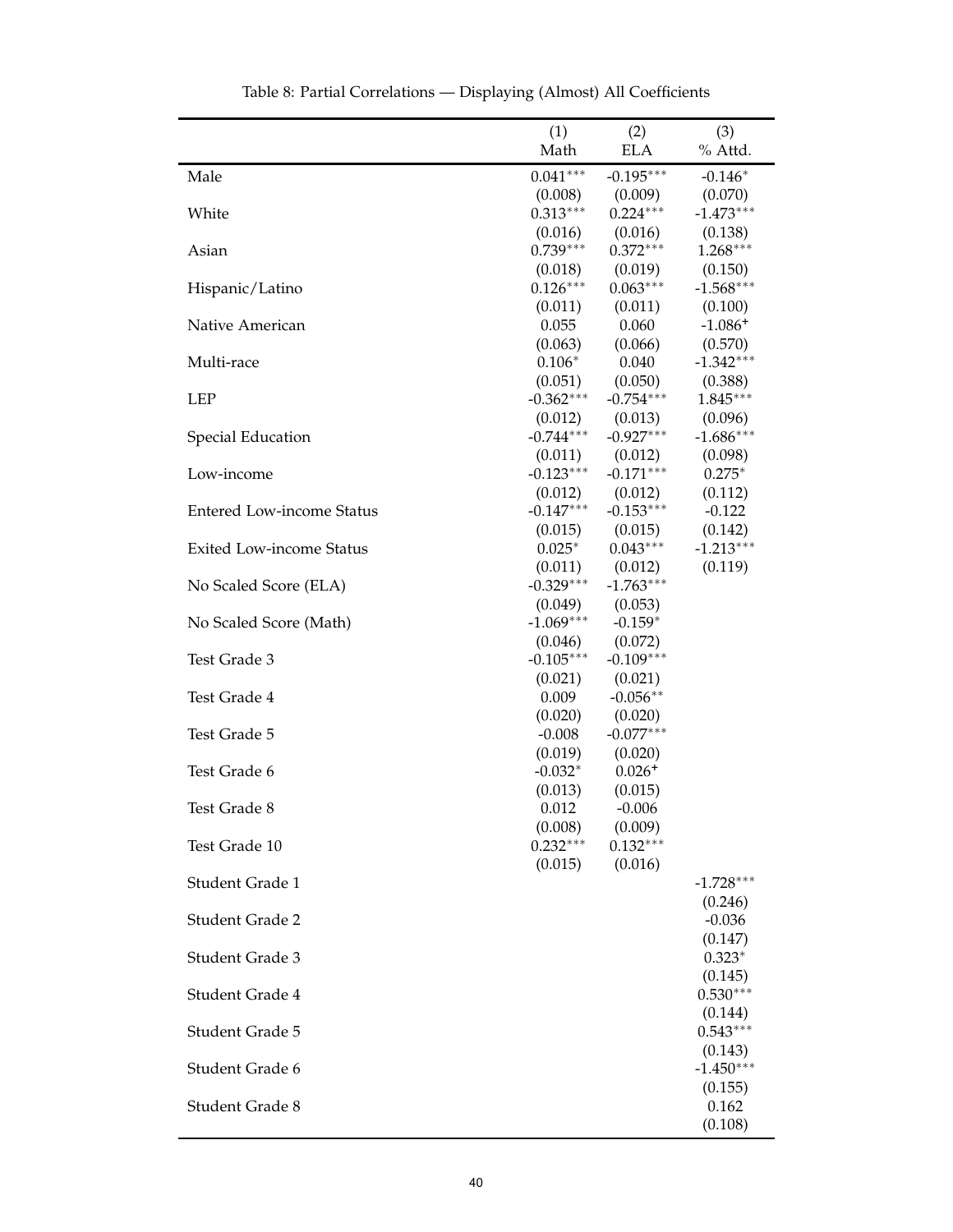| Student Grade 9                                                             | $-2.296***$            |
|-----------------------------------------------------------------------------|------------------------|
|                                                                             | (0.178)                |
| Student Grade 10                                                            | $0.626**$              |
|                                                                             | (0.219)                |
| Student Grade 11                                                            | $0.397+$               |
|                                                                             | (0.224)                |
| Student Grade 12                                                            | $-5.330***$            |
|                                                                             | (0.592)                |
| $-0.022***$<br>0.010<br>2006/2007                                           | $0.285***$             |
| (0.006)<br>(0.007)<br>$0.059***$<br>$-0.008$                                | (0.062)<br>$0.560***$  |
| 2007/2008<br>(0.007)<br>(0.007)                                             | (0.069)                |
| $-0.063***$<br>$0.024**$<br>2008/2009                                       | $-0.186*$              |
| (0.008)<br>(0.008)                                                          | (0.076)                |
| $0.093***$<br>$0.085***$<br>Owner                                           | $1.547***$             |
| (0.012)<br>(0.012)                                                          | (0.094)                |
| 0.035<br>Condo<br>$-0.018$                                                  | $-0.004$               |
| (0.032)<br>(0.033)                                                          | (0.259)                |
| 0.022<br>0.008<br>1 Family                                                  | $0.624***$             |
| (0.013)<br>(0.014)                                                          | (0.106)                |
| $-0.048***$<br>$-0.033*$<br>4+ family                                       | $-0.080$               |
| (0.014)<br>(0.013)                                                          | (0.116)                |
| $-0.055***$<br>$-0.052**$<br>Exempt                                         | $-0.541***$            |
| (0.016)<br>(0.016)                                                          | (0.138)                |
| Other<br>$-0.036$<br>$-0.016$                                               | $-0.455*$              |
| (0.022)<br>(0.022)                                                          | (0.197)                |
| $-0.024**$<br>$-0.039***$<br>Residential Move                               | $-0.893***$            |
| (0.009)<br>(0.010)                                                          | (0.091)                |
| $-0.072***$<br>$-0.072***$<br>Nonstructural School Change (Jul 1 to Oct 1)  | $-1.375***$            |
| (0.013)<br>(0.014)                                                          | (0.124)                |
| $-0.314***$<br>$-0.284***$<br>Nonstructural School Change (Oct 1 to Jun 30) | $-5.644***$            |
| (0.020)<br>(0.022)                                                          | (0.275)                |
| $0.111***$<br>$0.090***$<br>Structural School Change                        | 3.384***               |
| (0.014)<br>(0.015)                                                          | (0.167)                |
| $-0.086**$<br>$-0.078*$<br>School-Change Discontinuity                      | $-0.828*$              |
| (0.033)<br>(0.032)                                                          | (0.383)                |
| L.Foreclosure Petition<br>$-0.060**$<br>$-0.046+$                           | $-0.644**$             |
| (0.023)<br>(0.024)                                                          | (0.221)<br>$-0.702***$ |
| $-0.059**$<br><b>Foreclosure Petition</b><br>$-0.035$                       |                        |
| (0.021)<br>(0.020)<br>$-0.071***$<br>$-0.067***$<br>F.Foreclosure Petition  | (0.192)<br>$-0.577***$ |
| (0.019)                                                                     |                        |
| (0.020)<br>$0.496***$<br>$0.452***$<br>Constant                             | (0.173)<br>94.580***   |
| (0.035)<br>(0.035)                                                          | (0.334)                |
|                                                                             |                        |
| School Fixed Effects<br>Yes<br>Yes                                          | Yes                    |
| <b>Census Tract Fixed Effects</b><br>Yes<br>Yes                             | Yes                    |
| 0.410<br>0.429<br>R-squared                                                 | 0.236                  |
| Observations<br>81829<br>81983                                              | 129598                 |

*Notes:* Standard errors (in parentheses) are clustered by student identification num-ber. Significance is denoted as follows: **<sup>+</sup>** *<sup>p</sup>* < 0.10, <sup>∗</sup> *<sup>p</sup>* < 0.05, ∗∗ *<sup>p</sup>* < 0.01, ∗∗∗  $p < 0.001$ . L. and F. represent lags and leads, respectively. See Table [7](#page-38-1) for information on each of the suppressed variable categories. *Source:* See Figure [1.](#page-32-0)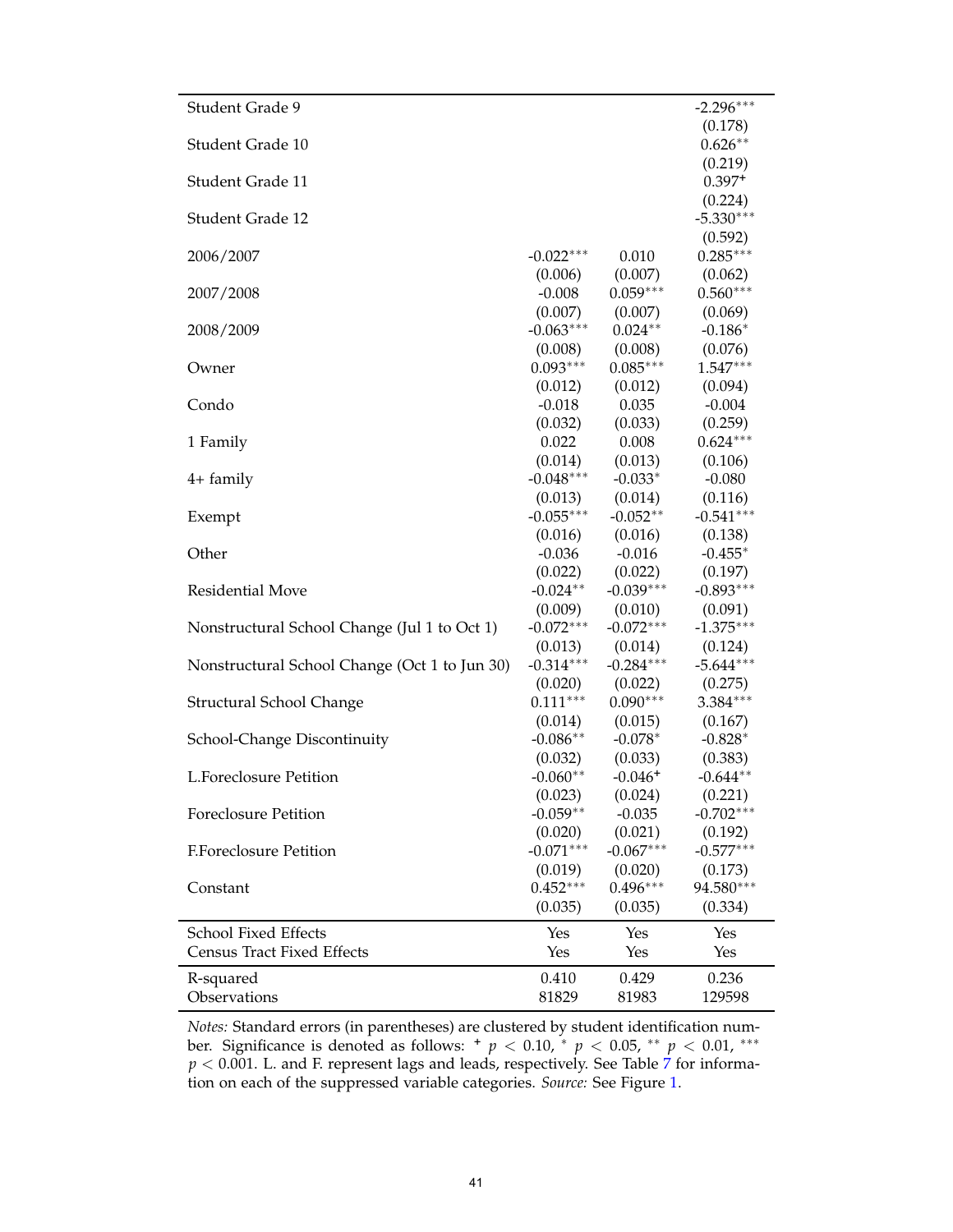<span id="page-41-0"></span>

|                                               |             |                        |                       | Normed Math Score      |                       |                        |                       |
|-----------------------------------------------|-------------|------------------------|-----------------------|------------------------|-----------------------|------------------------|-----------------------|
|                                               | (1)         | (2)                    | (3)                   | (4)                    | (5)                   | (6)                    | (7)                   |
| <b>L.Foreclosure Petition</b>                 |             | $-0.059**$             | $-0.035+$             | $-0.037+$              | $-0.026$              | $-0.025$               | $-0.025$              |
|                                               |             | (0.020)                | (0.020)               | (0.020)                | (0.019)               | (0.019)                | (0.019)               |
| <b>Foreclosure Petition</b>                   | $-0.064***$ | $-0.055**$             | $-0.027$              | $-0.030+$              | $-0.021$              | $-0.021$               | $-0.021$              |
| <b>F.Foreclosure Petition</b>                 | (0.015)     | (0.018)<br>$-0.083***$ | (0.018)<br>$-0.052**$ | (0.018)<br>$-0.056***$ | (0.017)<br>$-0.053**$ | (0.017)<br>$-0.055***$ | (0.017)<br>$-0.053**$ |
|                                               |             | (0.017)                | (0.017)               | (0.017)                | (0.016)               | (0.016)                | (0.016)               |
| <b>Residential Move</b>                       |             |                        |                       |                        |                       |                        | 0.006                 |
|                                               |             |                        |                       |                        |                       |                        | (0.008)               |
| Nonstructural School Change (Jul 1 to Oct 1)  |             |                        |                       |                        |                       |                        | $-0.009$              |
|                                               |             |                        |                       |                        |                       |                        | (0.012)               |
| Nonstructural School Change (Oct 1 to Jun 30) |             |                        |                       |                        |                       |                        | $-0.208***$           |
|                                               |             |                        |                       |                        |                       |                        | (0.018)               |
| <b>Structural School Change</b>               |             |                        |                       |                        |                       |                        | $-0.050***$           |
| L.Normed Math (L2 for 10th graders)           | $0.808***$  | $0.805***$             | $0.723***$            | $0.721***$             | $0.675***$            | $0.672***$             | (0.012)<br>$0.672***$ |
|                                               | (0.002)     | (0.002)                | (0.003)               | (0.003)                | (0.003)               | (0.003)                | (0.003)               |
| Constant                                      | $-0.028***$ | $-0.028***$            | 0.003                 | $-0.023*$              | $0.143***$            | $0.136***$             | $0.167***$            |
|                                               | (0.007)     | (0.008)                | (0.010)               | (0.011)                | (0.013)               | (0.022)                | (0.023)               |
| School Year                                   | Yes         | Yes                    | Yes                   | Yes                    | Yes                   | Yes                    | Yes                   |
| <b>Test Grade</b>                             | Yes         | Yes                    | Yes                   | Yes                    | Yes                   | Yes                    | Yes                   |
| <b>Student Demographics</b>                   | No          | No                     | Yes                   | Yes                    | Yes                   | Yes                    | Yes                   |
| <b>Student Characteristics</b>                | No          | No                     | Yes                   | Yes                    | Yes                   | Yes                    | Yes                   |
| Owner and Property Type                       | No          | No                     | No                    | Yes                    | Yes                   | Yes                    | Yes                   |
| School Fixed Effects                          | No          | N <sub>o</sub>         | No                    | No                     | Yes                   | Yes                    | Yes                   |
| <b>Census Tract Fixed Effects</b>             | No          | No                     | No                    | No                     | No                    | Yes                    | Yes                   |
| School-Change Discontinuity                   | No          | No                     | No                    | No                     | No                    | No                     | Yes                   |
| R-squared                                     | 0.672       | 0.669                  | 0.688                 | 0.689                  | 0.708                 | 0.710                  | 0.710                 |
| Observations                                  | 73023       | 57580                  | 57535                 | 57517                  | 57517                 | 57517                  | 57517                 |

Table 9: Lagged Dependent Variable — Math

*Notes:* Standard errors (in parentheses) are clustered by student identification number. Significance is denoted as follows: **<sup>+</sup>** *p* < 0.10, <sup>∗</sup> *p* < 0.05, <sup>∗∗</sup> *p* < 0.01, <sup>∗∗∗</sup> *p* < 0.001. L. and F. represent lags and leads, respectively. See Table [7](#page-38-0) for information on each of the suppressed variable categories. *Source:* See Figure [1.](#page-32-1)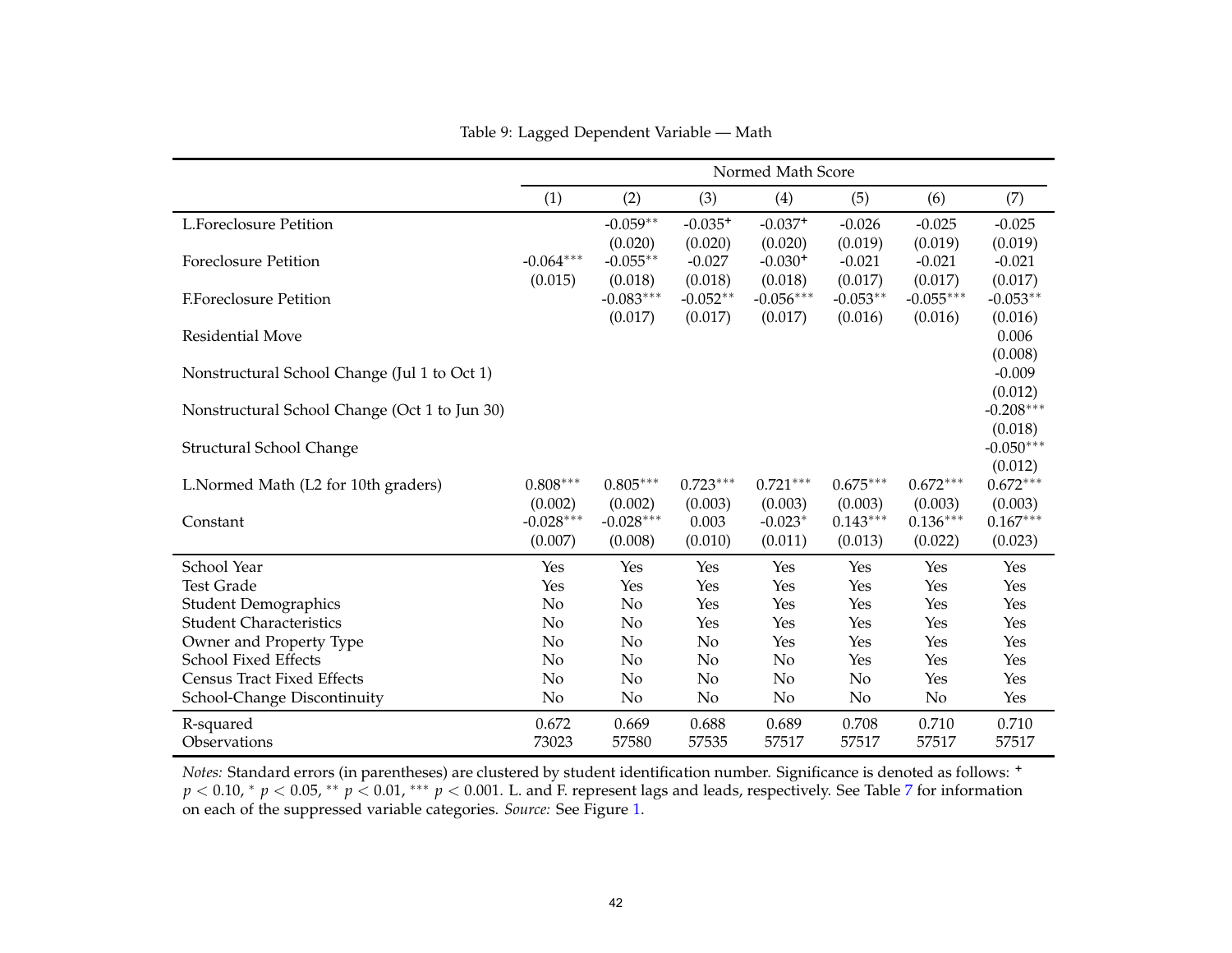|                                               |                                   |                                   |                             | Normed ELA Score               |                                  |                                  |                                   |
|-----------------------------------------------|-----------------------------------|-----------------------------------|-----------------------------|--------------------------------|----------------------------------|----------------------------------|-----------------------------------|
|                                               | (1)                               | (2)                               | (3)                         | (4)                            | (5)                              | (6)                              | (7)                               |
| <b>L.Foreclosure Petition</b>                 |                                   | $-0.082***$                       | $-0.061**$                  | $-0.067**$                     | $-0.053*$                        | $-0.049*$                        | $-0.050*$                         |
| Foreclosure Petition                          | $-0.015$<br>(0.018)               | (0.023)<br>$-0.019$<br>(0.021)    | (0.022)<br>0.008<br>(0.020) | (0.022)<br>0.002<br>(0.020)    | (0.021)<br>0.004<br>(0.020)      | (0.021)<br>0.005<br>(0.020)      | (0.021)<br>0.005<br>(0.020)       |
| <b>F.Foreclosure Petition</b>                 |                                   | $-0.045*$                         | $-0.020$                    | $-0.026$                       | $-0.026$                         | $-0.025$                         | $-0.025$                          |
|                                               |                                   | (0.019)                           | (0.019)                     | (0.019)                        | (0.018)                          | (0.018)                          | (0.018)                           |
| <b>Residential Move</b>                       |                                   |                                   |                             |                                |                                  |                                  | 0.001                             |
| Nonstructural School Change (Jul 1 to Oct 1)  |                                   |                                   |                             |                                |                                  |                                  | (0.009)<br>0.001<br>(0.013)       |
| Nonstructural School Change (Oct 1 to Jun 30) |                                   |                                   |                             |                                |                                  |                                  | $-0.179***$                       |
| Structural School Change                      |                                   |                                   |                             |                                |                                  |                                  | (0.022)<br>$-0.065***$<br>(0.014) |
| L.Normed ELA (L2 for 10th graders)            | $0.763***$                        | $0.766***$                        | $0.656***$                  | $0.653***$                     | $0.615***$                       | $0.613***$                       | $0.612***$                        |
| Constant                                      | (0.003)<br>$-0.142***$<br>(0.011) | (0.003)<br>$-0.118***$<br>(0.012) | (0.004)<br>0.009<br>(0.014) | (0.004)<br>$-0.014$<br>(0.014) | (0.004)<br>$0.180***$<br>(0.016) | (0.004)<br>$0.191***$<br>(0.025) | (0.004)<br>$0.222***$<br>(0.026)  |
| School Year                                   | Yes                               | Yes                               | Yes                         | Yes                            | Yes                              | Yes                              | Yes                               |
| <b>Test Grade</b>                             | Yes                               | Yes                               | Yes                         | Yes                            | Yes                              | Yes                              | Yes                               |
| <b>Student Demographics</b>                   | No                                | No                                | Yes                         | Yes                            | Yes                              | Yes                              | Yes                               |
| <b>Student Characteristics</b>                | No                                | No                                | Yes                         | Yes                            | Yes                              | Yes                              | Yes                               |
| Owner and Property Type                       | No                                | No                                | No                          | Yes                            | Yes                              | Yes                              | Yes                               |
| School Fixed Effects                          | No                                | No                                | No                          | No                             | Yes                              | Yes                              | Yes                               |
| <b>Census Tract Fixed Effects</b>             | No                                | No                                | No                          | No                             | No                               | Yes                              | Yes                               |
| School-Change Discontinuity                   | N <sub>o</sub>                    | No                                | No                          | No                             | No                               | No                               | Yes                               |
| R-squared<br>Observations                     | 0.612<br>73711                    | 0.617<br>55419                    | 0.650<br>55340              | 0.651<br>55315                 | 0.666<br>55315                   | 0.667<br>55315                   | 0.668<br>55315                    |

Table 10: Lagged Dependent Variable — ELA

*Notes:* Standard errors (in parentheses) are clustered by student identification number. Significance is denoted as follows: **<sup>+</sup>** *p* < 0.10, <sup>∗</sup> *p* < 0.05, <sup>∗</sup>\* *p* < 0.01, <sup>∗</sup>\*\* *p* < 0.001. L. and F. represent lags and leads, respectively. See Table [7](#page-38-0) for information on each of the suppressed variable categories. *Source:* See Figure [1.](#page-32-1)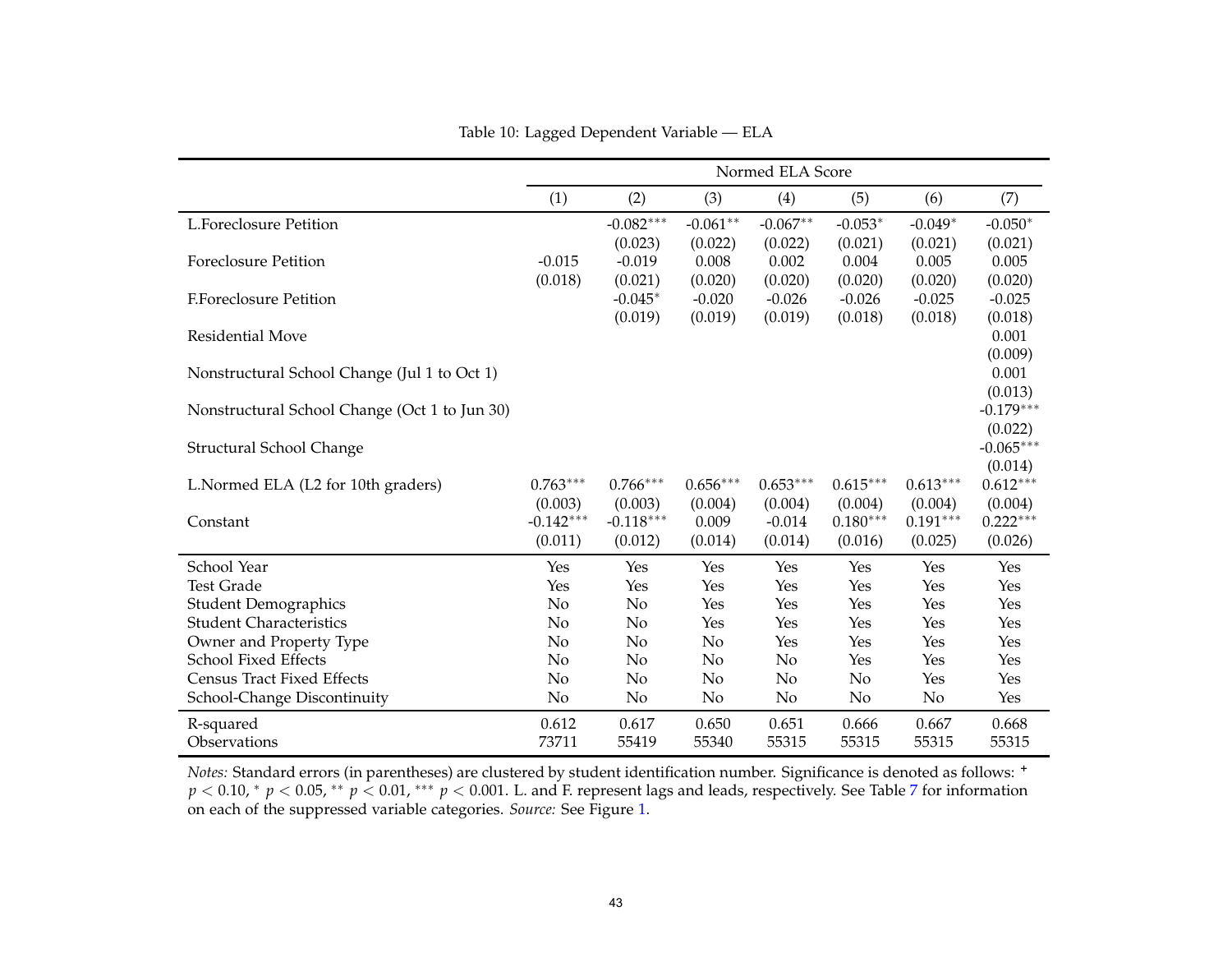<span id="page-43-0"></span>

|                                               |             |                     |                     | % Attended          |                     |                     |                     |
|-----------------------------------------------|-------------|---------------------|---------------------|---------------------|---------------------|---------------------|---------------------|
|                                               | (1)         | (2)                 | (3)                 | (4)                 | (5)                 | (6)                 | (7)                 |
| <b>L.Foreclosure Petition</b>                 |             | $-0.467*$           | $-0.365+$           | $-0.373+$           | $-0.368+$           | $-0.344+$           | $-0.320+$           |
|                                               |             | (0.197)             | (0.196)             | (0.197)             | (0.193)             | (0.194)             | (0.192)             |
| <b>Foreclosure Petition</b>                   | $-0.520***$ | $-0.426*$           | $-0.327+$           | $-0.357*$           | $-0.346*$           | $-0.338*$           | $-0.309+$           |
| <b>F.Foreclosure Petition</b>                 | (0.154)     | (0.174)<br>$-0.181$ | (0.174)<br>$-0.087$ | (0.174)<br>$-0.126$ | (0.172)<br>$-0.119$ | (0.172)<br>$-0.114$ | (0.172)<br>$-0.096$ |
|                                               |             | (0.154)             | (0.153)             | (0.154)             | (0.152)             | (0.152)             | (0.152)             |
| Residential Move                              |             |                     |                     |                     |                     |                     | $-0.274***$         |
|                                               |             |                     |                     |                     |                     |                     | (0.079)             |
| Nonstructural School Change (Jul 1 to Oct 1)  |             |                     |                     |                     |                     |                     | 0.026               |
|                                               |             |                     |                     |                     |                     |                     | (0.116)             |
| Nonstructural School Change (Oct 1 to Jun 30) |             |                     |                     |                     |                     |                     | $-3.496***$         |
|                                               |             |                     |                     |                     |                     |                     | (0.262)<br>$0.261+$ |
| Structural School Change                      |             |                     |                     |                     |                     |                     | (0.146)             |
| L.% Attended                                  | $0.746***$  | $0.744***$          | $0.725***$          | $0.718***$          | $0.675***$          | $0.672***$          | $0.664***$          |
|                                               | (0.006)     | (0.007)             | (0.008)             | (0.008)             | (0.008)             | (0.008)             | (0.008)             |
| Constant                                      | 22.738***   | 22.758***           | 25.549***           | 25.639***           | 30.936***           | 30.991***           | 31.754***           |
|                                               | (0.534)     | (0.713)             | (0.748)             | (0.749)             | (0.783)             | (0.804)             | (0.807)             |
| School Year                                   | Yes         | Yes                 | Yes                 | Yes                 | Yes                 | Yes                 | Yes                 |
| <b>Student Grade</b>                          | Yes         | Yes                 | Yes                 | Yes                 | Yes                 | Yes                 | Yes                 |
| <b>Student Demographics</b>                   | No          | No                  | Yes                 | Yes                 | Yes                 | Yes                 | Yes                 |
| <b>Student Characteristics</b>                | No          | No                  | Yes                 | Yes                 | Yes                 | Yes                 | Yes                 |
| Owner and Property Type                       | No          | No                  | No                  | Yes                 | Yes                 | Yes                 | Yes                 |
| School Fixed Effects                          | No          | No                  | N <sub>0</sub>      | No                  | Yes                 | Yes                 | Yes                 |
| <b>Census Tract Fixed Effects</b>             | No          | No                  | N <sub>o</sub>      | No                  | No                  | Yes                 | Yes                 |
| School-Change Discontinuity                   | No          | $\rm No$            | No                  | No                  | No                  | No                  | Yes                 |
| R-squared                                     | 0.413       | 0.416               | 0.422               | 0.423               | 0.445               | 0.446               | 0.449               |
| Observations                                  | 207593      | 129604              | 129604              | 129538              | 129538              | 129538              | 129538              |

Table 11: Lagged Dependent Variable — % Attended

*Notes:* Standard errors (in parentheses) are clustered by student identification number. Significance is denoted as follows: **<sup>+</sup>** *p* < 0.10, <sup>∗</sup> *p* < 0.05, <sup>∗∗</sup> *p* < 0.01, <sup>∗∗∗</sup> *p* < 0.001. L. and F. represent lags and leads, respectively. See Table [7](#page-38-0) for information on each of the suppressed variable categories. *Source:* See Figure [1.](#page-32-1)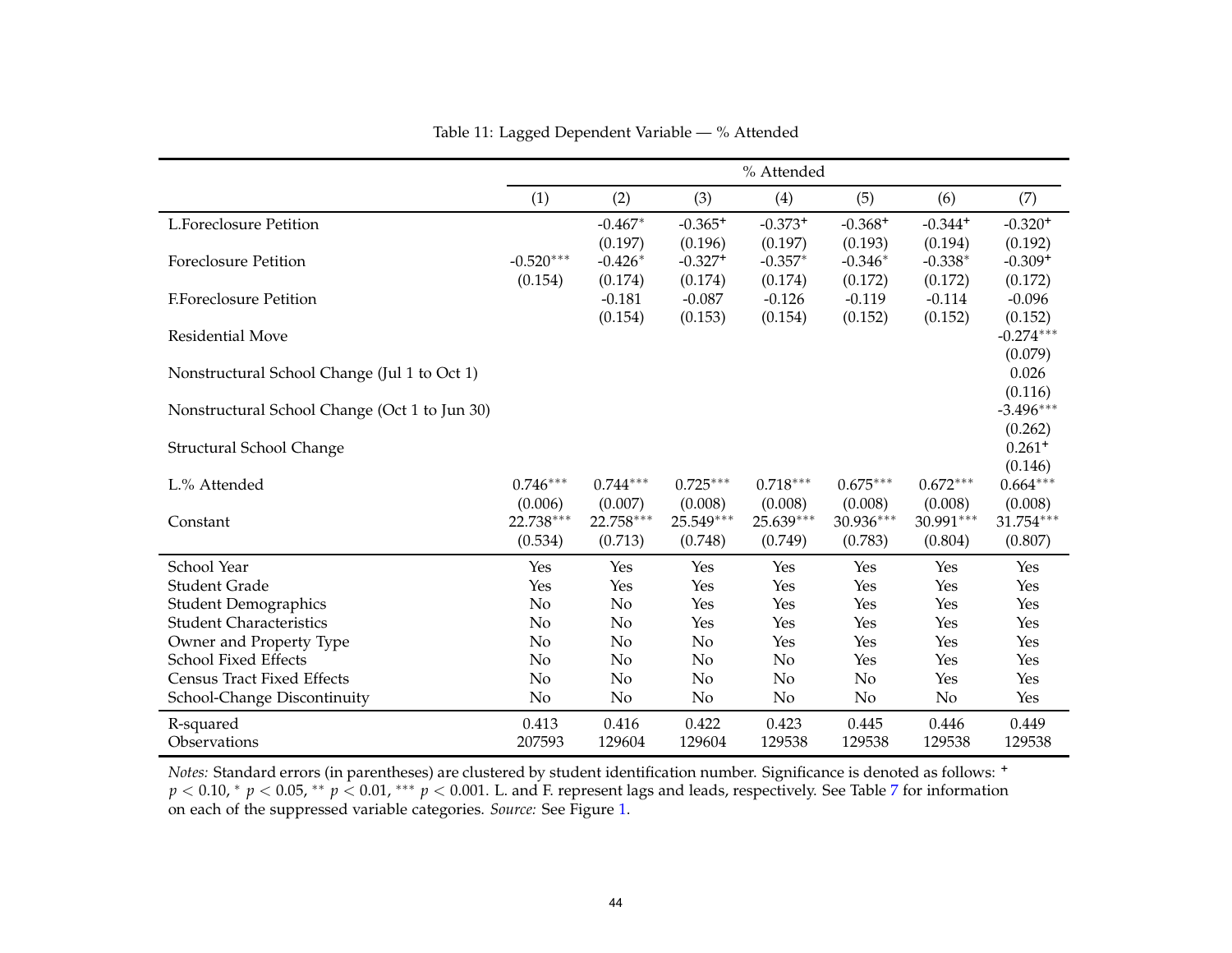|                             | Nonstructural School Change (This Year) | All Students       |                                                 |            |               |
|-----------------------------|-----------------------------------------|--------------------|-------------------------------------------------|------------|---------------|
|                             |                                         | Jul-Oct or Oct-Jun |                                                 | Oct-Jun    |               |
|                             | No.                                     | $%$ of All         | No.                                             | $%$ of All | No.           |
| No Foreclosure Petition     | 26,337                                  | 9.1                | 11,510                                          | 4.0        | 290,550       |
| No Move and No Petition     | 18,481                                  | 7.2                | 6,869                                           | 2.7        | 256,770       |
| Move and No Petition        | 7,856                                   | 23.3               | 4,641                                           | 13.7       | 33,780        |
| <b>Foreclosure Petition</b> | 660                                     | 10.8               | 285                                             | 4.7        | 6,096         |
| No Move and Petition        | 447                                     | 8.8                | 174                                             | 3.4        | 5,071         |
| Move and Petition           | 213                                     | 20.8               | 111                                             | 10.8       | 1,025         |
| Total                       | 26,997                                  | 9.1                | 11,795                                          | 4.0        | 296,646       |
|                             |                                         |                    |                                                 |            |               |
| Memo:                       | All                                     |                    | No Petition                                     |            | With Petition |
| % with Residential Move     | 11.7                                    |                    | 11.6                                            |            | 16.8          |
|                             |                                         |                    |                                                 |            |               |
|                             |                                         |                    | Nonstructural School Change (This Year or Next) |            | All Students  |
|                             |                                         | Jul-Oct or Oct-Jun |                                                 | Oct–Jun    |               |
|                             | No.                                     | $%$ of All         | No.                                             | $%$ of All | No.           |
| No Foreclosure Petition     | 33,864                                  | 17.2               | 13,722                                          | 7.0        | 197,433       |
| No Move and No Petition     | 25,995                                  | 14.9               | 9,748                                           | 5.6        | 174,125       |
| Move and No Petition        | 7,869                                   | 33.8               | 3,974                                           | 17.0       | 23,308        |
| <b>Foreclosure Petition</b> | 749                                     | 19.5               | 309                                             | 8.1        | 3,836         |
| No Move and Petition        | 537                                     | 17.1               | 207                                             | 6.6        | 3,142         |
| Move and Petition           | 212                                     | 30.5               | 102                                             | 14.7       | 694           |
| Total                       | 34,613                                  | 17.2               | 14,031                                          | 7.0        | 201,269       |

Table 12: Foreclosure Petitions and Residential Moves vs. Nonstructural School Changes

*Source:* See Figure [1.](#page-32-0)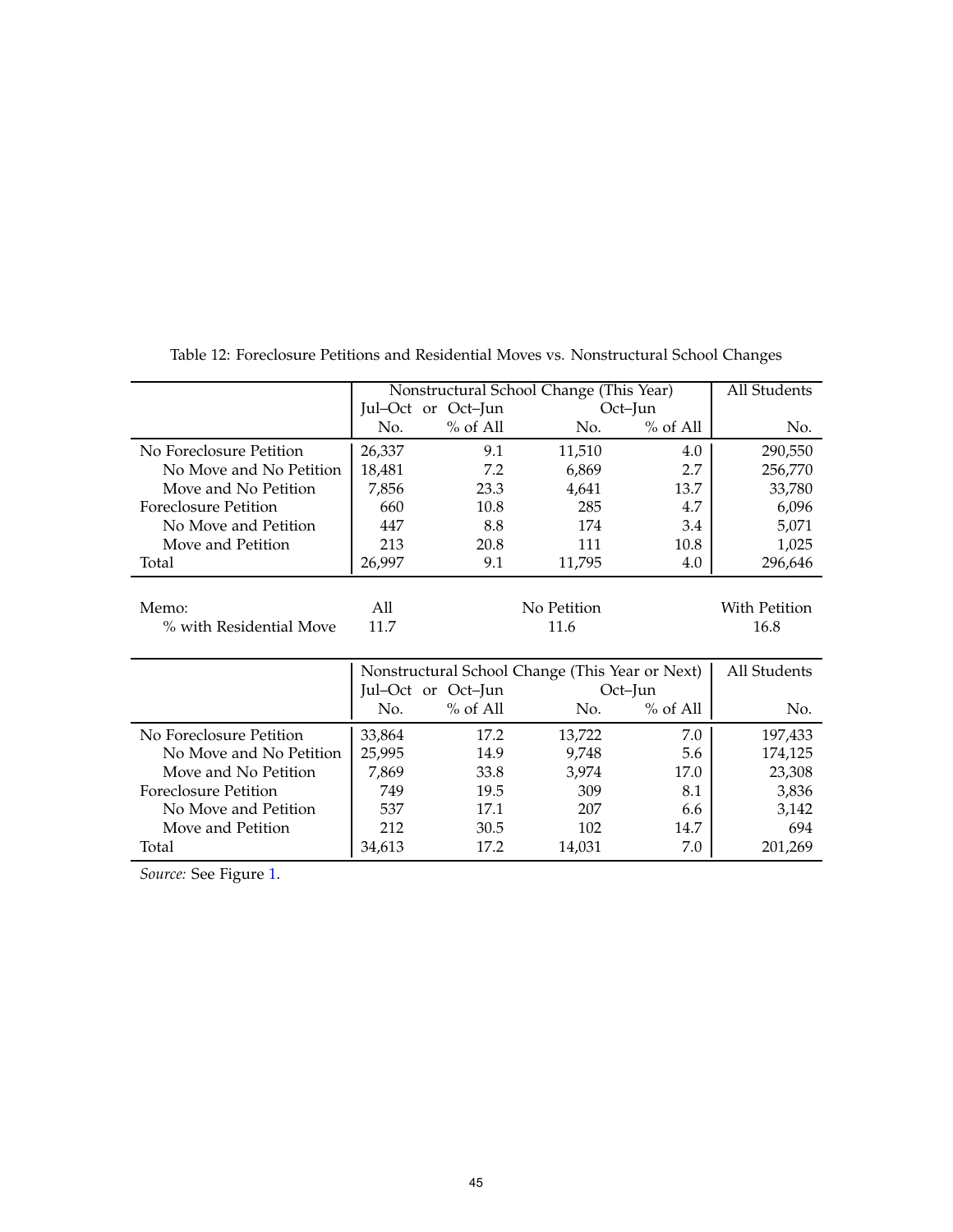Table 13: Student Fixed Effects — Math

|                                               | Normed Math Score      |                                |                                |                                |                                |                                |                                  |  |
|-----------------------------------------------|------------------------|--------------------------------|--------------------------------|--------------------------------|--------------------------------|--------------------------------|----------------------------------|--|
|                                               | (1)                    | (2)                            | (3)                            | (4)                            | (5)                            | (6)                            | (7)                              |  |
| <b>L.Foreclosure Petition</b>                 |                        | $-0.028$                       | $-0.026$                       | $-0.026$                       | $-0.016$                       | $-0.017$                       | $-0.018$                         |  |
| <b>Foreclosure Petition</b>                   | $-0.008$<br>(0.017)    | (0.025)<br>$-0.022$<br>(0.023) | (0.025)<br>$-0.025$<br>(0.022) | (0.025)<br>$-0.026$<br>(0.022) | (0.024)<br>$-0.020$<br>(0.022) | (0.024)<br>$-0.022$<br>(0.022) | (0.024)<br>$-0.022$<br>(0.022)   |  |
| <b>F.Foreclosure Petition</b>                 |                        | $-0.023$                       | $-0.026$                       | $-0.027$                       | $-0.020$                       | $-0.018$                       | $-0.018$                         |  |
| Residential Move                              |                        | (0.020)                        | (0.020)                        | (0.020)                        | (0.019)                        | (0.019)                        | (0.019)<br>0.008                 |  |
| Nonstructural School Change (Jul 1 to Oct 1)  |                        |                                |                                |                                |                                |                                | (0.008)<br>$-0.007$<br>(0.013)   |  |
| Nonstructural School Change (Oct 1 to Jun 30) |                        |                                |                                |                                |                                |                                | $-0.116***$                      |  |
| Structural School Change                      |                        |                                |                                |                                |                                |                                | (0.019)<br>$0.045***$<br>(0.011) |  |
| Constant                                      | $-1.462***$<br>(0.047) | $-1.584***$<br>(0.057)         | $-1.599***$<br>(0.060)         | $-1.606***$<br>(0.061)         | $-1.634***$<br>(0.061)         | $-1.602***$<br>(0.074)         | $-1.651***$<br>(0.075)           |  |
| School Year                                   | Yes                    | Yes                            | Yes                            | Yes                            | Yes                            | Yes                            | Yes                              |  |
| <b>Test Grade</b>                             | Yes                    | Yes                            | Yes                            | Yes                            | Yes                            | Yes                            | Yes                              |  |
| <b>Student Fixed Effects</b>                  | Yes                    | Yes                            | Yes                            | Yes                            | Yes                            | Yes                            | Yes                              |  |
| <b>Student Characteristics</b>                | No                     | No                             | Yes                            | Yes                            | Yes                            | Yes                            | Yes                              |  |
| Owner and Property Type                       | No                     | No                             | No                             | Yes                            | Yes                            | Yes                            | Yes                              |  |
| School Fixed Effects                          | No                     | No                             | No                             | No                             | Yes                            | Yes                            | Yes                              |  |
| <b>Census Tract Fixed Effects</b>             | No                     | No                             | N <sub>o</sub>                 | No                             | N <sub>o</sub>                 | Yes                            | Yes                              |  |
| School-Change Discontinuity                   | No                     | No                             | No                             | No                             | No                             | No                             | Yes                              |  |
| R-squared                                     | 0.028                  | 0.026                          | 0.035                          | 0.035                          | 0.083                          | 0.087                          | 0.089                            |  |
| Observations                                  | 61292                  | 47742                          | 47731                          | 47727                          | 47727                          | 47727                          | 47727                            |  |

*Notes:* Standard errors (in parentheses) are clustered by student identification number. Significance is denoted as follows: **<sup>+</sup>** *p* < 0.10, <sup>\*</sup> *p* < 0.05, <sup>\*\*</sup> *p* < 0.01, <sup>\*\*\*</sup> *p* < 0.001. The sample is restricted in all seven columns to students for whom we have at the sample of the summarized in the students for whom we have at the summarized least three observations. L. and F. represen<sup>t</sup> lags and leads, respectively. See Table [7](#page-38-0) for information on each of the suppresse<sup>d</sup>variable categories. *Source:* See Figure [1](#page-32-1).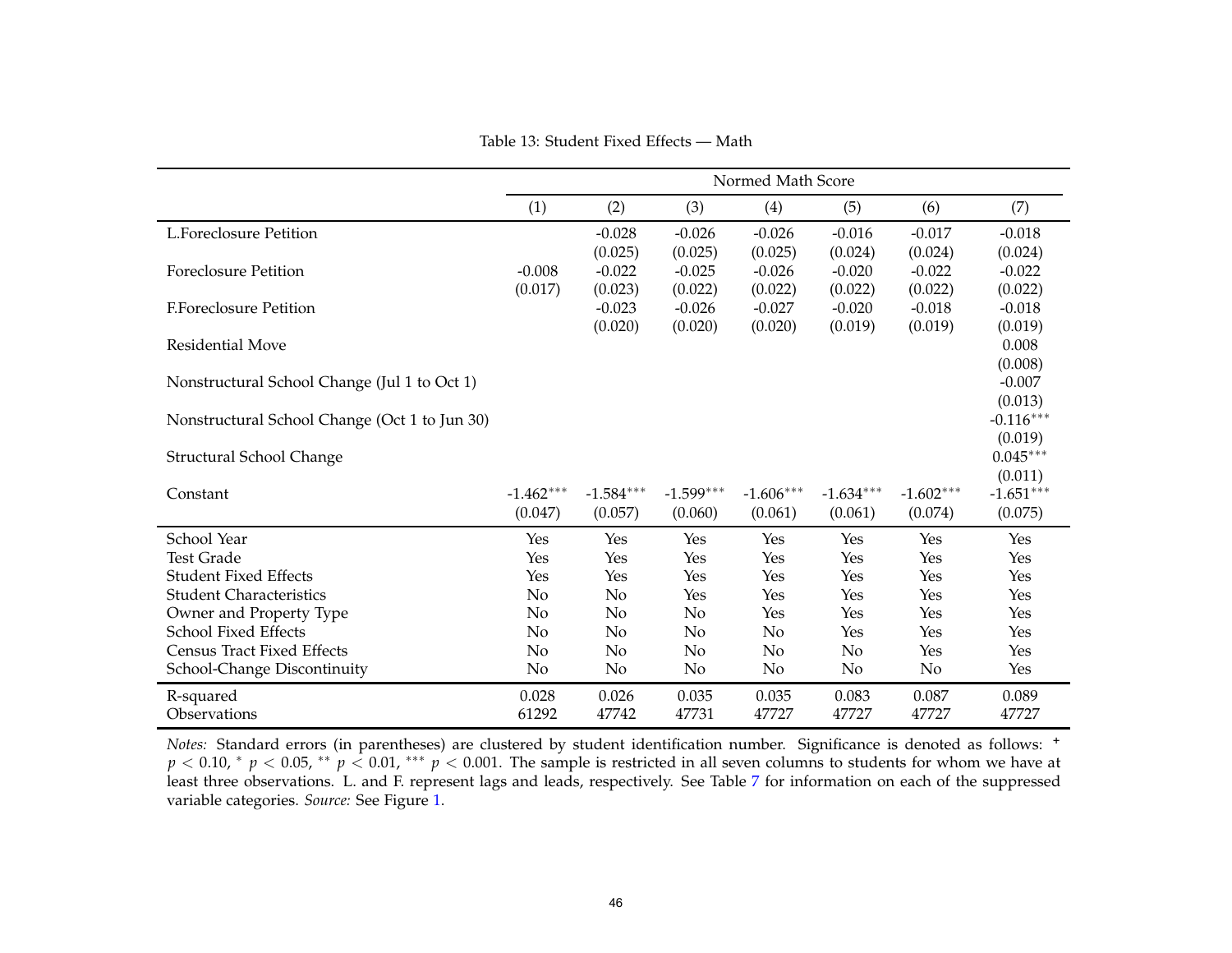Table 14: Student Fixed Effects — ELA

|                                               | Normed ELA Score       |                                |                                |                                   |                                |                                |                                  |  |
|-----------------------------------------------|------------------------|--------------------------------|--------------------------------|-----------------------------------|--------------------------------|--------------------------------|----------------------------------|--|
|                                               | (1)                    | (2)                            | (3)                            | (4)                               | (5)                            | (6)                            | (7)                              |  |
| <b>L.Foreclosure Petition</b>                 |                        | $-0.012$                       | $-0.009$                       | $-0.009$                          | $-0.001$                       | $-0.001$                       | $-0.002$                         |  |
| <b>Foreclosure Petition</b>                   | $0.049*$<br>(0.019)    | (0.027)<br>$0.043+$<br>(0.025) | (0.027)<br>$0.043+$<br>(0.024) | (0.027)<br>$0.042^{+}$<br>(0.024) | (0.026)<br>$0.047*$<br>(0.023) | (0.026)<br>$0.050*$<br>(0.023) | (0.027)<br>$0.050*$<br>(0.023)   |  |
| <b>F.Foreclosure Petition</b>                 |                        | 0.005                          | 0.005                          | 0.006                             | 0.013                          | 0.014                          | 0.014                            |  |
| <b>Residential Move</b>                       |                        | (0.022)                        | (0.022)                        | (0.022)                           | (0.021)                        | (0.021)                        | (0.021)<br>$-0.003$<br>(0.009)   |  |
| Nonstructural School Change (Jul 1 to Oct 1)  |                        |                                |                                |                                   |                                |                                | $-0.015$<br>(0.014)              |  |
| Nonstructural School Change (Oct 1 to Jun 30) |                        |                                |                                |                                   |                                |                                | $-0.062**$                       |  |
| Structural School Change                      |                        |                                |                                |                                   |                                |                                | (0.021)<br>$0.078***$<br>(0.013) |  |
| Constant                                      | $-1.698***$<br>(0.059) | $-1.662***$<br>(0.066)         | $-1.735***$<br>(0.064)         | $-1.723***$<br>(0.066)            | $-1.984***$<br>(0.067)         | $-1.949***$<br>(0.080)         | $-2.038***$<br>(0.082)           |  |
| School Year                                   | Yes                    | Yes                            | Yes                            | Yes                               | Yes                            | Yes                            | Yes                              |  |
| <b>Test Grade</b>                             | Yes                    | Yes                            | Yes                            | Yes                               | Yes                            | Yes                            | Yes                              |  |
| <b>Student Fixed Effects</b>                  | Yes                    | Yes                            | Yes                            | Yes                               | Yes                            | Yes                            | Yes                              |  |
| <b>Student Characteristics</b>                | No                     | No                             | Yes                            | Yes                               | Yes                            | Yes                            | Yes                              |  |
| Owner and Property Type                       | No                     | No                             | No                             | Yes                               | Yes                            | Yes                            | Yes                              |  |
| School Fixed Effects                          | No                     | No                             | No                             | No                                | Yes                            | Yes                            | Yes                              |  |
| <b>Census Tract Fixed Effects</b>             | No                     | No                             | No                             | No                                | No                             | Yes                            | Yes                              |  |
| School-Change Discontinuity                   | No                     | No                             | No                             | No                                | No                             | No                             | Yes                              |  |
| R-squared                                     | 0.033                  | 0.026                          | 0.052                          | 0.052                             | 0.089                          | 0.094                          | 0.095                            |  |
| Observations                                  | 61889                  | 47849                          | 47838                          | 47834                             | 47834                          | 47834                          | 47834                            |  |

*Notes:* Standard errors (in parentheses) are clustered by student identification number. Significance is denoted as follows: **<sup>+</sup>** *p* < 0.10, <sup>\*</sup> *p* < 0.05, <sup>\*\*</sup> *p* < 0.01, <sup>\*\*\*</sup> *p* < 0.001. The sample is restricted in all seven columns to students for whom we have at the sample of the summarized in the students for whom we have at the summarized least three observations. L. and F. represen<sup>t</sup> lags and leads, respectively. See Table [7](#page-38-0) for information on each of the suppresse<sup>d</sup>variable categories. *Source:* See Figure [1](#page-32-1).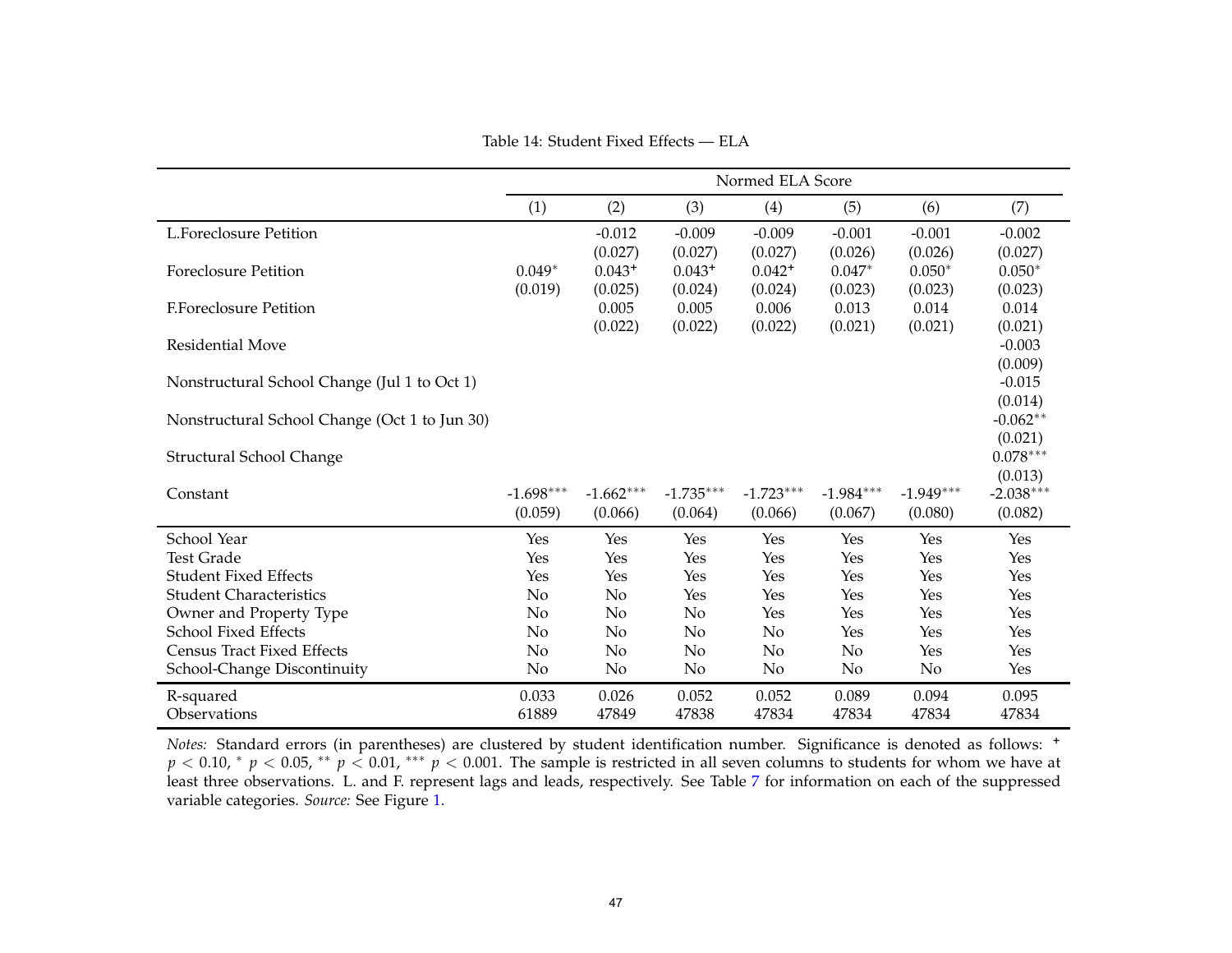|                                               |                      |                      |                      | % Attended           |                      |                      |                      |
|-----------------------------------------------|----------------------|----------------------|----------------------|----------------------|----------------------|----------------------|----------------------|
|                                               | (1)                  | (2)                  | (3)                  | (4)                  | (5)                  | (6)                  | (7)                  |
| <b>L.Foreclosure Petition</b>                 |                      | $-0.153$             | $-0.152$             | $-0.139$             | $-0.032$             | $-0.055$             | $-0.040$             |
| <b>Foreclosure Petition</b>                   | $-0.120$             | (0.245)<br>$-0.136$  | (0.245)<br>$-0.139$  | (0.245)<br>$-0.136$  | (0.240)<br>$-0.085$  | (0.241)<br>$-0.100$  | (0.240)<br>$-0.076$  |
|                                               | (0.185)              | (0.243)              | (0.243)              | (0.243)              | (0.238)              | (0.238)              | (0.237)              |
| <b>F.Foreclosure Petition</b>                 |                      | 0.012                | 0.005                | 0.002                | 0.046                | 0.034                | 0.040                |
|                                               |                      | (0.210)              | (0.210)              | (0.211)              | (0.208)              | (0.209)              | (0.209)              |
| <b>Residential Move</b>                       |                      |                      |                      |                      |                      |                      | $-0.095$             |
|                                               |                      |                      |                      |                      |                      |                      | (0.085)              |
| Nonstructural School Change (Jul 1 to Oct 1)  |                      |                      |                      |                      |                      |                      | 0.054<br>(0.129)     |
| Nonstructural School Change (Oct 1 to Jun 30) |                      |                      |                      |                      |                      |                      | $-1.952***$          |
|                                               |                      |                      |                      |                      |                      |                      | (0.288)              |
| Structural School Change                      |                      |                      |                      |                      |                      |                      | $1.016***$           |
|                                               |                      |                      |                      |                      |                      |                      | (0.138)              |
| Constant                                      | 99.306***<br>(0.363) | 96.374***<br>(0.427) | 95.708***<br>(0.441) | 95.385***<br>(0.451) | 96.747***<br>(0.478) | 96.863***<br>(0.619) | 95.851***<br>(0.633) |
|                                               |                      |                      |                      |                      |                      |                      |                      |
| School Year                                   | Yes                  | Yes                  | Yes                  | Yes                  | Yes                  | Yes                  | Yes                  |
| <b>Student Grade</b>                          | Yes                  | Yes                  | Yes                  | Yes                  | Yes                  | Yes                  | Yes                  |
| <b>Student Fixed Effects</b>                  | Yes                  | Yes                  | Yes                  | Yes                  | Yes                  | Yes                  | Yes                  |
| <b>Student Characteristics</b>                | No                   | No                   | Yes                  | Yes                  | Yes                  | Yes                  | Yes                  |
| Owner and Property Type                       | No                   | No                   | No                   | Yes                  | Yes                  | Yes                  | Yes                  |
| <b>School Fixed Effects</b>                   | No                   | No                   | No                   | No                   | Yes                  | Yes                  | Yes                  |
| <b>Census Tract Fixed Effects</b>             | No                   | No                   | No                   | No                   | No                   | Yes                  | Yes                  |
| School-Change Discontinuity                   | No                   | No                   | No                   | No                   | No                   | No                   | Yes                  |
| R-squared                                     | 0.113                | 0.080                | 0.080                | 0.081                | 0.116                | 0.119                | 0.122                |
| Observations                                  | 141416               | 92489                | 92489                | 92481                | 92481                | 92481                | 92481                |

Table 15: Student Fixed Effects — % Attended

*Notes:* Standard errors (in parentheses) are clustered by student identification number. Significance is denoted as follows: **<sup>+</sup>** *p* < 0.10, <sup>\*</sup> *p* < 0.05, <sup>\*\*</sup> *p* < 0.01, <sup>\*\*\*</sup> *p* < 0.001. The sample is restricted in all seven columns to students for whom we have at the sample of the summarized in the students for whom we have at the summarized least three observations. L. and F. represen<sup>t</sup> lags and leads, respectively. See Table [7](#page-38-0) for information on each of the suppresse<sup>d</sup>variable categories. *Source:* See Figure [1](#page-32-1).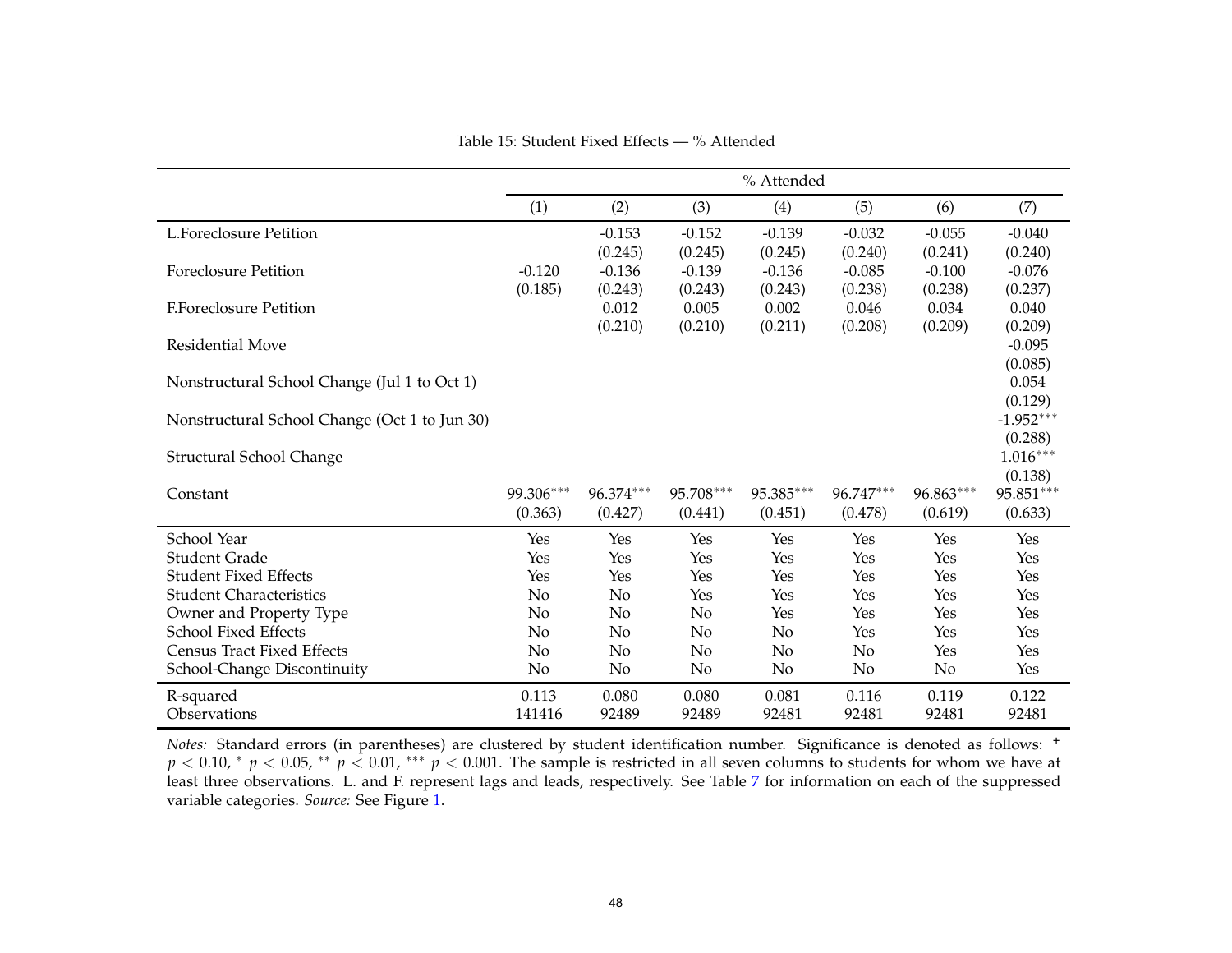|                                                               |            | Normed Math Score   |            | Normed ELA Score |                  |            | % Attended     |                  |            |
|---------------------------------------------------------------|------------|---------------------|------------|------------------|------------------|------------|----------------|------------------|------------|
|                                                               | (1)        | (2)                 | (3)        | (4)              | (5)              | (6)        | (7)            | (8)              | (9)        |
| <b>L.Foreclosure Petition</b>                                 | $-0.025$   | $-0.019$            | $-0.019$   | $-0.050*$        | $-0.051*$        | $-0.058*$  | $-0.316+$      | $-0.383+$        | $-0.512*$  |
|                                                               | (0.019)    | (0.020)             | (0.022)    | (0.021)          | (0.023)          | (0.026)    | (0.192)        | (0.210)          | (0.236)    |
| <b>Foreclosure Petition</b>                                   | $-0.021$   | $-0.014$            | $-0.003$   | 0.004            | 0.004            | 0.003      | $-0.315+$      | $-0.355+$        | $-0.220$   |
|                                                               | (0.017)    | (0.019)             | (0.021)    | (0.020)          | (0.022)          | (0.024)    | (0.172)        | (0.198)          | (0.221)    |
| <b>F.Foreclosure Petition</b>                                 | $-0.053**$ | $-0.058**$          | $-0.040*$  | $-0.024$         | $-0.024$         | $-0.011$   | $-0.073$       | $-0.079$         | $-0.203$   |
| L.Foreclosure Petition*1-3 Family or Condo*Owner              | (0.016)    | (0.018)<br>$-0.041$ | (0.020)    | (0.018)          | (0.020)<br>0.006 | (0.023)    | (0.153)        | (0.176)<br>0.369 | (0.202)    |
|                                                               |            | (0.053)             |            |                  | (0.057)          |            |                | (0.510)          |            |
| Foreclosure Petition*1-3 Family or Condo*Owner                |            | $-0.045$            |            |                  | 0.002            |            |                | 0.214            |            |
|                                                               |            | (0.044)             |            |                  | (0.050)          |            |                | (0.373)          |            |
| F.Foreclosure Petition*1-3 Family or Condo*Owner              |            | 0.031               |            |                  | 0.000            |            |                | 0.016            |            |
|                                                               |            | (0.042)             |            |                  | (0.045)          |            |                | (0.326)          |            |
| L.Foreclosure Petition*1-3 Family or Condo*Owner (Ass.)       |            |                     | $-0.009$   |                  |                  | 0.037      |                |                  | $0.717+$   |
|                                                               |            |                     | (0.041)    |                  |                  | (0.044)    |                |                  | (0.399)    |
| Foreclosure Petition*1-3 Family or Condo*Owner (Ass.)         |            |                     | $-0.047$   |                  |                  | 0.015      |                |                  | $-0.192$   |
|                                                               |            |                     | (0.037)    |                  |                  | (0.041)    |                |                  | (0.346)    |
| F.Foreclosure Petition*1-3 Family or Condo*Owner (Ass.)       |            |                     | $-0.029$   |                  |                  | $-0.031$   |                |                  | 0.419      |
|                                                               |            |                     | (0.034)    |                  |                  | (0.037)    |                |                  | (0.299)    |
| School Year                                                   |            |                     |            |                  |                  |            |                |                  |            |
| <b>Test Grade</b>                                             | Yes        | Yes                 | Yes        | Yes              | Yes              | Yes        | N <sub>o</sub> | N <sub>o</sub>   | No         |
| <b>Student Grade</b>                                          | No         | No                  | No         | No               | N <sub>o</sub>   | No         | Yes            | Yes              | Yes        |
| <b>Student Demographics</b><br><b>Student Characteristics</b> | Yes<br>Yes | Yes<br>Yes          | Yes<br>Yes | Yes<br>Yes       | Yes<br>Yes       | Yes<br>Yes | Yes<br>Yes     | Yes<br>Yes       | Yes<br>Yes |
| Owner and Property Type                                       | Yes        | Yes                 | No         | Yes              | Yes              | No         | Yes            | Yes              | No         |
| Owner (Ass.) and Property Type                                | No         | No                  | Yes        | No               | No               | Yes        | No             | No               | Yes        |
| School Fixed Effects                                          | Yes        | Yes                 | Yes        | Yes              | Yes              | Yes        | Yes            | Yes              | Yes        |
| <b>Census Tract Fixed Effects</b>                             | Yes        | Yes                 | Yes        | Yes              | Yes              | Yes        | Yes            | Yes              | Yes        |
| School-Change Discontinuity                                   | Yes        | Yes                 | Yes        | Yes              | Yes              | Yes        | Yes            | Yes              | Yes        |
| Other Regressors (6)                                          | Yes        | Yes                 | Yes        | Yes              | Yes              | Yes        | Yes            | Yes              | Yes        |
| R-squared                                                     | 0.710      | 0.710               | 0.710      | 0.668            | 0.668            | 0.668      | 0.449          | 0.449            | 0.449      |
| Observations                                                  | 57517      | 57517               | 57517      | 55315            | 55315            | 55315      | 129538         | 129538           | 129538     |

Table 16: LDV Model with Owner-Foreclosure Interactions — Math, ELA, % Attended

*Notes:* Standard errors (in parentheses) are clustered by student identification number. Significance is denoted as follows: <sup>+</sup> *p* < 0.10, <sup>\*</sup> *p* < 0.05, <sup>\*\*</sup><br>*n* ≤ 0.01, <sup>\*\*\*</sup> *n* ≤ 0.001, *b* and *E* approach lage a *p* < 0.01, \*\*\* *p* < 0.001. L. and F. represent lags and leads, respectively. See Table [7](#page-38-0) for information on each of the suppressed variable categories.<br>The six "Other Besuessess" are as fallaws: the speidential mayo ind The six "Other Regressors" are as follows: the residential-move indicator, three school-change indicators, lagged dependent variable, and <sup>a</sup> constantterm. *Source:* See Figure [1.](#page-32-1)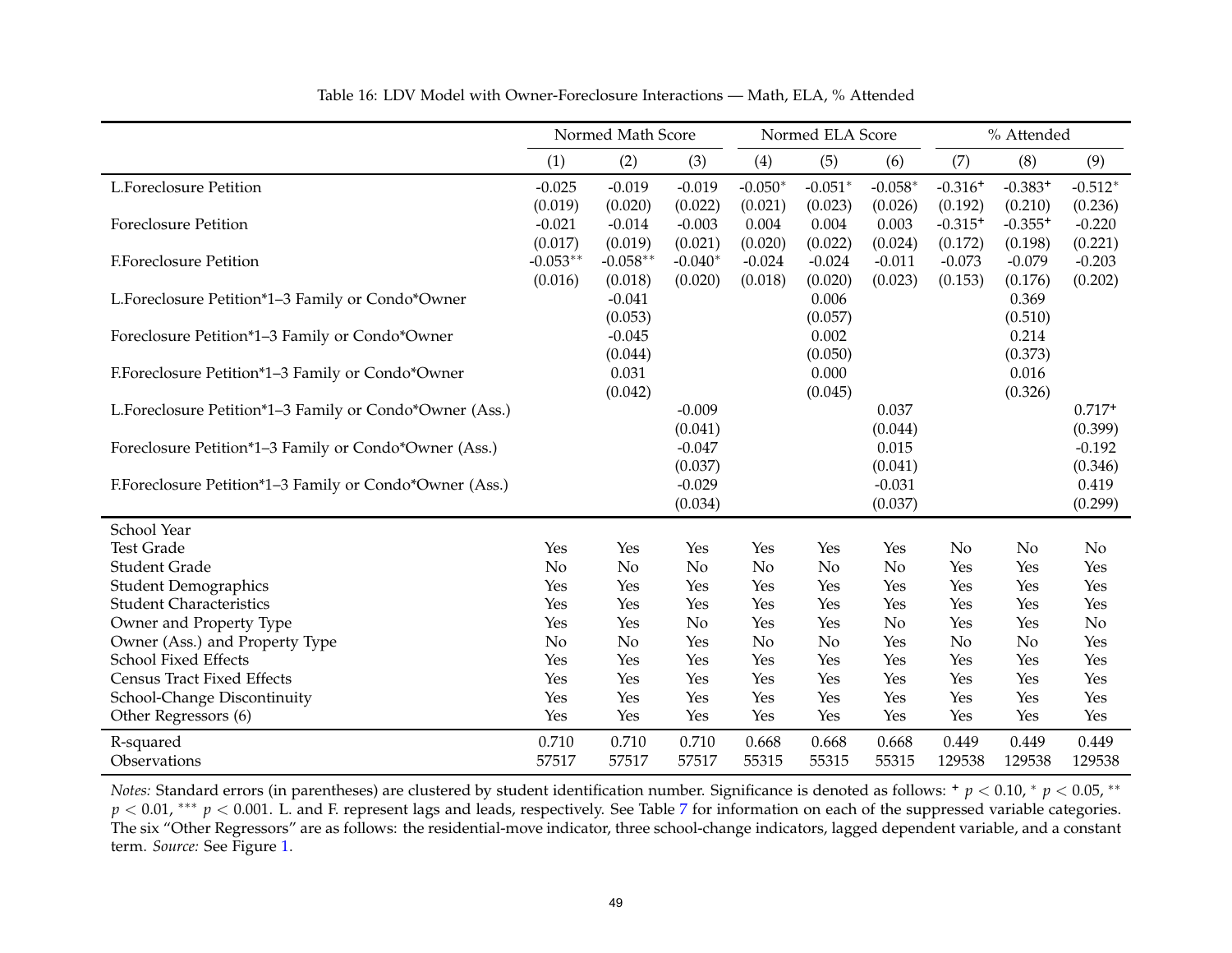|                                               |            | Normed Math Score |            |           | Normed ELA Score |                       |           | % Attended |            |
|-----------------------------------------------|------------|-------------------|------------|-----------|------------------|-----------------------|-----------|------------|------------|
|                                               | (1)        | (2)               | (3)        | (4)       | (5)              | (6)                   | (7)       | (8)        | (9)        |
| <b>L.Foreclosure Petition</b>                 | $-0.025$   | $-0.026$          | $-0.019$   | $-0.050*$ | $-0.046+$        | $-0.035$              | $-0.320+$ | $-0.281$   | $-0.087$   |
|                                               | (0.019)    | (0.024)           | (0.021)    | (0.021)   | (0.027)          | (0.024)               | (0.192)   | (0.237)    | (0.217)    |
| <b>Foreclosure Petition</b>                   | $-0.021$   | $-0.040+$         | $-0.023$   | 0.005     | $-0.004$         | $-0.006$              | $-0.309+$ | $-0.305$   | $-0.159$   |
|                                               | (0.017)    | (0.021)           | (0.019)    | (0.020)   | (0.024)          | (0.021)               | (0.172)   | (0.209)    | (0.182)    |
| <b>F.Foreclosure Petition</b>                 | $-0.053**$ | $-0.047*$         | $-0.051**$ | $-0.025$  | $-0.017$         | $-0.031$ <sup>+</sup> | $-0.096$  | $-0.082$   | $-0.109$   |
|                                               | (0.016)    | (0.020)           | (0.017)    | (0.018)   | (0.021)          | (0.019)               | (0.152)   | (0.175)    | (0.157)    |
| L. Foreclosure Petition $\rightarrow$ Auction |            | 0.001             |            |           | $-0.010$         |                       |           | $-0.104$   |            |
|                                               |            | (0.038)           |            |           | (0.043)          |                       |           | (0.384)    |            |
| Foreclosure Petition $\rightarrow$ Auction    |            | 0.053             |            |           | 0.024            |                       |           | $-0.019$   |            |
|                                               |            | (0.034)           |            |           | (0.038)          |                       |           | (0.354)    |            |
| E.Foreclosure Petition $\rightarrow$ Auction  |            | $-0.013$          |            |           | $-0.023$         |                       |           | $-0.049$   |            |
|                                               |            | (0.033)           |            |           | (0.038)          |                       |           | (0.325)    |            |
| <b>L.Foreclosure Auction</b>                  |            |                   | $-0.049$   |           |                  | $-0.087*$             |           |            | $-0.395$   |
|                                               |            |                   | (0.034)    |           |                  | (0.038)               |           |            | (0.377)    |
| <b>Foreclosure Auction</b>                    |            |                   | 0.024      |           |                  | 0.017                 |           |            | $-0.901**$ |
|                                               |            |                   | (0.029)    |           |                  | (0.032)               |           |            | (0.343)    |
| <b>F.Foreclosure Auction</b>                  |            |                   | $-0.014$   |           |                  | 0.040                 |           |            | $-0.096$   |
|                                               |            |                   | (0.028)    |           |                  | (0.031)               |           |            | (0.279)    |
| School Year                                   | Yes        | Yes               | Yes        | Yes       | Yes              | Yes                   | Yes       | Yes        | Yes        |
| <b>Test Grade</b>                             | Yes        | Yes               | Yes        | Yes       | Yes              | Yes                   | No        | No         | No         |
| <b>Student Grade</b>                          | No         | No                | No         | No        | No               | No                    | Yes       | Yes        | Yes        |
| <b>Student Demographics</b>                   | Yes        | Yes               | Yes        | Yes       | Yes              | Yes                   | Yes       | Yes        | Yes        |
| <b>Student Characteristics</b>                | Yes        | Yes               | Yes        | Yes       | Yes              | Yes                   | Yes       | Yes        | Yes        |
| Owner and Property Type                       | Yes        | Yes               | Yes        | Yes       | Yes              | Yes                   | Yes       | Yes        | Yes        |
| <b>School Fixed Effects</b>                   | Yes        | Yes               | Yes        | Yes       | Yes              | Yes                   | Yes       | Yes        | Yes        |
| <b>Census Tract Fixed Effects</b>             | Yes        | Yes               | Yes        | Yes       | Yes              | Yes                   | Yes       | Yes        | Yes        |
| School-Change Discontinuity                   | Yes        | Yes               | Yes        | Yes       | Yes              | Yes                   | Yes       | Yes        | Yes        |
| Other Regressors (6)                          | Yes        | Yes               | Yes        | Yes       | Yes              | Yes                   | Yes       | Yes        | Yes        |
| R-squared                                     | 0.710      | 0.710             | 0.710      | 0.668     | 0.668            | 0.668                 | 0.449     | 0.449      | 0.449      |
| Observations                                  | 57517      | 57517             | 57517      | 55315     | 55315            | 55315                 | 129538    | 129538     | 129538     |

Table 17: LDV Model with Foreclosure Petitions and Foreclosure Auctions — Math, ELA, % Attended

*Notes:* Standard errors (in parentheses) are clustered by student identification number. Significance is denoted as follows: **+** *p* < 0.10, <sup>\*</sup> *p* < 0.05, <sup>\*\*</sup> *p* < 0.01, <sup>\*\*\*</sup> *p* < 0.001. L. and F. represent lags and leads, respectively. See Table [7](#page-38-0) for information on each of the suppressed variable categories. The six "Other Regressors" are as follows: the residential-move indicator, three school-change indicators, lagged dependent variable, and <sup>a</sup> constant term. *Source:* See Figure [1.](#page-32-1)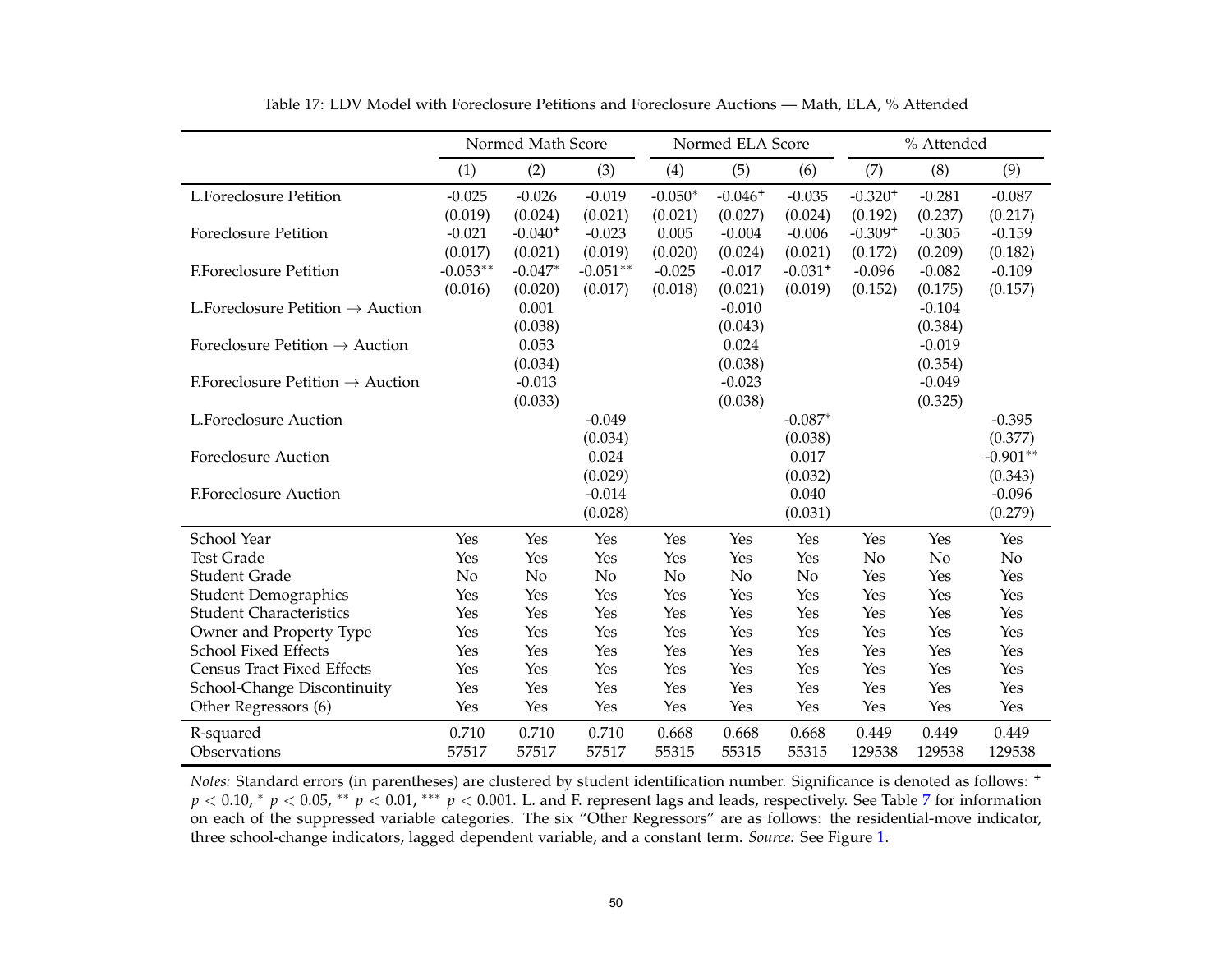|                                                  |             | Normed Math Score | Normed ELA Score |             |             | % Attended  |
|--------------------------------------------------|-------------|-------------------|------------------|-------------|-------------|-------------|
|                                                  | (1)         | (2)               | (3)              | (4)         | (5)         | (6)         |
| L.Foreclosure Petition                           | $-0.025$    | $-0.027$          | $-0.050*$        | $-0.051*$   | $-0.320+$   | $-0.331+$   |
|                                                  | (0.019)     | (0.019)           | (0.021)          | (0.021)     | (0.192)     | (0.190)     |
| <b>Foreclosure Petition</b>                      | $-0.021$    | $-0.021$          | 0.005            | 0.005       | $-0.309+$   | $-0.317+$   |
|                                                  | (0.017)     | (0.017)           | (0.020)          | (0.020)     | (0.172)     | (0.170)     |
| F.Foreclosure Petition                           | $-0.053**$  | $-0.049**$        | $-0.025$         | $-0.021$    | $-0.096$    | $-0.027$    |
|                                                  | (0.016)     | (0.016)           | (0.018)          | (0.018)     | (0.152)     | (0.151)     |
| L.Nonstructural School Change (Jul 1 to Oct 1)   |             | 0.010             |                  | 0.003       |             | $-0.436***$ |
|                                                  |             | (0.012)           |                  | (0.012)     |             | (0.102)     |
| Nonstructural School Change (Jul 1 to Oct 1)     | $-0.009$    | $-0.005$          | 0.001            | 0.005       | 0.026       | 0.177       |
|                                                  | (0.012)     | (0.012)           | (0.013)          | (0.013)     | (0.116)     | (0.115)     |
| F.Nonstructural School Change (Jul 1 to Oct 1)   |             | $-0.073***$       |                  | $-0.084***$ |             | $-2.795***$ |
|                                                  |             | (0.015)           |                  | (0.016)     |             | (0.145)     |
| L. Nonstructural School Change (Oct 1 to Jun 30) |             | $-0.028+$         |                  | $-0.047*$   |             | $-1.508***$ |
|                                                  |             | (0.015)           |                  | (0.018)     |             | (0.187)     |
| Nonstructural School Change (Oct 1 to Jun 30)    | $-0.208***$ | $-0.199***$       | $-0.179***$      | $-0.170***$ | $-3.496***$ | $-3.231***$ |
|                                                  | (0.018)     | (0.018)           | (0.022)          | (0.022)     | (0.262)     | (0.261)     |
| F.Nonstructural School Change (Oct 1 to Jun 30)  |             | $-0.141***$       |                  | $-0.109***$ |             | $-4.415***$ |
|                                                  |             | (0.016)           |                  | (0.019)     |             | (0.215)     |
| L.Structural School Change                       |             | $0.023*$          |                  | 0.019       |             | $-0.013$    |
|                                                  |             | (0.009)           |                  | (0.012)     |             | (0.134)     |
| Structural School Change                         | $-0.050***$ | $-0.093***$       | $-0.065***$      | $-0.095***$ | $0.261+$    | 0.181       |
|                                                  | (0.012)     | (0.013)           | (0.014)          | (0.016)     | (0.146)     | (0.153)     |
| F.Structural School Change                       |             | $0.167***$        |                  | $0.109***$  |             | $0.365***$  |
|                                                  |             | (0.011)           |                  | (0.012)     |             | (0.106)     |
| School Year                                      | Yes         | Yes               | Yes              | Yes         | Yes         | Yes         |
| <b>Test Grade</b>                                | Yes         | Yes               | Yes              | Yes         | No          | No          |
| <b>Student Grade</b>                             | No          | No                | No               | No          | Yes         | Yes         |
| <b>Student Demographics</b>                      | Yes         | Yes               | Yes              | Yes         | Yes         | Yes         |
| <b>Student Characteristics</b>                   | Yes         | Yes               | Yes              | Yes         | Yes         | Yes         |
| Owner and Property Type                          | Yes         | Yes               | Yes              | Yes         | Yes         | Yes         |
| <b>School Fixed Effects</b>                      | Yes         | Yes               | Yes              | Yes         | Yes         | Yes         |
| <b>Census Tract Fixed Effects</b>                | Yes         | Yes               | Yes              | Yes         | Yes         | Yes         |
| School-Change Discontinuity                      | Yes         | Yes               | Yes              | Yes         | Yes         | Yes         |
| Other Regressors (3)                             | Yes         | Yes               | Yes              | Yes         | Yes         | Yes         |
| R-squared                                        | 0.710       | 0.712             | 0.668            | 0.669       | 0.449       | 0.459       |
| Observations                                     | 57517       | 57517             | 55315            | 55315       | 129538      | 129538      |

Table 18: Robustness of School-Change Effects — Lagged Dependent Variable Model

*Notes:* Standard errors (in parentheses) are clustered by student identification number. Significance is denoted as follows: *+ p* < 0.10, <sup>\*</sup> *p* < 0.05, <sup>\*\*</sup> *p* < 0.01, <sup>\*\*\*</sup> *p* < 0.001. L. and F. represent lags and leads, respectively. The three "Other Regressors" are as follows: the residential-move indicator, lagged dependent variable, and <sup>a</sup> constant term. *Source:* SeeFigure [1.](#page-32-1) 51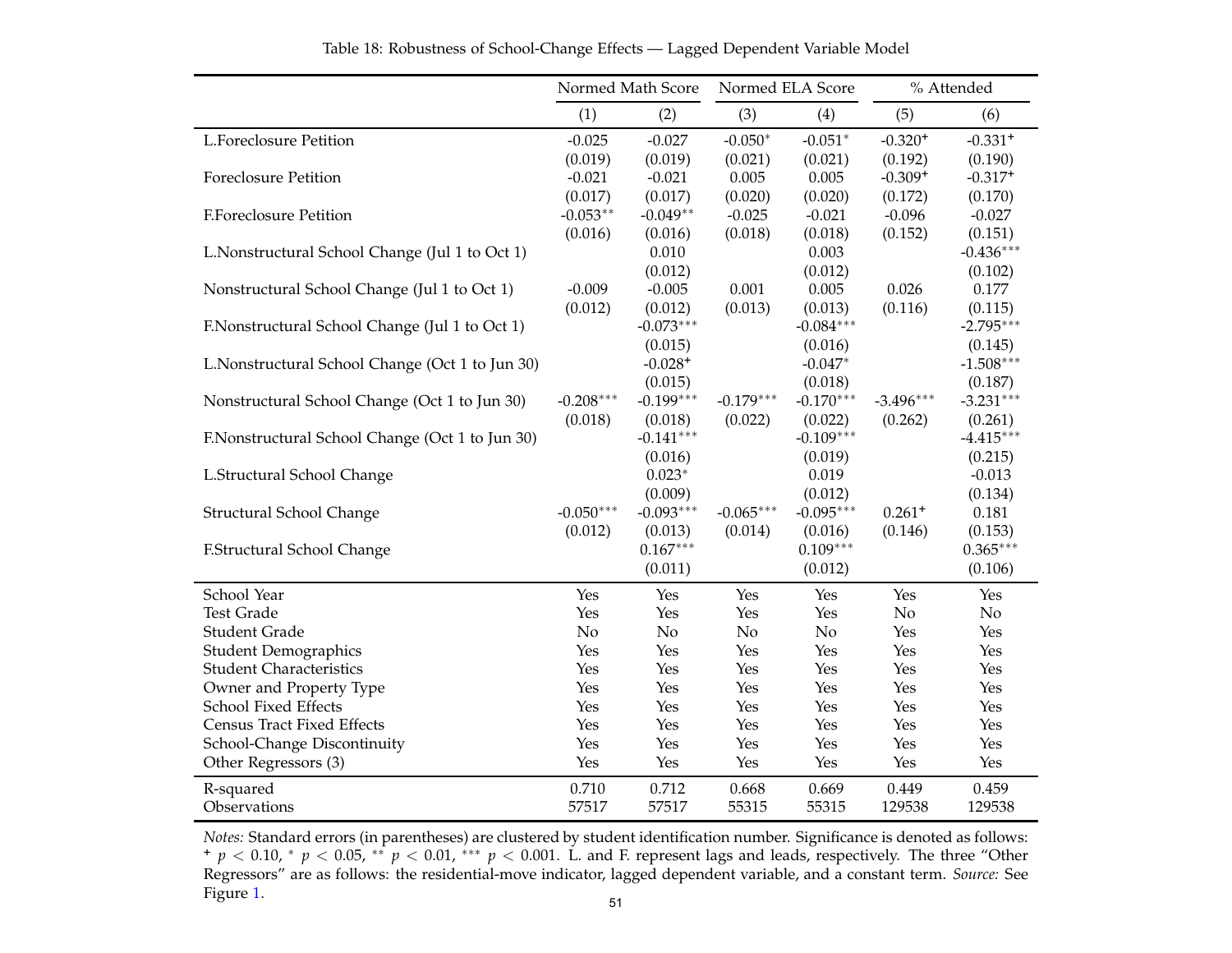|                                                 |             | Normed Math Score     |            | Normed ELA Score      |             | % Attended            |
|-------------------------------------------------|-------------|-----------------------|------------|-----------------------|-------------|-----------------------|
|                                                 | (1)         | (2)                   | (3)        | (4)                   | (5)         | (6)                   |
| L.Foreclosure Petition                          | $-0.018$    | $-0.018$              | $-0.002$   | $-0.002$              | $-0.040$    | $-0.039$              |
|                                                 | (0.024)     | (0.024)               | (0.027)    | (0.027)               | (0.240)     | (0.239)               |
| <b>Foreclosure Petition</b>                     | $-0.022$    | $-0.021$              | $0.050*$   | $0.051*$              | $-0.076$    | $-0.100$              |
|                                                 | (0.022)     | (0.022)               | (0.023)    | (0.023)               | (0.237)     | (0.236)               |
| <b>F.Foreclosure Petition</b>                   | $-0.018$    | $-0.016$              | 0.014      | 0.016                 | 0.040       | 0.078                 |
|                                                 | (0.019)     | (0.019)               | (0.021)    | (0.021)               | (0.209)     | (0.208)               |
| L. Nonstructural School Change (Jul 1 to Oct 1) |             | 0.016                 |            | 0.005                 |             | $-0.385**$            |
|                                                 |             | (0.012)               |            | (0.013)               |             | (0.124)               |
| Nonstructural School Change (Jul 1 to Oct 1)    | $-0.007$    | $-0.008$              | $-0.015$   | $-0.019$              | 0.054       | $-0.508***$           |
|                                                 | (0.013)     | (0.014)               | (0.014)    | (0.015)               | (0.129)     | (0.153)               |
| F.Nonstructural School Change (Jul 1 to Oct 1)  |             | $-0.032*$             |            | $-0.039*$             |             | $-2.107***$           |
|                                                 |             | (0.015)               |            | (0.017)               |             | (0.172)               |
| L.Nonstructural School Change (Oct 1 to Jun 30) |             | $-0.025$              |            | $-0.045*$             |             | $-1.567***$           |
|                                                 |             | (0.019)               |            | (0.022)               |             | (0.236)               |
| Nonstructural School Change (Oct 1 to Jun 30)   | $-0.116***$ | $-0.143***$           | $-0.062**$ | $-0.082***$           | $-1.952***$ | $-3.101***$           |
|                                                 | (0.019)     | (0.021)               | (0.021)    | (0.023)               | (0.288)     | (0.318)               |
| F.Nonstructural School Change (Oct 1 to Jun 30) |             | $-0.085***$           |            | $-0.035$              |             | $-2.867***$           |
|                                                 |             | (0.019)               |            | (0.022)               |             | (0.265)               |
| L.Structural School Change                      |             | $0.050***$            |            | $0.067***$            |             | 0.072                 |
|                                                 | $0.045***$  | (0.013)<br>$0.075***$ | $0.078***$ | (0.015)<br>$0.127***$ | $1.016***$  | (0.163)<br>$1.015***$ |
| Structural School Change                        | (0.011)     | (0.017)               | (0.013)    | (0.019)               | (0.138)     | (0.179)               |
| F.Structural School Change                      |             | $0.030**$             |            | 0.016                 |             | 0.101                 |
|                                                 |             | (0.010)               |            | (0.011)               |             | (0.123)               |
|                                                 |             |                       |            |                       |             |                       |
| School Year                                     | Yes         | Yes                   | Yes        | Yes                   | Yes         | Yes                   |
| <b>Test Grade</b>                               | Yes         | Yes                   | Yes        | Yes                   | No          | No                    |
| <b>Student Grade</b>                            | No          | No                    | No         | No                    | Yes         | Yes                   |
| <b>Student Fixed Effects</b>                    | Yes         | Yes                   | Yes        | Yes                   | Yes         | Yes                   |
| <b>Student Characteristics</b>                  | Yes         | Yes                   | Yes        | Yes                   | Yes         | Yes                   |
| Owner and Property Type                         | Yes         | Yes                   | Yes        | Yes                   | Yes         | Yes                   |
| School Fixed Effects                            | Yes         | Yes                   | Yes        | Yes                   | Yes         | Yes                   |
| <b>Census Tract Fixed Effects</b>               | Yes         | Yes                   | Yes        | Yes                   | Yes         | Yes                   |
| School-Change Discontinuity                     | Yes<br>Yes  | Yes<br>Yes            | Yes<br>Yes | Yes<br>Yes            | Yes<br>Yes  | Yes<br>Yes            |
| Other Regressors (2)                            |             |                       |            |                       |             |                       |
| R-squared                                       | 0.089       | 0.091                 | 0.095      | 0.096                 | 0.122       | 0.131                 |
| Observations                                    | 47727       | 47727                 | 47834      | 47834                 | 92481       | 92481                 |

Table 19: Robustness of School-Change Effects — Student Fixed Effects Model

*Notes:* Standard errors (in parentheses) are clustered by student identification number. Significance is denoted as follows: **<sup>+</sup>** *p* < 0.10, <sup>\*</sup> *p* < 0.05, <sup>\*\*</sup> *p* < 0.01, <sup>\*\*\*</sup> *p* < 0.001. The sample is restricted in all seven columns to students for whom we have at least three observations. L. and F. represen<sup>t</sup> lags and leads, respectively. The two "Other Regressors" are theresidential-move indicator and a constant term. *Source: S*ee Figure [1.](#page-32-1)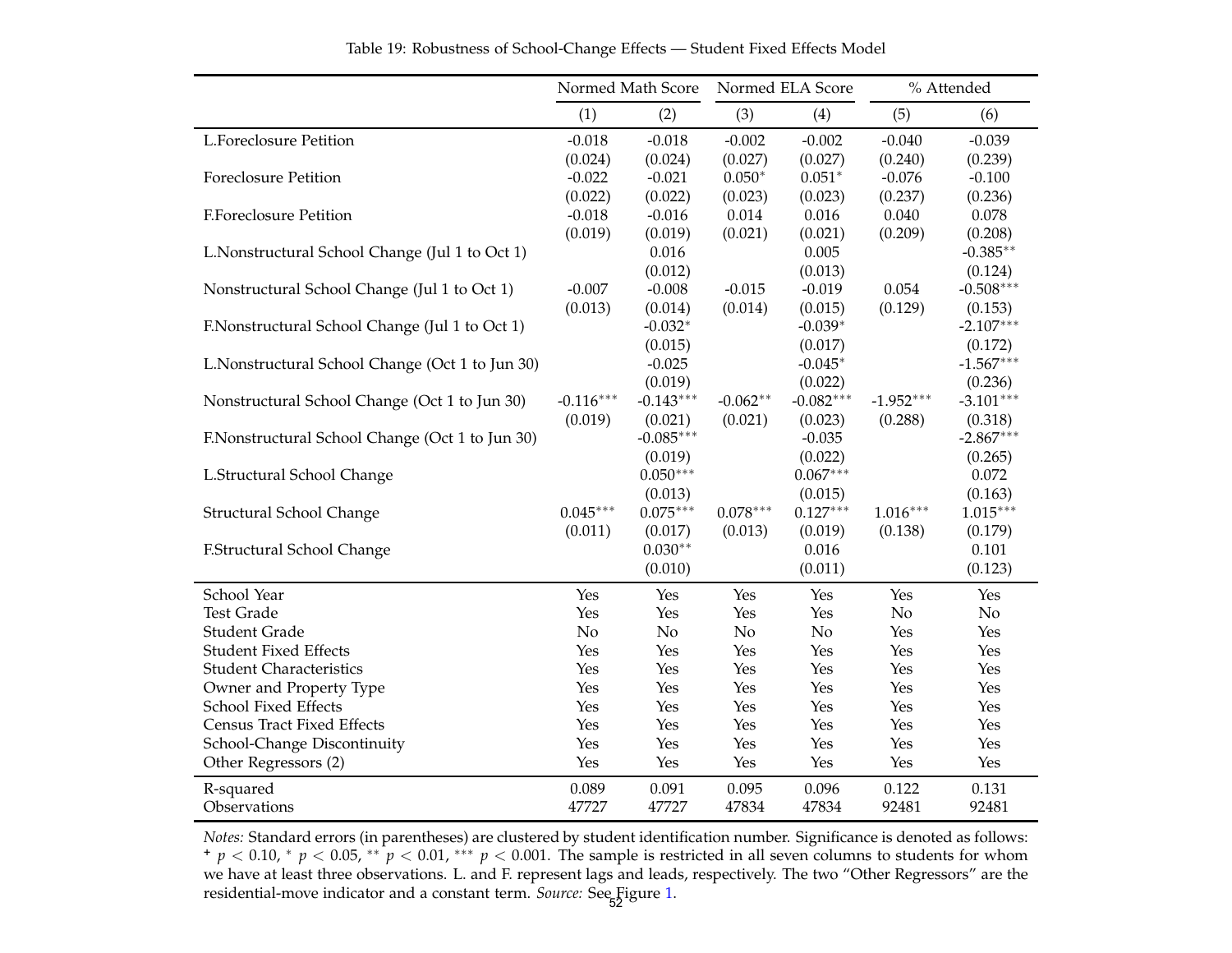# **Data Appendix**<sup>1</sup>

This appendix discusses the procedures used to clean and match the BPS, City of Boston Property Parcel, and Warren Group datasets.

## **1 Boston Public Schools Data**

The BPS provided the following data for school years 2003/2004 through 2009/2010:

- MCAS TEST SCORE DATA: These data provide students' raw and scaled MCAS scores in math, ELA, and science and technology. We keep only math and ELA exams, discard 38,246 retests, and standardize the remaining raw scores within school year and grade using statewide statistics obtained from the student-level research files posted by the Massachusetts Department of Elementary and Secondary Education.
- STUDENT CHARACTERISTICS DATA: These data provide programmatic variables as of October and June of each school year, such as grade, special needs and limited-English proficiency status, and performance measures other than test scores, such as attendance and suspensions. We drop students outside grades 1–12 (that is, students in pre-kindergarten, kindergarten, and special education beyond grade 12).
- STUDENT DEMOGRAPHICS DATA: These data provide demographic variables as well as student and parent/guardian names as of the end of each school year.
- SCHOOL CHANGE DATA: These data indicate the school each student was attending at any given time and the reason he or she enrolled. We use these data along with information on student grade to identify structural and nonstructural school changes.
- ADDRESS CHANGE DATA: Address records come from two sources. The student demographics data lists the address on file for each student as of the end of each school year, while another dataset chronicles all student address changes registered with the BPS between

<sup>&</sup>lt;sup>1</sup>Prepared by James Fogel and Ryan Kessler, research assistants at the Federal Reserve Bank of Boston.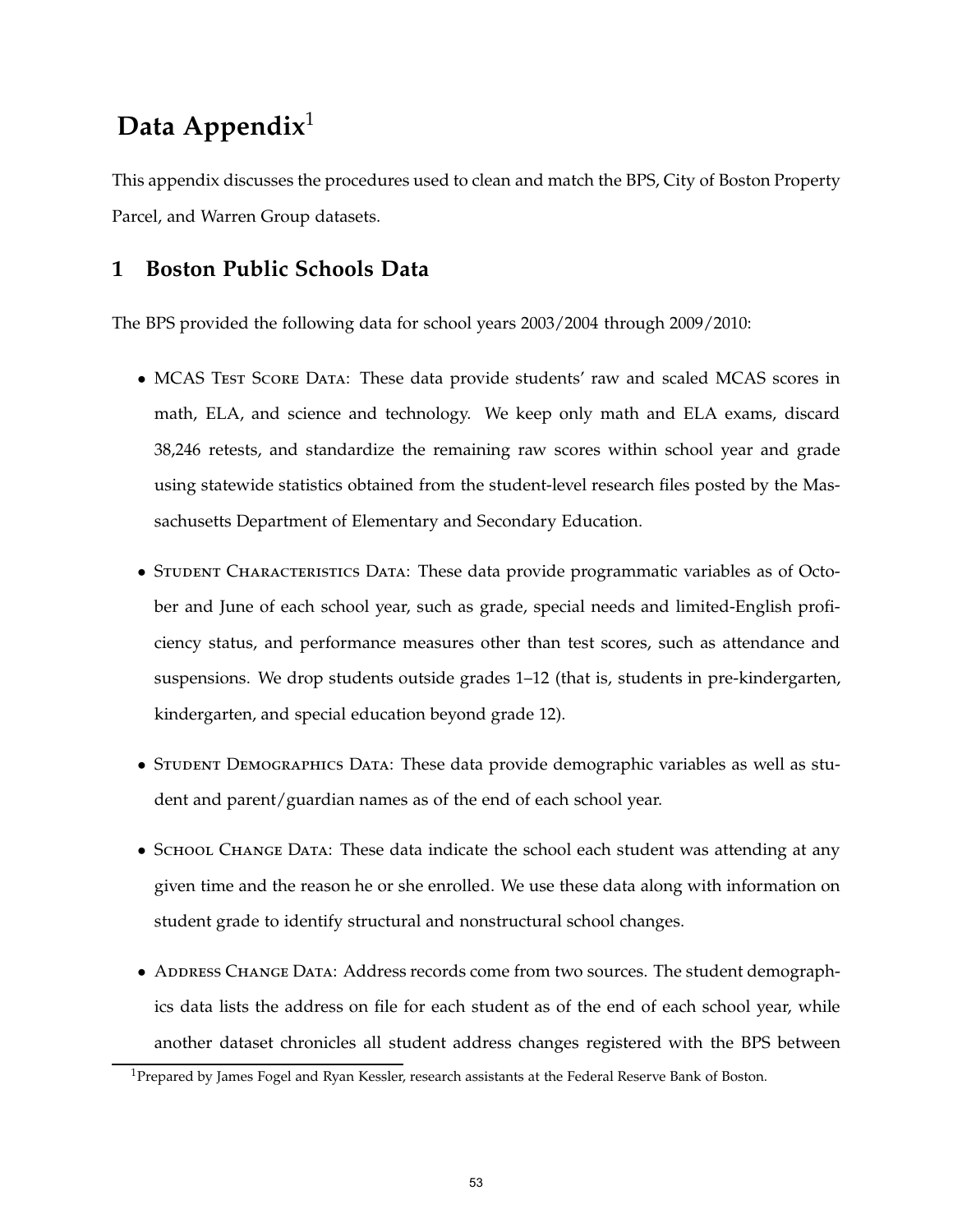June 2004 and June 2010. We combine these data, creating a student address panel that allows us to identify each student's address at any given time, albeit with some measurement error.<sup>2</sup>

Merging the first four datasets on student number and school year results in 384,044 studentyear observations with test score and/or attendance information.

#### **2 City of Boston Property Parcel Data**

The City of Boston Assessing Department maintains detailed property tax records and parcel ownership data based upon recorded property transactions at the Registry of Deeds. We use the department's parcel shapefiles to link addresses to unique property identification numbers and thereby to the department's standardized property parcel dataset, which provides variables as of January 1 each year indicating the property owner's name, property type (apartment, condominium, single-family, etc.), and whether the property received the residential tax exemption for owner-occupants.

To qualify for the residential exemption, owners must occupy the property as their principal residence on January 1 preceding the fiscal year for which they are applying.<sup>3</sup> This indicator is certainly an imperfect proxy for owner-occupancy, as not all owner-occupants claim (or are eligible to claim) the exemption and not all units in multi-family structures receiving the exemption are, in fact, owner-occupied. To rid the indicator of the latter form of error, we compare student and parent last names with owner last names listed in the Assessor data and buyer and seller last names tied to relevant deed transfers in the Warren Group data. We declare a name match when the last names are identical or the number of single-character edits required to make them identical is one and both last names are at least five characters long.<sup>4</sup> Students for whom we identify a name match are designated owner-occupants, while others are assumed to be tenants.

<sup>&</sup>lt;sup>2</sup>This error stems from the fact that the date on which the move was recorded with the BPS may lag the date on which the move actually occurred, and that there is no guarantee that all student address changes are actually registered with the BPS.

 $3$ The value of the residential exemption is 30 percent of the average value of all residential property in the city. Source: <http://www.cityofboston.gov/assessing/exemptions/resexempt.asp>

<sup>4</sup>For example, the last names "Anderson" and "Andersen" would be declared a match, whereas the last names "Lee" and "Lew" would not be declared a match.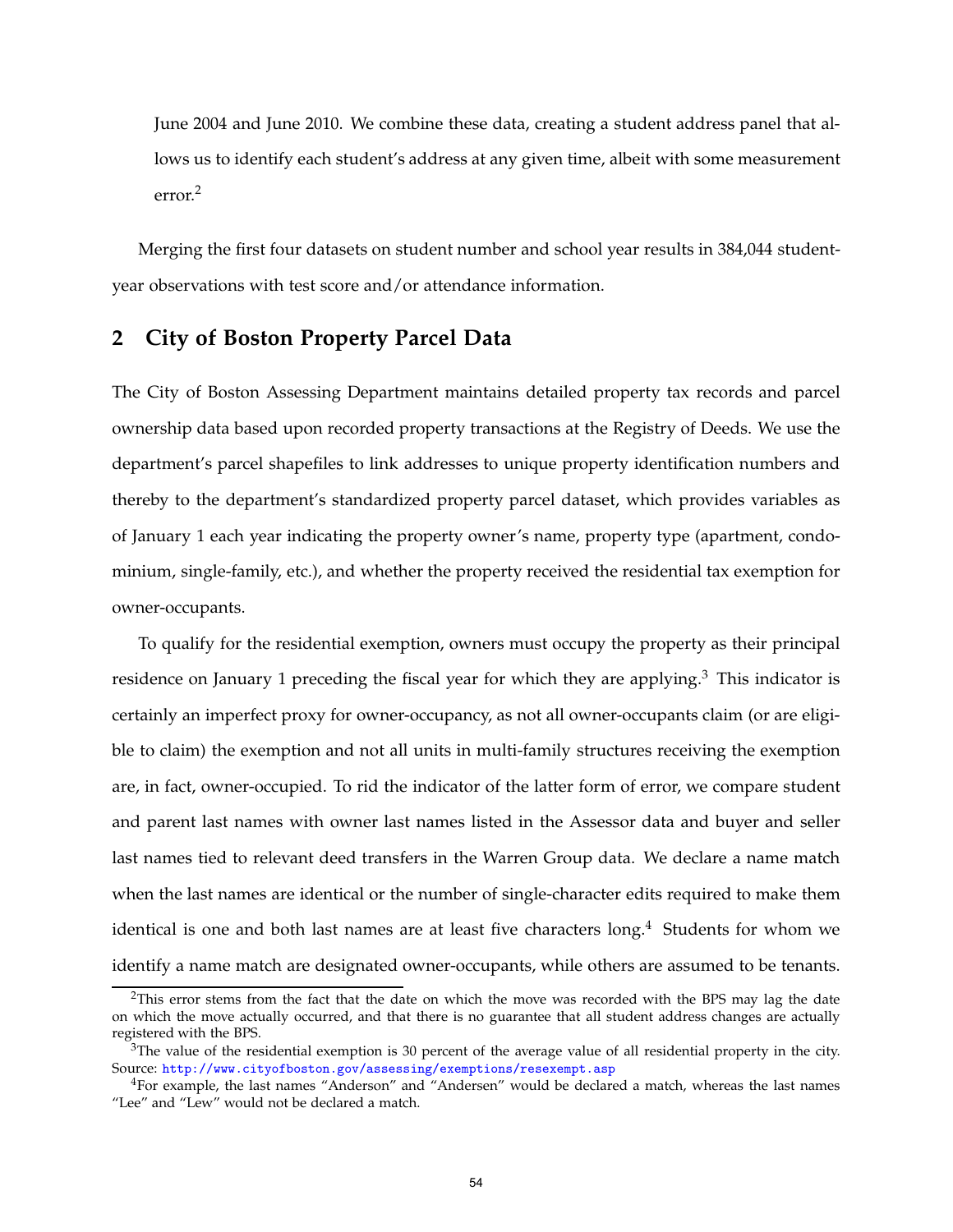This name-match methodology is conservative in attributing ownership. For example, in a property the Assessor labels as single-family, owner-occupied, one would expect the occupant to be the owner. Our name-match process, however, attributes ownership to only 69 percent of BPS parents/guardians living in single-family properties designated by the Assessing Department as owner-occupied. The equivalent figures for condos, 2-family structures, and 3-family structures are 74, 46, and 32 percent, respectively.

#### **3 Warren Group Foreclosure Data**

The Warren Group compiles information on all residential home sales and foreclosures in Massachusetts and other states from public records. These data include information on virtually all housing transactions registered over the last 20 years, including mortgage originations, foreclosure petitions, and deed transfers, for both foreclosure and non-foreclosure sales. Of particular interest to us are the Warren Group data on foreclosures — namely, foreclosure petitions filed with the Land Court and foreclosure deeds filed with the Registry of Deeds.

Much of our analysis focuses on the Warren Group data on foreclosure petitions, since they are the first indication in the data that a property is in distress. We also consider foreclosure sales, which signify the eviction of a household or homeowner from a property. But to this end, the Warren Group data are deficient in that the date on which a foreclosure deed is filed with the Registry does not tell us exactly when the foreclosure sale occurred. Fortunately, we are able to supplement the Warren Group data on foreclosure deeds with foreclosure auction dates compiled directly from the Suffolk County Registry by Lauren and Timothy Lambie-Hansen.<sup>5</sup> These data include for each foreclosure deed filed in Boston between 2000 and 2011 the date on which the property was sold at auction as well as the book and page number of the document in the Registry of Deeds. Of the 3,133 foreclosure deeds in the Warren Group data filed in Boston within our sample period, 3,083 are matched on book and page number to a foreclosure auction date; for those that are not, we impute the auction date by subtracting 60 days — the median duration from foreclosure auction to foreclosure deed observed in the data — from the date on

<sup>&</sup>lt;sup>5</sup>See Lambie-Hanson and Lambie-Hanson (2012).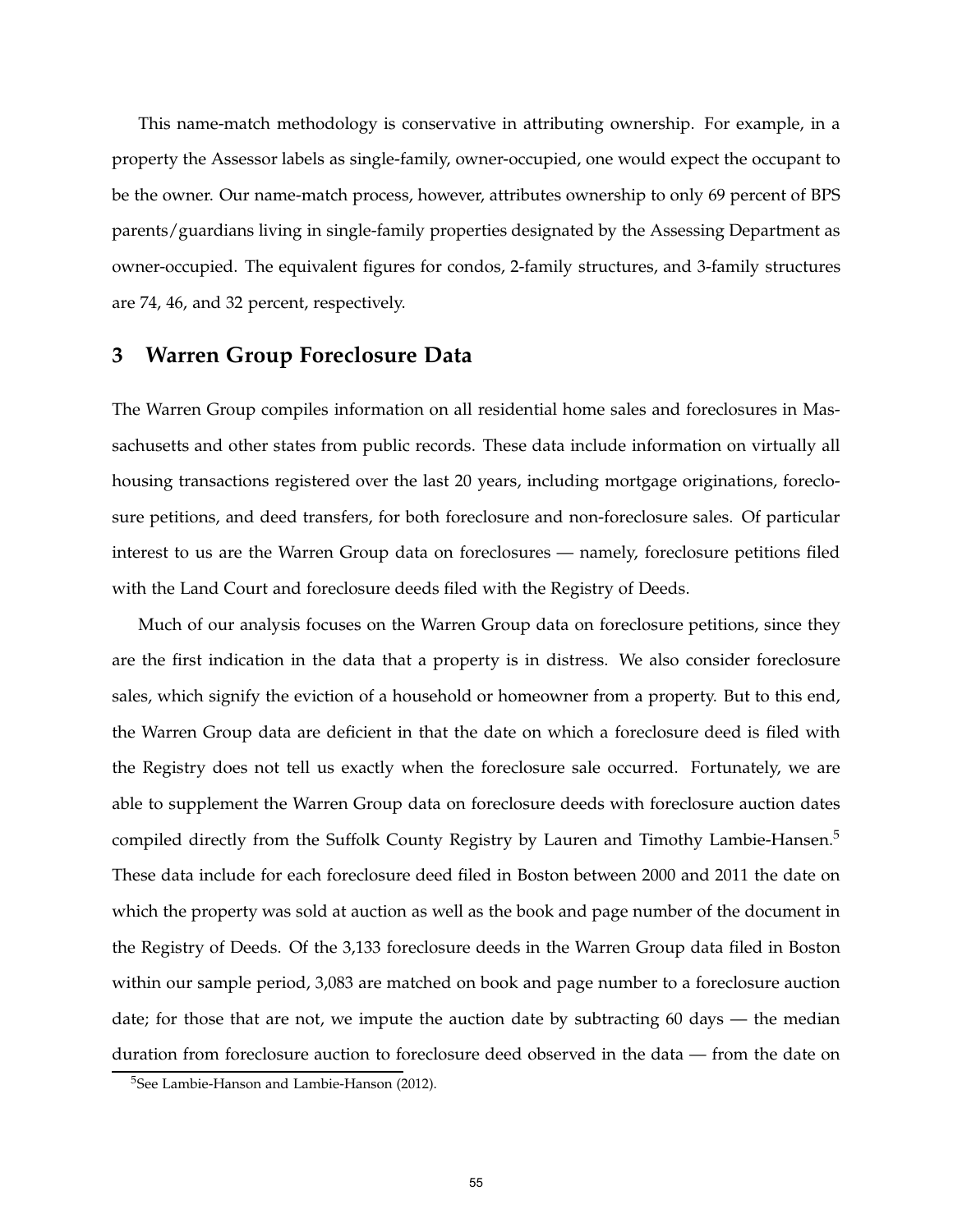which the foreclosure deed was filed.

### **4 Matching**

We begin by matching student addresses with the City of Boston property parcel data. Using ArcGIS software, we overlay student addresses with the Assessing Department's parcel shapefiles, spatially joining nearly all student addresses to a parcel and associated property identification number. The validity of each spatial join is determined as follows:

- (1) All student addresses that match the address of the parcel to which they are spatially joined are deemed valid matches.
- (2) Large apartment complexes may have multiple street addresses but only one address listed as the official parcel address.<sup>6</sup> All student addresses spatially joined to apartment complexes that do not match any other parcel address are deemed valid matches. This assumes that student addresses in apartment complexes not matched to a parcel address were joined correctly. An audit of these matches using Google Maps confirms that this assumption is reasonable.
- (3) Student addresses that are not spatially joined to a parcel but match a parcel address are deemed valid matches.
- (4) Non-apartment addresses that meet the other criteria in (2) and are spatially joined with an especially high degree of precision are deemed valid matches. An audit of these matches using Google Maps supports this designation.

Taken together, we are able to match 91 percent of student addresses to a property identification number. Discarding the remaining 9 percent, we merge student addresses on property identification number with the Assessing Department's standardized property parcel data.

We link each student address to its full Warren Group transaction history — deed transfers, foreclosure petitions, foreclosure auctions, and the dates on which these events occurred

 $6$ For example, the street addresses 2, 4, and 6 Main St. may all be part of the same parcel, which is listed for tax purposes as 2 Main St. in the Assessor data.